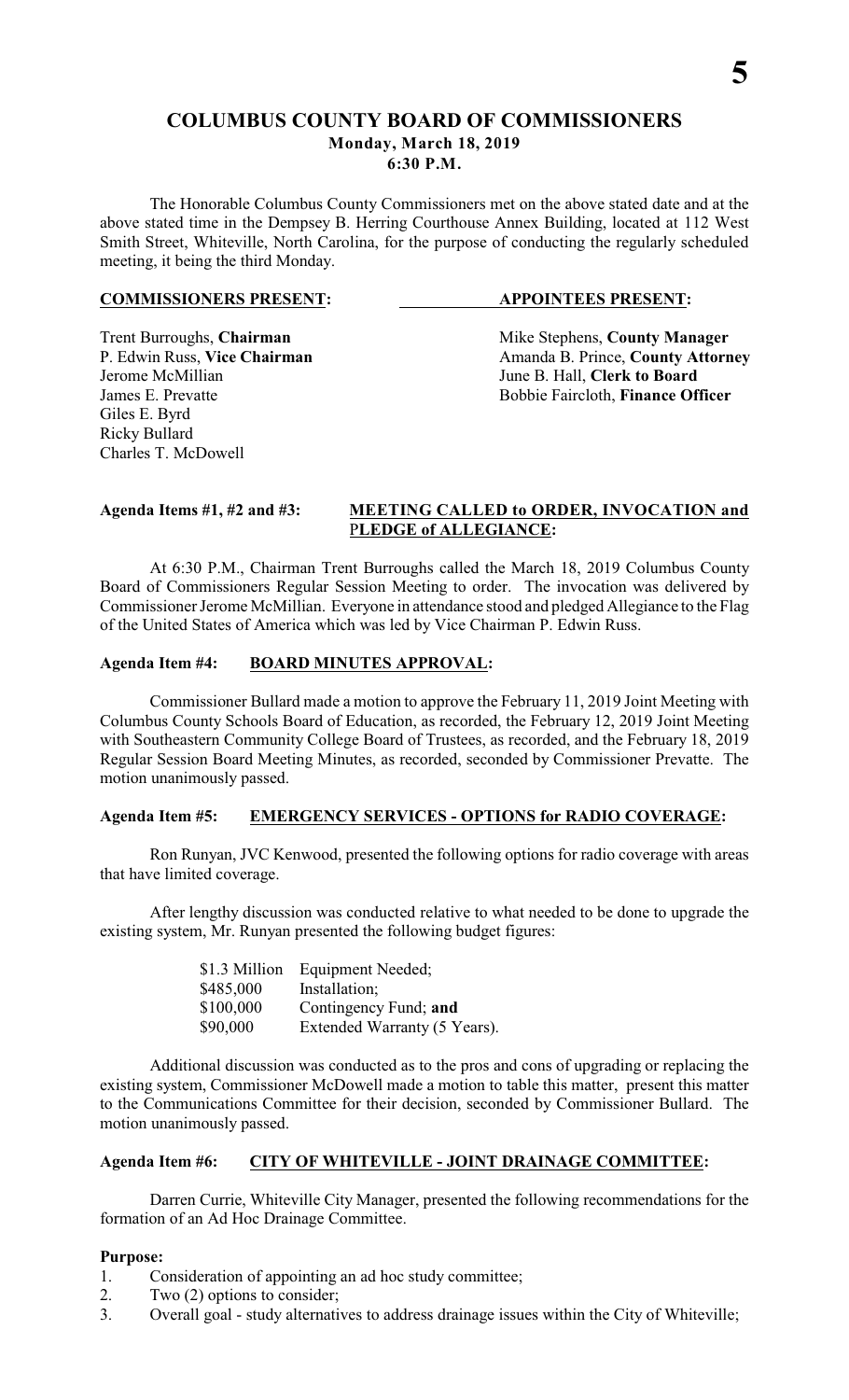# **History:**

- 1. 1967 Section 205 Study by the U.S. Army Corps of Engineers completed in 1969: "Frequent flooding precludes the optimum utilization of some land. The problem is becoming more acute as Whiteville continues to develop and low lands become more attractive for development because of the proximity to the business district of Whiteville";
- 2. 1970 Moore, Gardner & Associates, Inc. conduct a review of flooding issues throughout the city: "The City of Whiteville, as soon as possible, begin a planned program of improving their existing storm sewer system, and insure the adequacy of all new storm sewers constructed within the city limits, as well as the area controlled by the planning board."
- 3. In 1999, the City Council hired Green Engineering, P.L.L.C. to "evaluate the City of Whiteville's existing storm drainage system and to determine areas within the city limits where drainage needs are the most critical and/or where existing infrastructure is most deficient. This report serves as an update to the Storm Drainage System Report prepared by Moore, Gardner and Associates (1970)".
- 4. Funded by Hazard Mitigation Funds after Hurricane Fran (1996): A common statement in this study, as in the others was "As can be seen in Section VIII, many of the exiting pipes are undersized. This is due primarily to an increase in impervious surfaces from development that has arisen since the storm drainage was originally installed. It is recommended that these pipes be replaced and upgraded to the appropriate proposed sizes. Replacement should progress upstream from the outlet. This will prevent bottlenecking within the system and allow the system to work as designed.
- 5. 2017 Hurricane Matthew: Study funded by Golden Leaf Foundation after Matthew (\$150,000). Study was confined to the downtown business district: "As in all of the other studies, a common theme is mentioned. "Downtown Whiteville's natural drainage patterns, like its topography, have been altered and modified over the course of the city's development....Urbanization has further altered the downtown landscape by introducing large expanses of impervious surfaces, such as parking lots, roads, roofs, and sidewalks. As a result, downtown Whiteville has lost much of its ability to naturally absorb and drain surface runoff. These combined factors affect downtown's capacity to manage runoff."

# 6. **Option A:**

- -City wide committee only
- -Purpose is to study alternatives to flooding in all areas of the city
- -Establish this as an Ad Hoc Committee
- -Utilize City's Ordinance already established
- -Details how the committee operates
- -At its conclusion, committee dissolves

# 7. **Option B:**

- -Joint Committee with Columbus County
- -City appoints members as well as County Commissioners
- -County members are within the White Marsh Basin
- -Results of committee would be beneficial to greater number of citizens
- -County Commission Chair is open to discussions
- -Met with County Manager Mike Stephens to discuss

# 8. **Option A and B:**

- -Both Options, Manager recommends ex-officio members
- -Ex-officio members will be elected and staff members
- -Depends on the options chosen who the ex-officio members are
- -Both options will utilize the ad-hoc rules established by the City
- -Rules are very simple and straight forward
- -By utilizing established rules, saves time
- -Committee can begin immediately working on issues

# 9. **Summary:**

- -Benefits to committee
- -Involves citizens
- -Group discussions often foster great ideas
- -Benefits all citizens
- -Citizens become more versed in the greater issues within the basin

After lengthy and detailed discussion relative to all affected areas, a workable and sure outlet for the storm water and all of the pertinent people to be involved, it was the general consensus of the Board for Darren Currie and Edward Davis to determine outlets.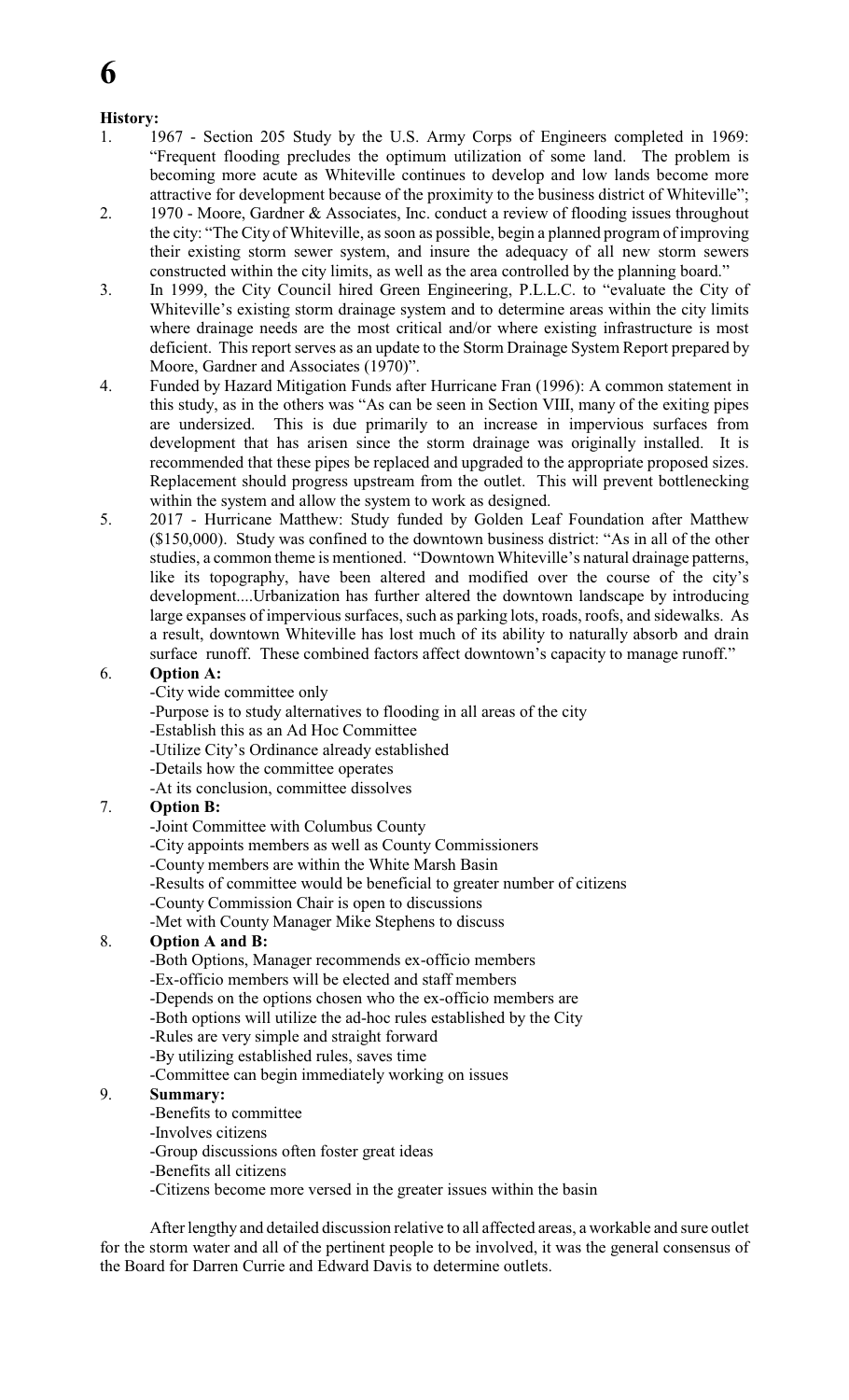# **Agenda Item #7: PROCLAMATION - VIETNAM VETERANS DAY 2019 PROCLAMATION:**

Anita Adams and Mike Creen requested Board approval and adoption of the following Vietnam Veterans Day 2019 Proclamation to honor our Vietnam Veterans.

# VIETNAM VETERANS DAY 2019 PROCLAMATION

**WHEREAS,** on January 12, 1962, United States Army pilots lifted more than one thousand (1,000) South Vietnamese service members over jungle and underbrush to capture a National Liberation Front stronghold near Saigon; **and**

**WHEREAS,** fifty (50) years after that fateful mission, we honor the more than three (3) million Americans who served, we pay tribute to those we have laid to rest, and we re-affirm our dedication to showing a generation of veterans the respect and support of a grateful nation; **and**

**WHEREAS,** the Vietnam War is a story of service members of different backgrounds, colors and creeds who came together to complete a daunting mission; **and**

**WHEREAS,** it is a story of patriots who braved the line of fire, who cast themselves into harm's way to save a friend, who fought hour after hour, day after day to preserve the liberties we hold dear, and eleven (11) years of combat left their imprint on a generation; **and**

**WHEREAS,** thousands of soldiers returned home bearing shrapnel and scars, still more were burdened by the invisible wounds of post-traumatic stress, of Agent Orange, of memories that would never fade, and more than fifty-eight thousand (58,000) soldiers laid down their lives in service to our Nation; **and**

**WHEREAS,** now and forever, their names are etched into faces of black granite, a lasting memorial to those who bore conflict's greatest cost; **and**

**WHEREAS,** our veterans answered our country's call and served with honor, and on March 29, 1973, the last of our troops left Vietnam, **... yet...,** in one (1) of the war's most profound tragedies, many of these men and women came home to be shunned or neglected - - to face treatment unbefitting their courage and a welcome unworthy of their example - - - **WE MUST NEVER LET THIS HAPPEN AGAIN** - - - Columbus County had twenty-three (23) men who gave their lives defending our country.

**NOW, THEREFORE, BE IT PROCLAIMED** that we, the Columbus County Board of Commissioners proclaim that March 29, 2019 is **Vietnam Veterans Day** and every March 29 thereafter will be **Vietnam Veterans Day** in Columbus County.

**APPROVED** and **ADOPTED** this the 18th day of March, 2019.

#### **COLUMBUS COUNTY BOARD OF COMMISSIONERS**

| /s/ TRENT BURROUGHS, Chairman           | /s/ P. EDWIN RUSS, Vice Chairman             |
|-----------------------------------------|----------------------------------------------|
| <b>S JEROME MCMILLIAN</b>               | <b>SSI JAMES E. PREVATTE</b>                 |
| /s/ GILES E. BYRD                       | /s/  RICKY BULLARD                           |
| /s/ CHARLES T. McDOWELL                 | <b>ATTESTED BY:</b>                          |
|                                         | /s/ <i>JUNE B. HALL</i> , Clerk to the Board |
| /s/ MICHAEL H. STEPHENS, County Manager | /s/ AMANDA B. PRINCE, County Attorney        |

Commissioner McDowell made a motion to approve and adopt the Vietnam Veterans Day 2019 Proclamation, seconded by Commissioner Prevatte. The motion unanimously passed.

## **Agenda Item #8: LIBRARY - APPROVAL to RECEIVE GRANT MONIES from STATE LIBRARY:** Morris Pridgen, Jr., Library Director, requested Board approval to receive grant monies from the State Library for WiFi hot spots.

Commissioner Byrd made a motion to approve the grant monies in the amount of \$35,000.00 from the State Library for WiFi hot spots, seconded by Commissioner Russ. The motion unanimously passed.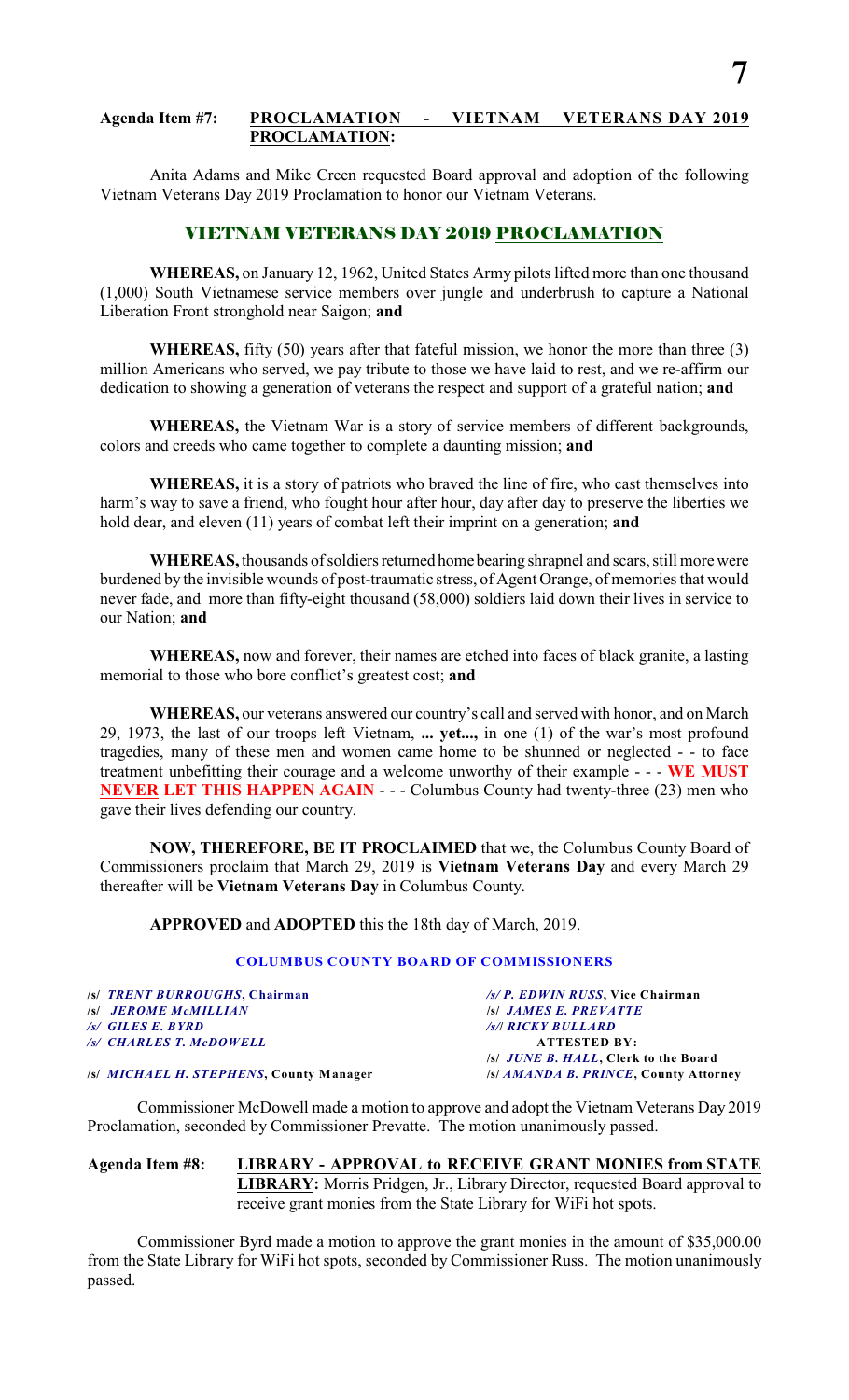# **Agenda Item #9: ECONOMIC DEVELOPMENT - JOB CREATION PLAN for DISTRESSED COMMUNITIES in COLUMBUS COUNTY:**

Gary Lanier, Economic Development Director, requested the Board's formal acceptance of the Job Creation Plan for Distressed Communities in Columbus County, NC.

Bruce Naegelen, Rural Planning Center (NC Department of Commerce), presented the following information:

- 1. Who we are and what we do: NC Main Street and Rural Planning Center -Rural Economic Development Division
	- -NC Department of Commerce
		- -Strategic Economic Planning and Implementation Services
		- -Technic al Support
		- -Training and Education

#### 2. Acknowledgments:

- -Columbus County:
	- -Dr. Gary Lanier, Director, Columbus County Economic Development Commission -Columbus County Economic Development Board of Directors

-Towns:

- -Bolton, Chadbourn, Fair Bluff, Lake Waccamaw, Tabor City, Whiteville
- -NC Department of Commerce:
	- -NC Main Street and Rural Planning Center
		- -Bruce Naegelen, Project Manager, Prosperity Zone Planner, North Central Region
		- -Lee Padrick, Prosperity Zone Planner, Northeast Region
		- -Grace Lawrence, Prosperity Zone Planner, Sandhills (South Central) Region
		- -Mark Zeigler, Communi9ty Planner, Wilmington Region
- -NC Labor and Economic Analysis Department (LEAD)
	- -Lindsay Johnston, Labor and Economic Analyst
- 3. Introduction:
	- -Potential for 300-450+ new jobs throughout Columbus County
	- -Available commercial buildings are virtually none-existent

-The Plan identifies:

- -Existing and likely businesses to come to each municipality
- -Buildings to be built, purchased or leases
	- -Up-fits to accommodate these business opportunities
	- -Estimated costs and potential impacts
- 4. The Plan provides:
	- -Project description
	- -Community and Retail market snapshot of each municipality
	- -Potential economic impact of each project
- 5. The municipalities receive:
	- -A strategic methodology to follow for job creation in their community
	- -Documentation to share with grantors, legislators and other potential funders/investors
- 6. Bolton:

-"Project Bling" - small manufacturer of high-end tech jewelry

-Relocate from San Francisco to Bolton

-15 jobs initially to 50 jobs longer term

-No building inventory in Bolton

- -Town-owned open space (13 acres)
- -Potential construction of 6,000 SF building to share with several other business start-ups -\$940,000 new construction cost
	- -Additional 9 jobs during construction
	- -Additional \$501,000 to local economy
- -15 new jobs created initially would cause an additional 7 jobs in area for total of 22 jobs
- -50 jobs created long term would account for total employment impact of 75 jobs created
- -Bolton \$5,600 additional annual tax revenue
	- -Columbus County \$7,500 additional tax revenue
- 7. Chadbourn:
	- -"Project Medical" medical records coding business
		- -Expansion from another state to Chadbourn
	- -35 Jobs initially to 150 jobs longer term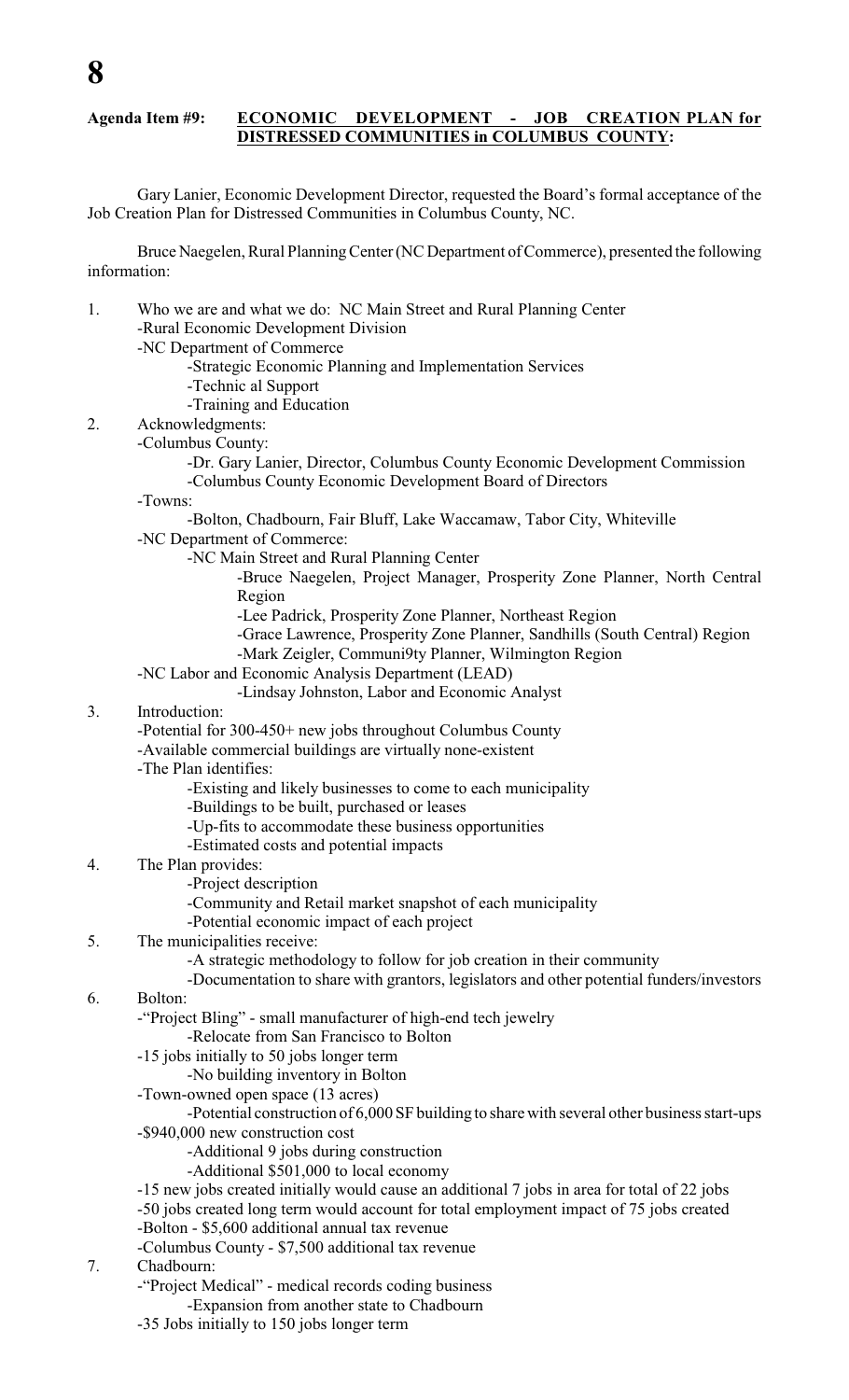-No move-in ready buildings in Chadbourn

-Renovation potential of former grocery store

-6,000 SF building could be shared with several other business start-up -\$480,000 upfit/renovation cost

-Additional 4 jobs during construction -Additional \$36,000 to local economy

-35 new jobs created initially would cause an additional 10 jobs in area for total of 45 jobs

-150 jobs created long term would account for total employment impact of 193 jobs created

-Chadbourn - \$3,000 additional annual tax revenue

-Columbus County - \$3,800 additional tax revenue

-Potential annual payroll \$6.8 M at full employment / \$2.3 M in retail sales potential

8. International Logistics Park of NC (Delco Area)

-100,000 SF manufacturing/distribution shell building proposed by industrial developer

-25 Jobs initially to 50 jobs longer term

-\$4 M approximate construction cost

-Additional 40 jobs during construction

-Additional \$2.1 M to local and county economy

-25 New jobs created initially would cause an additional 7 jobs in area for total of 32 jobs -50 Jobs created long term would account for total employment impact of 64 jobs created -Columbus County - \$32,200 additional tax revenue

-Potential annual payroll \$1.4 M at full employment / \$1.7 M in retail sales potential 9. Fair Bluff:

-Produce processing/Commercial kitchen/Call center

-These are potential uses based on local interest

-No move-in ready buildings in Fair Bluff

-Two options:

-Option A: Construction 15,000 SF of multi-tenant building with high ceilings on potentially donated property

-Option B: Renovation of former Umbro property, an existing 50,000 SF building

-\$1.3 M in new construction cost (Option A)

-Additional 13 jobs during construction

-Additional \$110,000 to local economy

-\$3 M upfit/renovation cost (Option B)

-Additional 26 jobs during construction

-Additional \$226,000 to local economy

-75 New jobs (commercial kitchen/produce processing) created initially would cause an additional 42 jobs in area for total of 117 jobs. Up to 75 jobs created for a Call Center would add 11 jobs in the area for total of 86 jobs.

-150 Jobs created long term for all three industry types would account for total employment impact of 203 jobs in the area

-Fair Bluff - \$8,500 additional annual tax revenue

-Columbus County - \$24,000 additional tax revenue

-Potential annual payroll \$3.6 M at full employment / \$2.6 M in retail sales potential

10. Tabor City:

-Multi-tenant incubator in Downtown Tabor City

-2017 Feasibility study indicates project is warranted

- $-1$ <sup>st</sup> Incubator is full
- -Project would renovate a 1950'sk-era building

-Project would generate additional opportunities and new life in the downtown business district

-12,000 SF building and property donated to Town (former Heilig Meyer building)

-60-80 Jobs can be created over 9 years

-\*Information Technology and Light Manufacturing are main types of business at current incubator and is the basis for determining impacts and assuming 30 jobs for each business type\* -\$1 M upfit/renovation cost

- -Additional 8 jobs during construction
	- -Additional \$75,000 to local economy

-60 New jobs created would cause an additional 28 jobs in area for total of 88 jobs -tabor City - \$6,700 additional annual tax revenue

-Columbus County - \$5,400 additional tax revenue

-Potential annual payroll \$2 M at full employment / \$1.7 M in retail sales potential

# 11. Whiteville:

-Microbrewery - in downtown Whiteville

-Benefit will be renovation of downtown building and opportunities to develop new life into the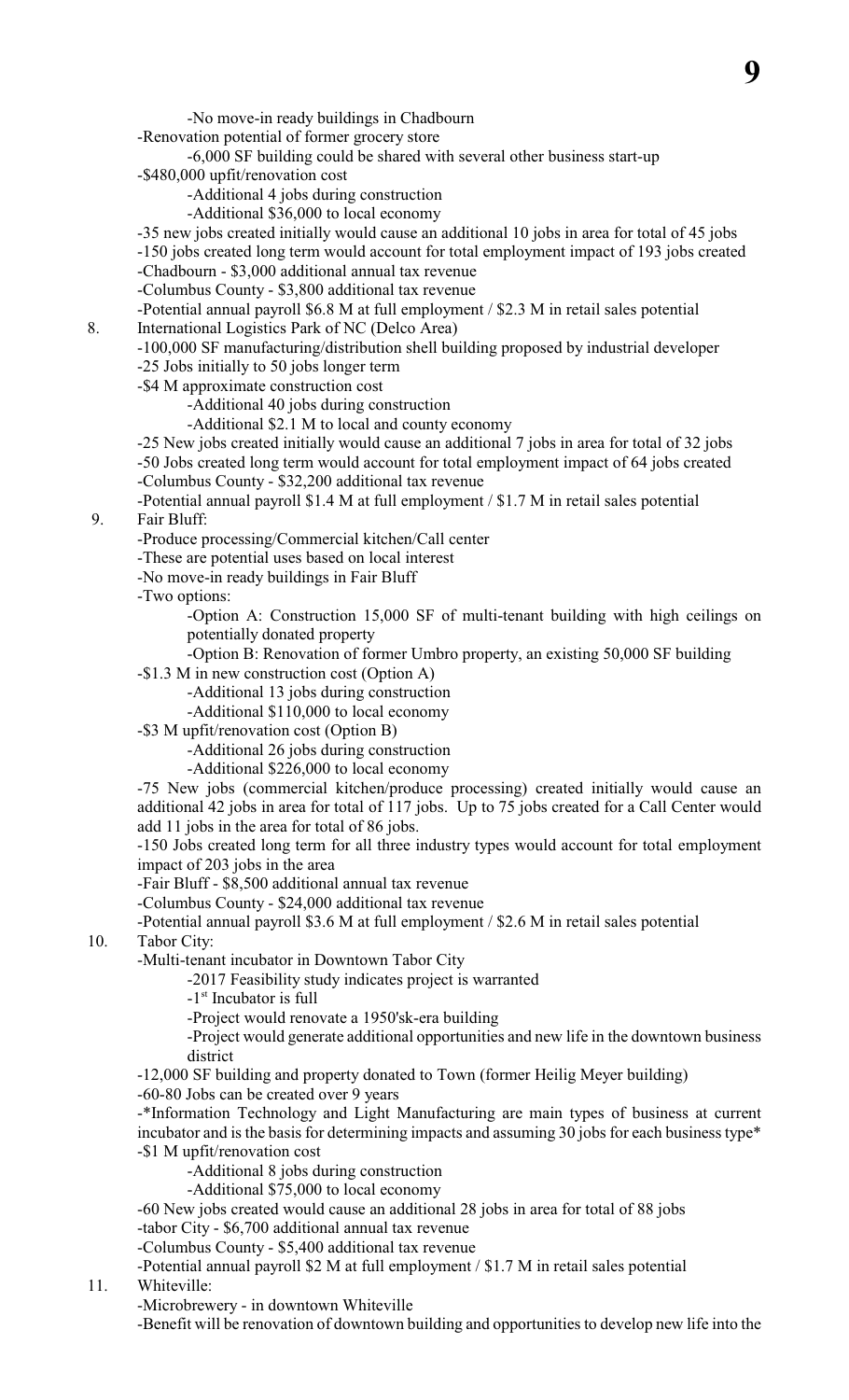downtown business district

-Renovation of 3,100 SF 1940's - era storefront

-\$108,000 Upfit/renovation cost

-Additional 1 job during construction

-Additional \$52,000 to local economy

-15 New jobs created initially would cause an additional 17 jobs in area for total of 32 jobs -Whiteville - \$705 additional annual tax revenues

-Columbus County - \$873 additional tax revenue

-Potential annual payroll \$445,000 at full employment / \$457,000 in retail sales potential 12. Lake Waccamaw:

-No potential project - Economic Development assessment instead

-The Town of Lake Waccamaw is located on the northern shore of Lake Waccamaw

-The town has a resort focus and the lake continues to be an attraction for the region

-Many families have second homes along the lake and the retirement community in town is active

-The small-town atmosphere and quality of life adds to the charm of the town

-Grocery and food services are potential economic areas that could be expanded to meet existing demand

-Existing business expansion and eco-tourism are major areas the town could enhance and develop around outdoor recreation

-Recommendations are:

-Diversify the economic base by supporting expansion of existing businesses

-Ensure Lake Waccamaw maintains its small-town atmosphere through strategic planning for the future

# 13. Funding Resources (the following is a list of the funding sources resources cited throughout this document):

-Federal resources:

-US Economic Development Administration

-Regional

-Southeastern Economic Development

-Commission

-State of North Carolina

-Economic Develo0pment Partnership of NC (EDPNC)

-NC Department of Commerce

-Economic Infrastructure Program

-Building Reuse

- -Building Demolition
- -Community Development Block Grant
- -Economic Development

-Southeast Community College

-NCWorks Customized Training Program

-NC Division of Environmental Quality (DEQ)

-NC State Historic Preservation Office (SHPO)

-Golden LEAF Foundation

-The Job Creation Plan for Distressed Communities in Columbus County provides for municipalities and the Economic Development Commission:

-A strategic methodology to follow for p0roject/job creation in their community

-Documentation to share with grantors, legislators, and other potential funders/investors

Commissioner Bullard made a motion to accept the Jobs Creation Plan for distressed Communities in Columbus County, seconded byCommissioner Byrd. The motion unanimously passed.

# **Agenda Item #10: MAINTENANCE - UPDATE ON REQUESTED PROJECTS:**

Larry Hayes, Maintenance Director, delivered the following updates on the following: Closed Detention Center, Historical Courthouse, New Courthouse, Sheriff's Office and meetings with Cape Fear Council of Governments.

# **Closed Detention Center:**

The preparation for mold remediation is coming along good. Pure Maintenance, the mold remediation company required that all of the sewer drains to the 32 inmate cell combination toilets/sinks units, that are no longer going to be used, to be sealed off. That has been completed and excess piping removed, as well as the 32 toilet units. The units which are stainless are stored in the east wing of the facilities and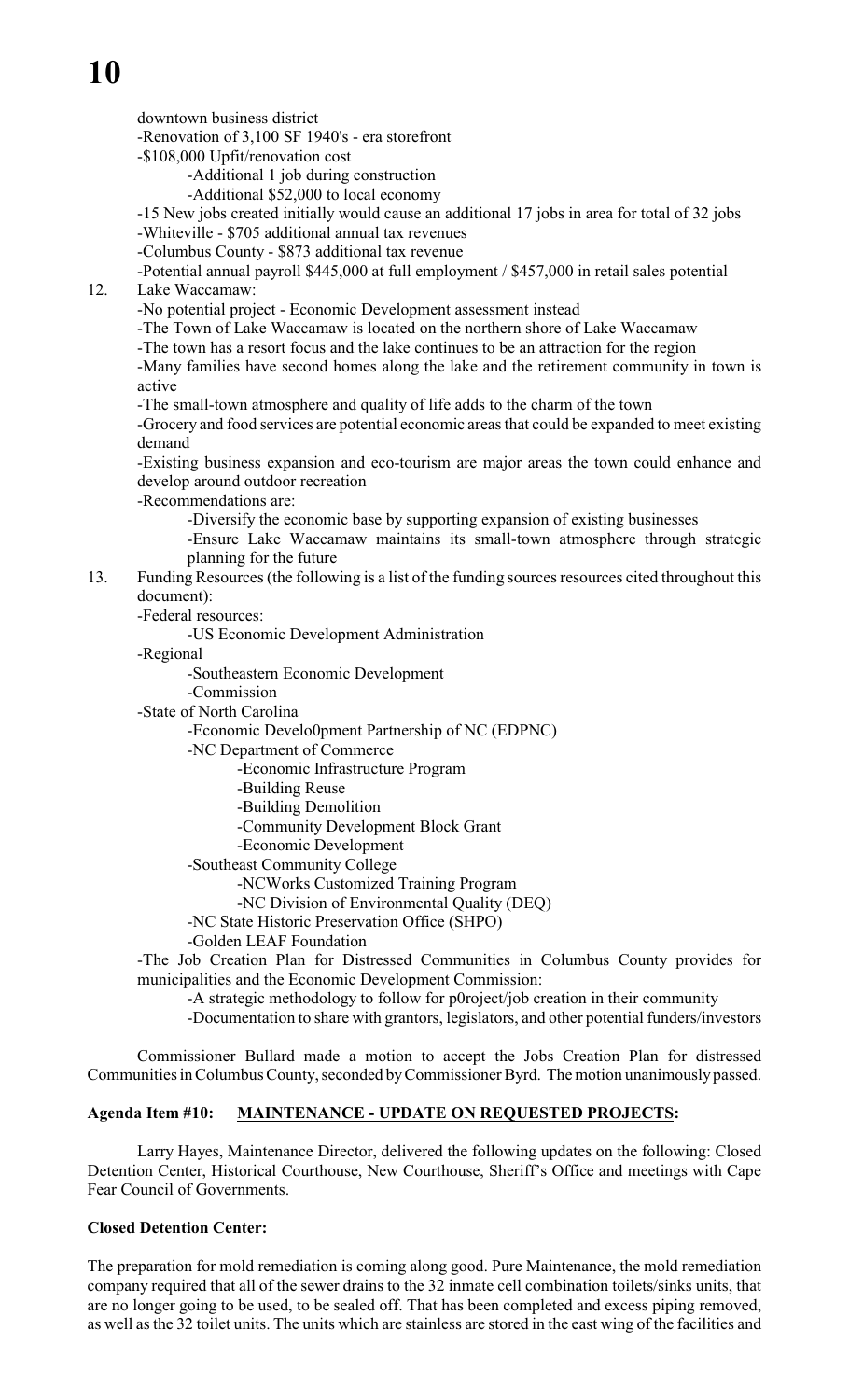will be disposed of as surplus.

The mold remediation company also required that all of the HVAC RTUs must be in operational condition, at a minimum of running in circulation mode stating they do not have to heat or cool but must be able to circulate air. We did discover that several of the roof top HVAC units would not operate. It appeared that lighting may have struck and run into the system, which could have happened years ago. We now have those units running.

We had a dumpster brought out and maintenance is clearing out the building.

The east wing that was added years later (where toilets are stored) will be sealed off. The interior of that wing has suffered severe water damage. It will be considered for future demolition or gutted for use, possibly as an equipment and supplies storage or something of that nature.

The mold remediation company is schedule to start removing the cell bars and remove the drop ceiling in mid March. The cell bars will be placed in the parking lot for removal by maintenance. The ceiling, which is not salvageable, will also be placed in the dumpster provided by the county.

The mold remediation and painting process will then start.

Once completed and the building tested, the building can be used.

## **Historical Courthouse:**

The Veterans Monument was completed with the "Veteran's Names Plank" standing in an upright position under the arch. It looks great

A scaffold was erected for the window restoration inspection by potential bidders and the window restoration RFP was posted to the County web site. It will be removed before or shortly after restoration starts. We have only received a total of 3 responses to the work with only 1 of those 3 being qualified. We hope to move forward with that bid soon once finalized. I expect to have that written bid and proof on insurance today  $(3/11)$  or tomorrow  $(3/12)$ 

The foundation was inspected by Southeast Foundation of Clinton. Their review brought very good news with no foundation issues.

We are looking to determine the best economical way to have the floor coverings removed so the wood floor can be inspected. We will present that to the board for consideration as soon as possible.

#### **Current Courthouse:**

Pridgen Brothers have looked at the Banisters in front of the Jury Box in courtroom "A" and "C". They strongly advised not to move the banisters due to the high possibility of damage to the wood work. The carpet would also have to be replaced because the carpet is cut out around the Banister.

After speaking with Jess, (Clerk of Court) and JT, (Head Bailiff), we decided the best option was to move the seats back in Jury Box "C" and leave "A" as is for now. The reason for that decision was, the seats in "A" were 2" further back from the banister than the seats in "C". "C" also seemed to be the box of most complaints.

Due to relocating the screws that held the seats down in "C", the carpet, though it looks fine now, may need replacing if it starts to unravel after repeated vacuuming.

H and W Glass stated they would have to rebid the door to address the sound proofing issue the courts are experiencing with the Jury rooms. They stated they would return to look at that when time allowed however we have decided to sound proof the doors we have, as well as increase the sound proofing of the wall. We are working on that.

The lobby wall and paint repair was completed during the first of March.

# **Sheriffs Office:**

We are looking at getting the Gutters repaired or replaced as needed which suffered additional damage during the storm. This would also correct the issue with rain water running under the facility. We have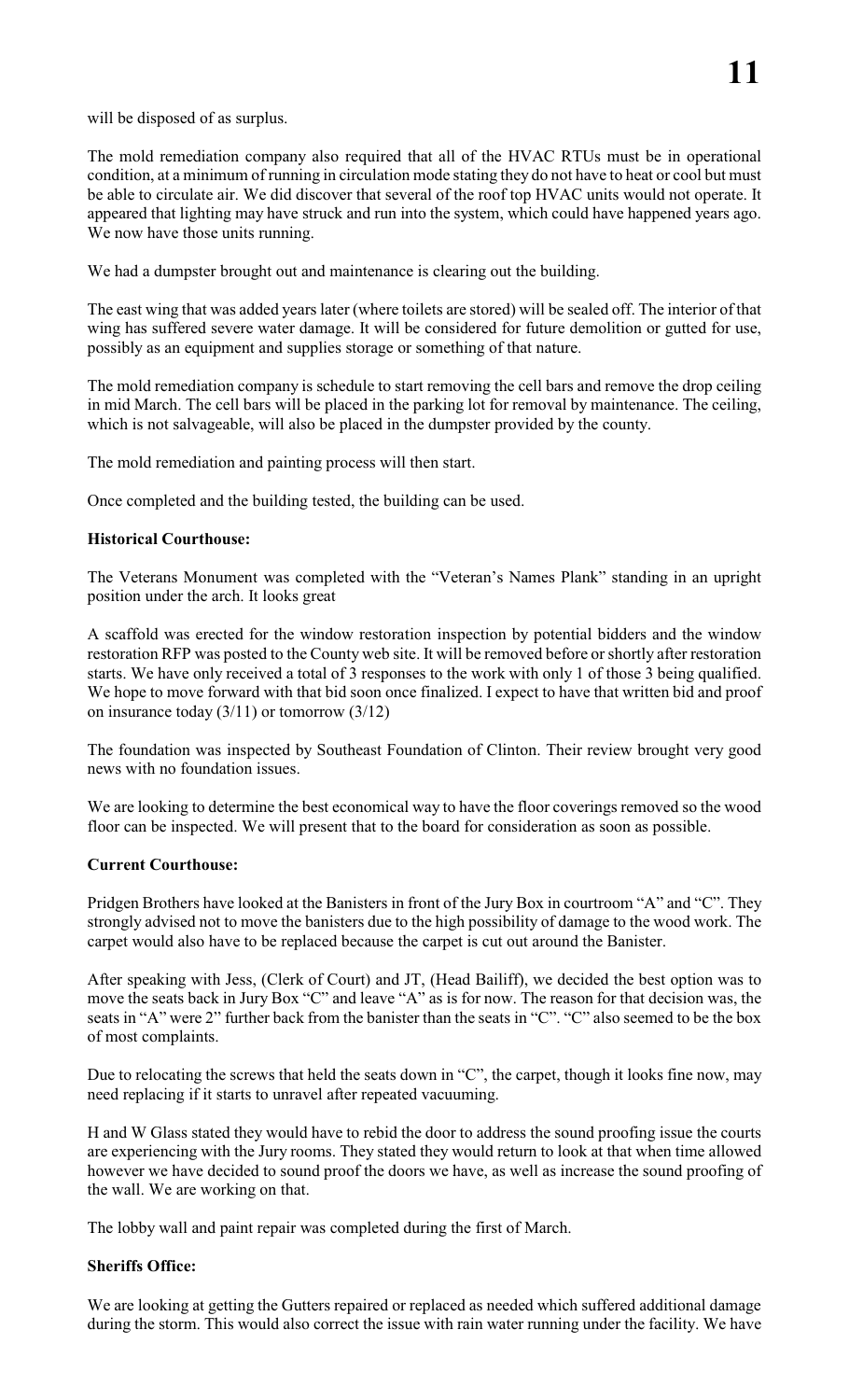had one contractor to give a quote but that contractor could not produce Proof-of-Insurance.

We are in the process of posting a bid package for that on the County Web site which will include the facial board and eaves repair and replacing a very small amount of the shingles that were blown off.

Maintenance is also working on long time plumbing issues at that facility.

Maintenance has completed the roof leak repairs caused by the storm and are now looking at installing dehumidifiers.

# **Cape Fear Council of Government meetings up date:**

I met with the CFCG Rep, Larry Bergman several months ago. We discussed a plan of action, to evaluate the county facilities. The basic concept was to determine 3 phases of need. @ what is the county's needs now, what will be the county's needs in 5 years and what will be the county's needs in 10 years.

In the first follow-up meeting in January, Stuart and I met with Chris May and Larry Bergman to begin the evaluation process. As a team we discussed most of the county facilities. Once that meeting was over Larry, Stuart and myself visited several of those facilities to get a first hand look at some issues.

In the second follow-up meeting last month, Stuart and I met with Chris May. We reviewed our findings of the previous facility visits and discussed the remaining facilities. Mr May stated he would be making more facility visits in the next couple of days.

We expect a report to follow soon.

# **Agenda Item #11: MAINTENANCE - GROUNDS SERVICE AGREEMENT:**

Larry Hayes, Maintenance Director, requested Board approval of the Service Agreement for grounds to the low bidder, Bullard's Landscaping, for the cost of thirty-six thousand and 00/100 (\$36,000.00) dollars annually.

Commissioner Prevatte made a motion to approve the Service Agreement for grounds to the low bidder, Bullard's Landscaping, for the cost of thirty-six thousand and 00/100 (\$36,000.00) dollars annually, seconded by Commissioner McMillian. The motion unanimously passed. This document will be marked as Exhibit "A", and be kept on file in the Minute Book Attachments, Book Number 6, in the Office of the Clerk to the Board, for review.

# **Agenda Item #12: HURRICANE FLORENCE - RESOLUTION DESIGNATION of APPLICANT'S AGENT:**

Kay Worley, Emergency Services Director, requested Board approval of the following Resolution Designation of Applicant's Agent, Disaster Number: FEMA4393 DR-NC, Hurricane Florence.

# **RESOLUTION DESIGNATION OF APPLICANT'S AGENT**

County of Columbus, FEMA 4393 DR-NC Applicant's Fiscal Year Start: Month: July Day: 1 56-6000289

Mike Stephens Kay Worley Columbus County Administration County of Columbus County Manager Emergency Services Director 111 Washington Street 608 N. Thompson Street Whiteville, NC 28472 Whiteville, NC 28472 (910) 640-1654 Facsimile Number (910) 640-1241 Facsimile Number (910 234-0905 Cellular Number (910) 840-4077 Cellular Number

#### **PRIMARY AGENT SECONDARY AGENT**

(910) 640-6630 Daytime Telephone (910) 640-6610 Ext: 221 Daytime Telephone

**BE IT RESOLVED BY** the governing body of the Organization (a public entity duly organized under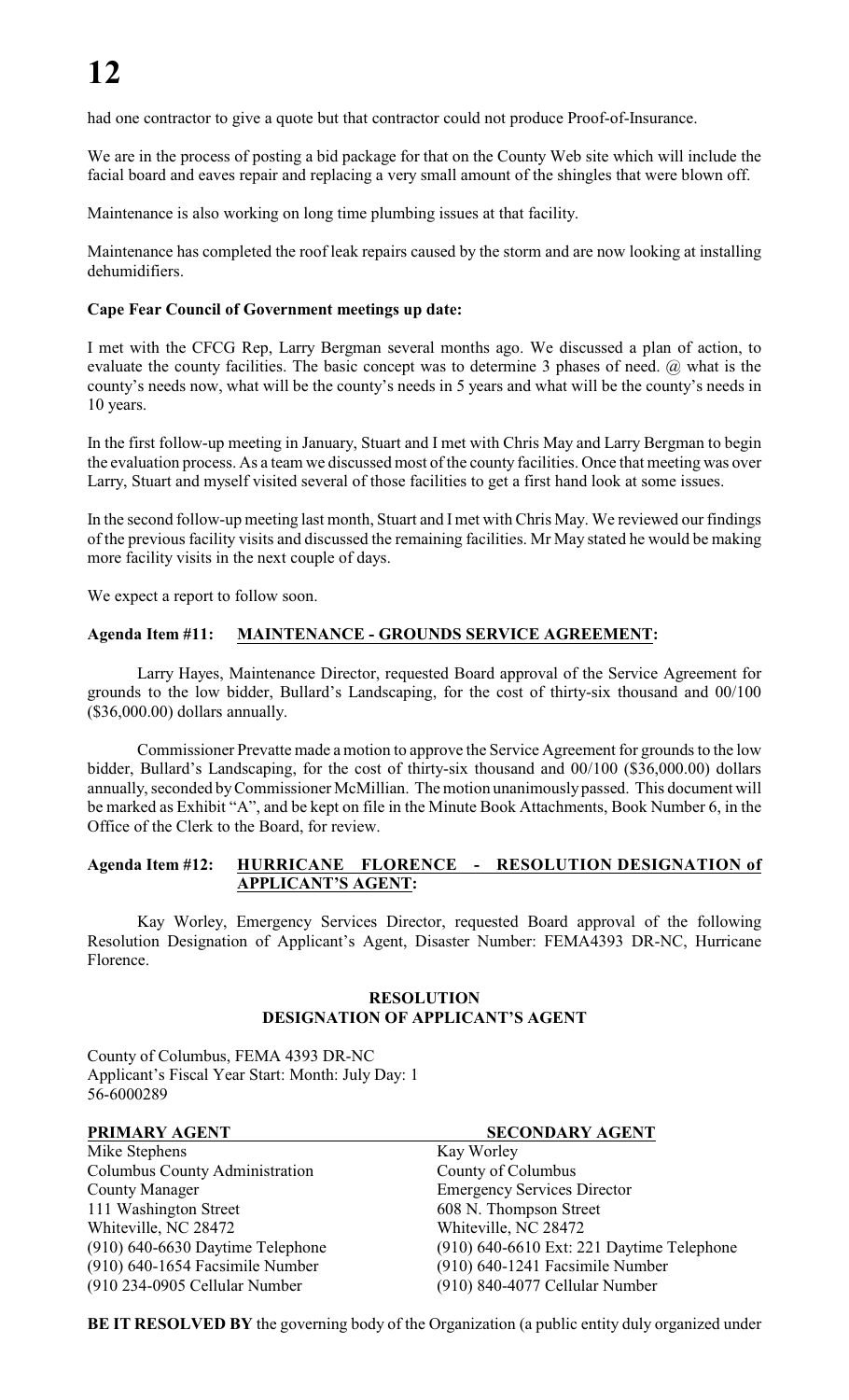the laws of the State of North Carolina) the above-named Primary and Secondary Agents are hereby authorized to execute and file applications for federal and/or state assistance on behalf of the Organization for the purpose of obtaining certain state and federal financial assistance under the Robert T. Stafford Disaster Relief and Emergency Assistance Act, (Public Law 93-288 as amended) or as otherwise available.

**BE IT FURTHER RESOLVED** that the above named agents are authorized to represent and act for the Organization in all dealings with the State of North Carolina and the Federal Emergency Management Agency for all matters pertaining to such disaster assistance required by the grant agreements and the assurances printed on the reverse side hereof.

**BE IT FINALLY RESOLVED THAT** the above-named agents are authorized to act severally.

**PASSED AND APPROVED** the 18th day of March, 2019.

#### **GOVERNING BODY CERTIFYING OFFICIAL**

Jerome McMillian, District I Trent Burroughs, Chairman James E. Prevatte, District II (910) 640-6680 Giles E. Byrd, Chairman, District III P. Edwin Russ, Vice Chairman, District IV Trent Burroughs, Chairman, District V Ricky Bullard, District VI Charles T. McDowell, District VII

**CERTIFICATION**

I, **JUNE B. HALL**, duly appointed and Clerk of the Governing Body, do hereby certify that the above is a true and correct copy of a resolution passed and approved by the Governing Body of Columbus County on the 18th day of March, 2019.

**Date:** March 18, 2019 **Signature:** /s/ **JUNE B. HALL**

Commissioner Prevatte made a motion to approve the Resolution Designation of Applicant's Agent, Disaster Number: FEMA4393 DR-NC, Hurricane Florence, seconded by Commissioner Byrd. The motion unanimously passed.

# **Agenda Item #13: SOCIAL SERVICES - DEPARTMENTAL UPDATE:**

Algernon McKenzie, Social Services Director, delivered the following Departmental Update. **(The update was scheduled for March 04, 2019 and this meeting was cancelled.)**

# **Yearly Administrative Update Columbus County Department of Social Services March 18, 2019**

The Department of Social Services employs around 150 employees who work in various programs administered by State requirements.

We have an annual budget of around \$10,826,630; which consists of Federal, State and local funds. Many of the programs administered by DSS are mandated and monitored by the Department of Health and Human Services. These programs assist many citizens with needed services.

During the past year, we have been able to upgrade our computer monitors to meet State requirements for NCFAST in various program areas.

We are continuing to make improvements in our Child Welfare programs and have started web-based trainings for the implementation of Child Welfare moving into NCFAST.

Our transitional unit has been able to use funds received from adoptions to increase awareness of Fostering to Adopt; which recruits foster and adoptive parents. We have been able to secure billboards throughout the County as a recruitment tool. On August 25, 2018 a Foster to Adopt Family Fun Day was held at the Columbus County Fairgrounds in an effort to recruit interested foster and adoptive parents. We also had foster/adoptive training conducted at our agency by staff and have licensed three new foster homes; however, there is still a need for more, as the number of children with the need for permanent and temporary homes increases. The recruitment efforts are a requirement by DHHS.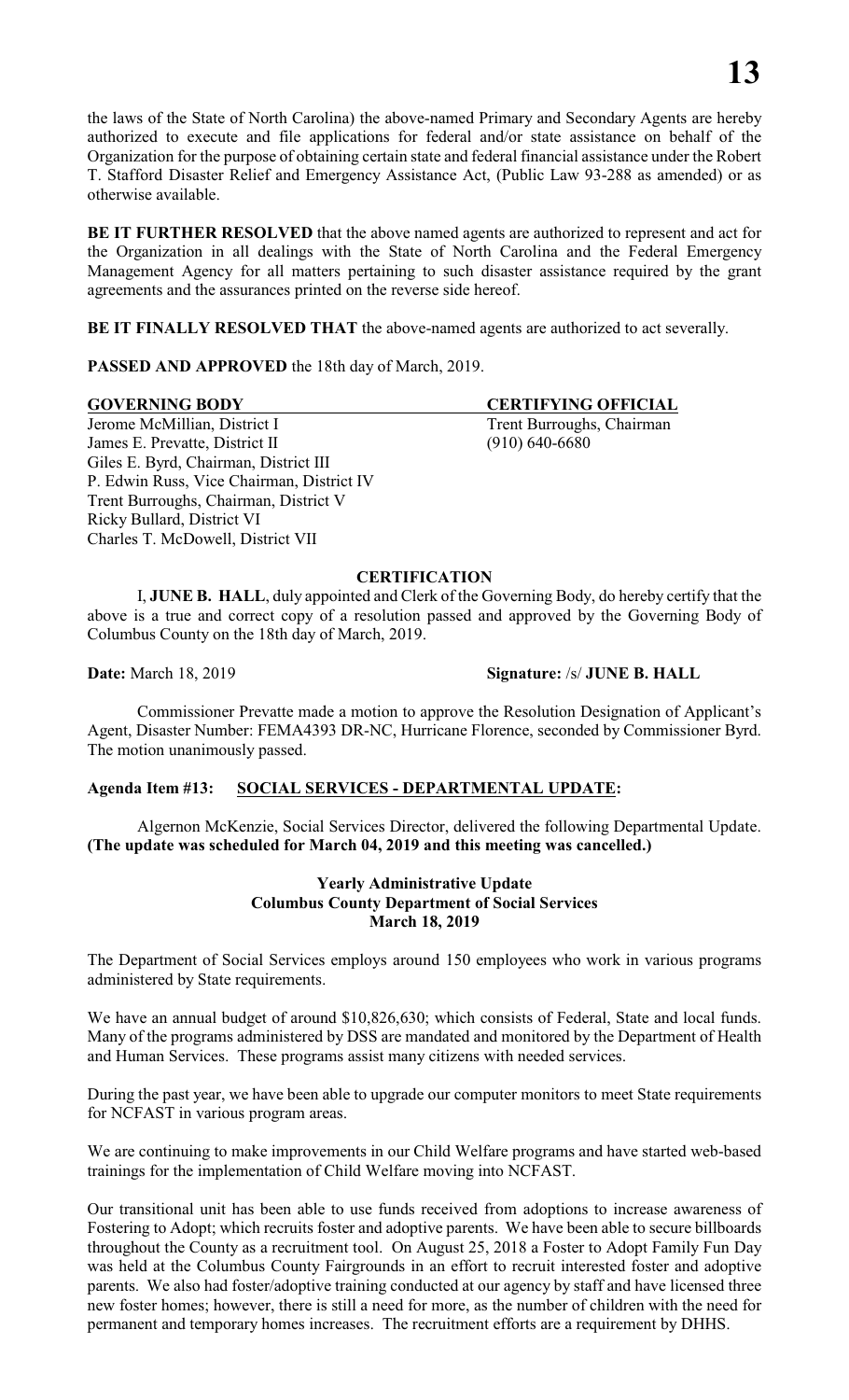In April, we had a personnel training session for our Supervisors to help them understand personnel policies and procedures; and to assist them in their roles as Supervisors. It was conducted by Sylvia Johnson, our personnel consultant.

In June 2018, representatives from the North Carolina Division of Services for the Deaf and Hard of Hearing held a workshop at DSS for Program Managers, Supervisors and Lead workers. The purpose was to provide information about the various ways to communicate with individuals who are deaf or have hearing loss.

Due to Hurricane Florence, on September 14, 2018; which caused massive destruction and loss in Columbus County and many areas across the State, we were approved by the United States Department of Agriculture to operate the Disaster Food and Nutrition Program. The application period lasted for eight days; including two Saturdays from 8am until 5pm. During this event, staff took 7,428 new applications for disaster benefits and approved \$2,826,172.00 in Food & Nutrition benefits for the citizens of Columbus County.

The Columbus County Department of Social Services continues to strive to improve its services provided to our citizens as effectively as possible as we face program changes and move into NCFAST with more of our programs. We are proud of the services to children and adults in Columbus County.

We provided the following benefits and services during the past year.

| <b>Economic Services</b>     |                                                                                                                                            |  |  |  |
|------------------------------|--------------------------------------------------------------------------------------------------------------------------------------------|--|--|--|
| <b>PROGRAM</b>               | <b>STATISTICS</b>                                                                                                                          |  |  |  |
| <b>Food &amp; Nutrition</b>  | Applications Taken: 2,421<br>Applications Processed: 1,825<br>Benefits Issued: \$17,417,947.00<br>Participants Served: 12,355              |  |  |  |
| <b>Adult Medicaid</b>        | Applications Taken: 1,637<br>Applications Processed: 2,222                                                                                 |  |  |  |
| Family & Children's Medicaid | Applications Taken: 1,392<br>Total Individuals Receiving Medicaid: 23,992<br>Total Medicaid Cases: 14,140<br>Applications Processed: 1,343 |  |  |  |
| <b>Child Support</b>         | <b>Absent Parents Located: 867</b><br>Orders Enforced: 9,206<br>Active Cases: 4,038<br>Collections: \$5,603,929.96                         |  |  |  |

| 2018                     |  |
|--------------------------|--|
| <b>Economic Services</b> |  |

#### **2018 Human Services**

| <b>PROGRAM</b>                                        | <b>STATISTICS</b>                                                                                                                                                                                                                                 |
|-------------------------------------------------------|---------------------------------------------------------------------------------------------------------------------------------------------------------------------------------------------------------------------------------------------------|
| <b>Adult Services (APS)</b>                           | APS Reports Accepted: 305<br>County Wards: 28<br><b>Adults Served APS: 20</b><br>Number of Payee Cases: 23<br>Number of Medicaid Transportation Trips: 19,139<br>Monthly Average of Trips: 1,594<br>Monthly Average Served on Transportation: 210 |
| <b>Children's Protective</b><br><b>Services (CPS)</b> | Reports Accepted: 399<br>Reports Screened Out: 230<br>Families Receiving In-Home Services: 52<br>Children Served: 94<br>Contacts with Families Monthly: 3,763<br>Monthly Average of Assessments: 314                                              |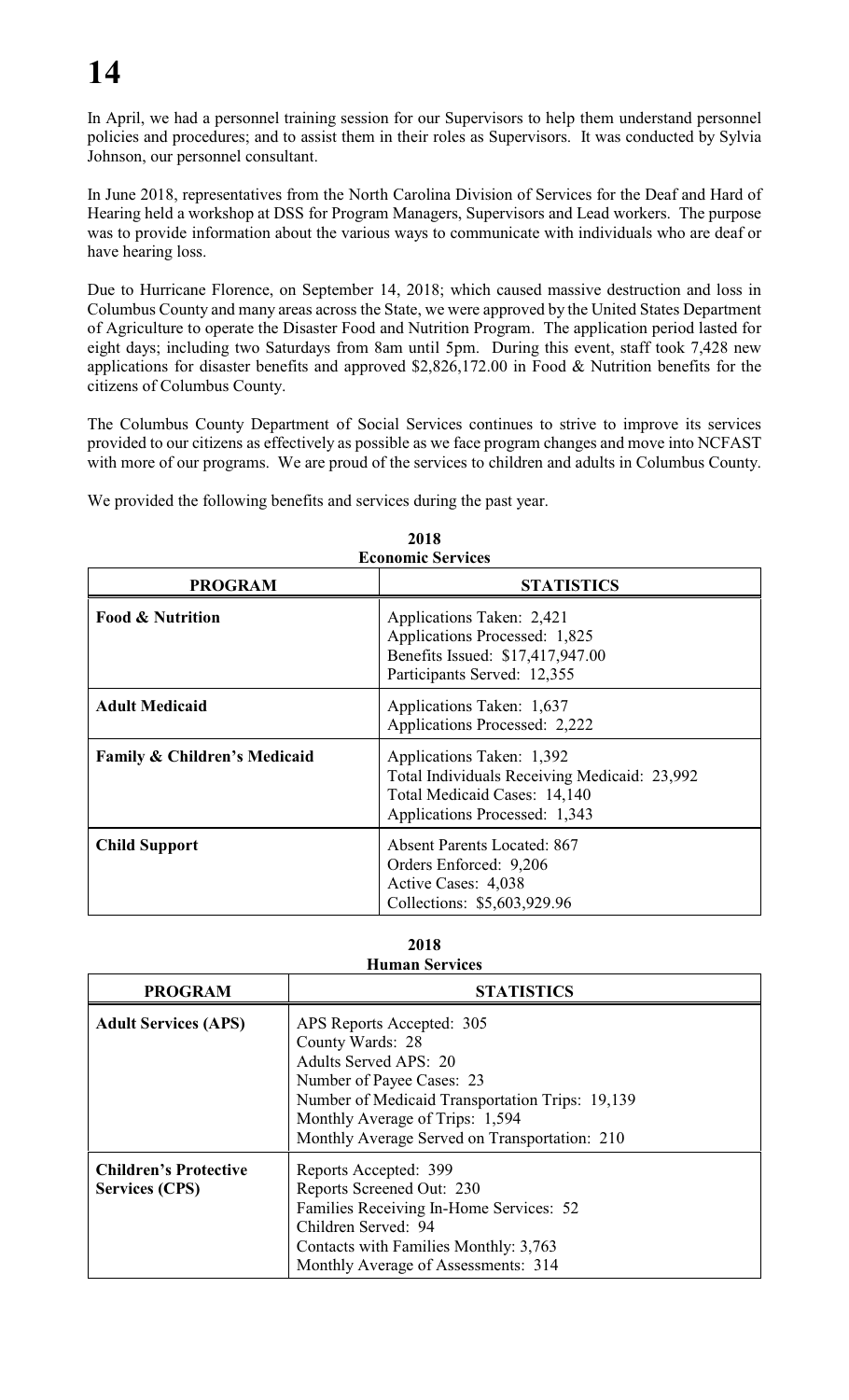| <b>Foster Care</b>                     | Foster Children in Foster Homes: 60<br>Children Placed Outside County: 18<br><b>Agency Adoptions: 7</b><br>Pending Adoptions: 9<br>Total Foster Homes Licensed: 7                     |
|----------------------------------------|---------------------------------------------------------------------------------------------------------------------------------------------------------------------------------------|
| <b>Work First Employment</b><br>(TANF) | Applications Taken: 330<br>Applications Approved: 235<br><b>Individuals Receiving Benefits: 326</b><br>Entered Employment: 34<br>Number in Non-Paid Work Experience: 12               |
| <b>Program Integrity</b>               | Referrals for Fraud: 146<br>Fraud Cases Established: 36<br>Collections for Fraud: \$118,821.56                                                                                        |
| Day Care                               | Children Receiving Day Care Assistance: 449<br>Children on the Waiting List: 742<br>Amount Spent on Day Care Services: \$1,954,657.14<br>Total Subsidy Funds Received: \$2,134,081.00 |
| <b>Energy Programs</b>                 | $CIP - Crisis$ Intervention Program: \$336,274.00<br>LIEAP – Low Income Energy Assistance Program: \$417,574.00                                                                       |

We were able to serve 1,305 applicants with CIP funds and 1,314 with LIEAP; for a total of 2,619.

# **Other**

DSS has issued 465 fishing licenses to recipients of Medicaid, Work First and Food & Nutrition.

44 Citizens were registered at DSS to vote.

# **Agenda Item #14: SOCIAL SERVICES - MONTHLY ADMINISTRATIVE UPDATE:**

Algernon McKenzie, Social Services Director, delivered the following Monthly Administrative Update.

On February 12, 2019 I met with the Program Managers and Supervisors. We now have a new Supervisor in the Child Support Unit; Mr. Jim Haynes. During the meeting, I addressed issues with workers posting pictures and information about work on social media. This is not acceptable. I also discussed work hours, evaluations, dress down expectations and outside employment.

Supervisors were given a copy of the updated Memorandum of Understanding (MOU) that was signed between DHHS and each local DSS agency. They were asked to review the requirements and growth measures for their program areas with their staff. These MOU's will be enforced starting July 1, 2019.

I informed Supervisors of the GPS tracking systems that have been placed on all county vehicles to monitor driving habits and the importance of observing posted speed limits.

We discussed the budget requests for 2019-20; which should be turned in to the Program Managers by March 1, 2019.

Information was given out about the Fair Housing Survey.

On February 13, 2019 we had our second visit from the NCFAST Readiness Team to discuss the implementation of Child Welfare into the NCFAST system March 25, 2019. We will need to make sure staff has their ID numbers prior to the training sessions. We will also need to have internet service or hot spots in order to complete CPS intakes and assessments in the system. If not, workers will have to do double work by completing a paper copy and then entering it into the NCFAST system. We were informed the mobile app is on hold for now; but the NCFAST Team is working on getting it operational. Our readiness liaison Child Welfare staff will need to have some protected time to practice in the new system to learn it; and be able to work properly in it when we go live. Training for Child Welfare staff on intake and assessment will be conducted onsite for two weeks; February 18-28, 2019 by the NCFAST training staff. We were informed during our go live, we will have some State staff checking on our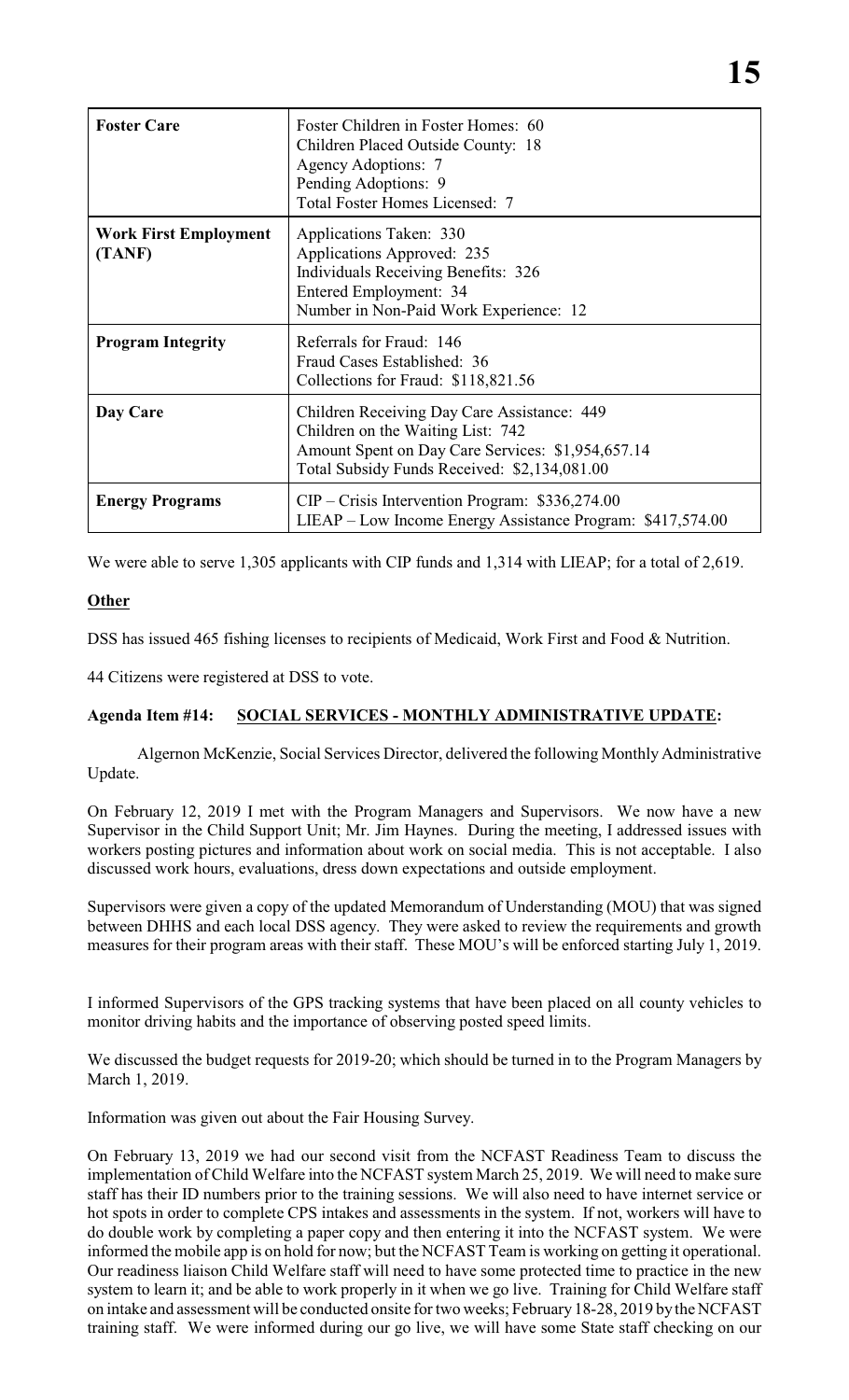progress and offering support for issues that may arise.

On February 14, 2019 I attended the Director's Executive Board meeting. During our meeting, we received information about North Carolina Medicaid Managed Care from Maximus; which is the enrollment broker hired by the State to manage North Carolina Medicaid. The representative informed us that they will provide information to DSS agencies and the public about how to enroll in Managed Care. They will also operate a call center seven days a week to help beneficiaries with questions about choosing a health plan that best meets their needs. More information will be provided at the Eastern Regional Director's meeting on February 27, 2019.

We were informed our budget estimates for DHHS will be available around February 15, 2019.

There was a discussion from some of the counties that went live in NCFAST with Child Welfare in January 2019. There are still some parts of the system that are not working correctly and causing workers to spend more time to enter information about cases. The intake and assessment areas are working at this point, but there are issues with in-home and case management. Many of the pilot counties expressed concerns with continuing to roll out Child Welfare in NCFAST until the issues are fixed or improved. Therefore, the Director's Association voted to send a letter to the NC General Assembly in support of the previous recommendations by the Social Services Regional Supervision and Collaboration Working Group, to immediately re-examine the plan to use NCFAST for the aspects of the Child Welfare and Adult Services programs that require case management functionality.

Lastly, we received reports from the various committees. The Personnel and Professional Capacity Committee informed us they are working on a Personnel Conference; which will be held in Fayetteville, North Carolina during the month of September.

On February 27 through March 1, 2019 the Economic Services Program Administrator and I attended a North Carolina Medicaid On Boarding session and the Eastern Regional Director's meeting in Morehead City, North Carolina. During this time, we received information about North Carolina Medicaid Managed Care and how it will work in North Carolina. Some counties will begin in November 2019 and the others will begin in February 2020; however, the enrollment broker will be conducting outreach to the medical community, local DSS agencies, beneficiaries and the public. This will begin in July 2019. Under North Carolina Medicaid Managed Care, beneficiaries must select a primary health provider from one of five health care providers who have contracted to provide services. They will be responsible for all health needs for beneficiaries, including non-emergency Medicaid transportation. The local DSS agencies will continue to determine eligibility for Medicaid and those individuals not affected immediately by Managed Care. I have included a fact sheet that was shared with us.

During the Director's session, we received some updates on guardianship from the Division of Aging and Adult Services concerning new code use for services provided to adults. We were encouraged to consider the cost for equipment that is needed to implement Child Welfare and other programs in NCFAST in the 2019-20 budgets.

There were also updates on day spending across the State, Medicaid audits and program reports that are being run in NCFAST for county review. Lastly, we were informed the Social Services Institute will be held in July instead of October due to the hurricane season.

I attended the following local meetings in the month of February: Columbus County Transportation Advisory Board, Department Managers, Juvenile Crime Prevention Council and Columbus County Partnership for Children.

| есопонне эсі тіссэ          |                                                                                                                                                                                                         |  |  |
|-----------------------------|---------------------------------------------------------------------------------------------------------------------------------------------------------------------------------------------------------|--|--|
| <b>PROGRAM</b>              | <b>STATISTICS</b>                                                                                                                                                                                       |  |  |
| <b>Food &amp; Nutrition</b> | Applications Taken: 126<br>Applications Approved: 143<br>Active Cases: 5,583<br>Benefits Issued: \$69,351 (This amount is down<br>due to the early release of benefits.)<br>Participants Served: 11,706 |  |  |

**February 2019 Economic Services**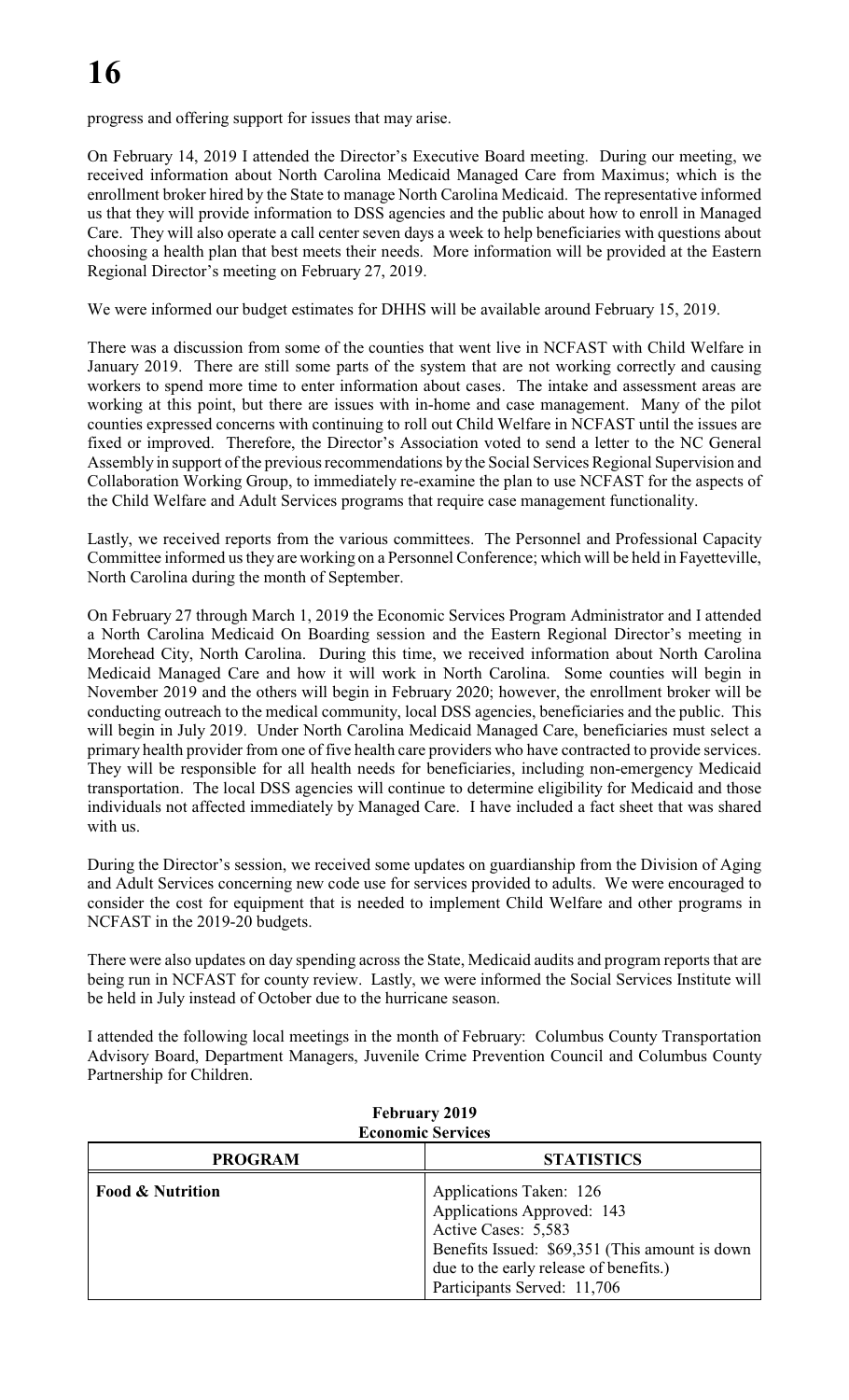| <b>Adult Medicaid</b>                   | Applications Taken: 118<br>Cases Terminated: 27<br>Redeterminations: 326<br><b>Applications Processed: 155</b>                                        |
|-----------------------------------------|-------------------------------------------------------------------------------------------------------------------------------------------------------|
| <b>Family &amp; Children's Medicaid</b> | Applications Taken: 99<br>Applications Processed: 119<br>Redeterminations: 633<br>Total Medicaid Cases: 13,990<br>Total Individuals Receiving: 23,944 |
| <b>Child Support</b>                    | <b>Absent Parents Located: 96</b><br>Orders Enforced: 991<br>Active Cases: 3,942<br>Collections: \$400,572.57                                         |

#### **February 2019 Human Services**

| <b>PROGRAM</b>                                 | <b>STATISTICS</b>                                                                                                                                                                                             |
|------------------------------------------------|---------------------------------------------------------------------------------------------------------------------------------------------------------------------------------------------------------------|
| <b>Adult Services (APS)</b>                    | APS Reports Accepted: 19<br>County Wards: 27<br>Number of Payee Cases: 10<br><b>Adults Served APS: 8</b><br>Number of Medicaid Transportation Trips: 2,410<br>Amount Requested for Reimbursement: \$45,264.31 |
| <b>Children's Protective Services</b><br>(CPS) | Reports Accepted: 22<br>Reports Screened Out: 10<br>Families Receiving In-Home Services: 43<br>Children Served: 85<br>Contacts with Families Monthly: 407<br>Assessments: 20                                  |
| <b>Foster Care</b>                             | Foster Children in Foster Homes: 50<br>Children Placed Outside County: 20<br>Agency Adoptions: 1<br>Pending Adoptions: 6<br>Total Foster Homes Licensed: 6<br>Total Children in Foster Care: 56               |
| <b>Work First Employment (TANF)</b>            | Applications Taken: 35<br><b>Applications Approved: 22</b><br><b>Individuals Receiving Benefits: 257</b><br>Entered Employment: 4<br>Number in Non-Paid Work Experience: 2                                    |
| <b>Program Integrity</b>                       | Collections for Fraud: \$1,557.73<br>New Referrals: 23<br>Cases Established: 0                                                                                                                                |
| Day Care                                       | Children Receiving Day Care Assistance: 454<br>Children on the Waiting List: 329<br>Amount Spent on Day Care Services: \$211,812.00                                                                           |

# **Economic Services Program Narrative**

Child Support/Paralegal and Work First Cash/Medicaid Transportation/Maintenance and Housekeeping Food and Nutrition and Family and Children's Medicaid Adult Medicaid//Rest Home and Nursing Home/Community Alternatives Program (CAP)

Submitted by Cyndi Hammonds, Income Maintenance Administrator

# **Reporting Month: February 2019**

**News/Updates/Vacancies**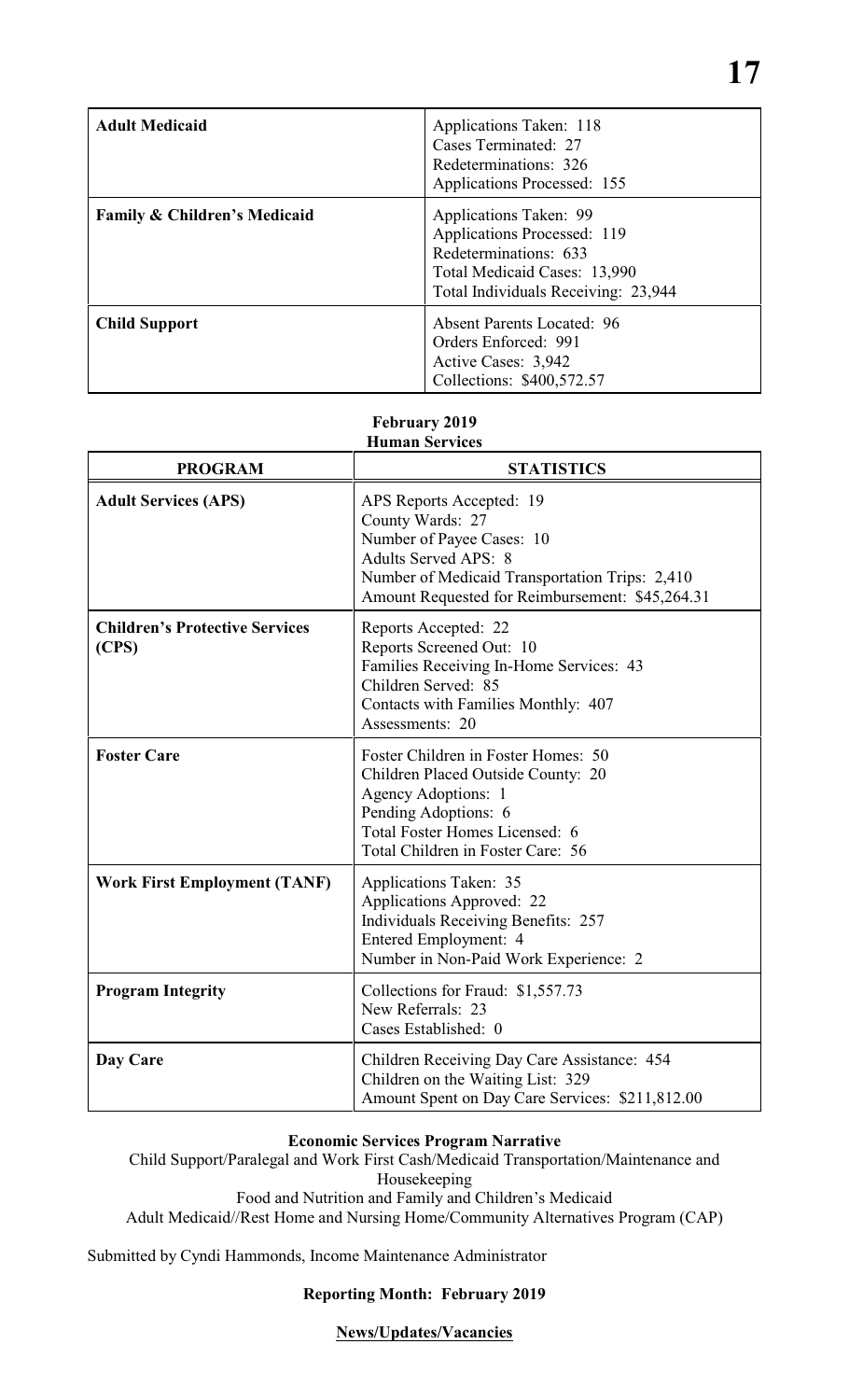# **Adult and Family & Children's Medicaid:**

Meetings have begun about Medicaid Transformation. Counties across the State will be going to Managed Care and we will go live in February 2020. This means our workers will still determine eligibility however clients must choose a Prepaid Health Plan or Provider Led Entity. Our PHPs (Prepaid Health Plans) are AmeriHealth Caritas of NC, Blue Cross and Blue Shield of NC, UnitedHealthcare of NC and Wellcare of NC. Our PLE (Provider Led Entity) is Carolina Complete Health. The enrollment broker will talk with clients and help them decide which plan is best for them and clients will still have to choose a primary care physician. Our clients that are excluded from enrolling will be those on limited Medicaid programs. Clients that are dually eligible with Medicare, Foster Care/Adoptions, those in Nursing Homes and on CAP (Community Alternative Program) will be delayed and are expected to go in 5 years. Clients that are being treated for behavioral health can choose to go in a plan or be exempt until the State and Plans have developed a tailored plan for these recipients. Trainings will be held throughout this year so counties will be prepared. We will also see an influx of phone calls and walk-in for clients that have questions.

# **Food and Nutrition:**

Due to the Government Shut, February Food and Nutrition Benefits were released to all clients on January 20th. The State decided since it would be a long period of time before some clients received their next allotment they would release the March benefits on March 1st and March 3rd and then adjust the time in April in phases and then back to normal releases in May. This would help clients not go for long periods of time without receiving their benefits. Since 2016 our active clients have decreased by 427 cases however, our applications have remained approximately the same. The decrease contributes to the policy change concerning (ABWD) Able Bodied Adults without Dependents that are between the ages of 18 and 49. If they do not work or volunteer in a State approved facility at least 20 hours a week or an average of 80 hours a month then they are not eligible but for 3 months within a 3-year period. January 2019 began the new 3-year period for those recipients that received their 1st 3 months since the new policy was initiated. This means we will have an increase in recipients this year. These clients are eligible to receive their 3 "free" months again. If they do not apply on the 1st day of the month, they will also receive that partial month along with their 3 free months.

# **Child Support and Paralegal:**

Child Support had 2 long days in court and prepared 338 cases. We have hired a paralegal and her first day will be March 11, 2019. We continue to have 2 vacancies.

# **Work First Cash/Medicaid Transportation/Interpreter/Maintenance and Housekeeping/Deputy:**

There is not a lot of change for these programs. WorkFirst continues to remain within their compliance timeframes.

We have been informed that Transportation will be completed thru the Prepaid Health Plans next year however those that are excluded or delayed in the Managed Care groups will continue to complete their request thru DSS.

# **HUMAN SERVICES BOARD REPORT** Melinda H. Lane, Program Manager **Vacancies/Updates/News for February 2019**

# **Intake/Investigation/Assessment:**

The Intake/Investigation/Assessment Unit continues to be fully staffed and very busy! Child Welfare go-live for NCFAST for Columbus County is scheduled for March 25, 2019. The Readiness Assessment has been completed and plans are moving forward in preparation for Go-Live for Intake and Assessment. Webinar-based training is being completed and Instructor-led training took place here at the agency for Intake and Assessment in February.

# **In-Home Services:**

The In-Home Services Unit continues to be fully staffed due to a new hire that began in January. This Supervisor and staff took part in the Instructor-led training that took place here at the agency for Intake and Assessment in February.

# **Foster Care:**

The Foster Care/Adoptions Unit continues to have one vacancy. However, a new hire will begin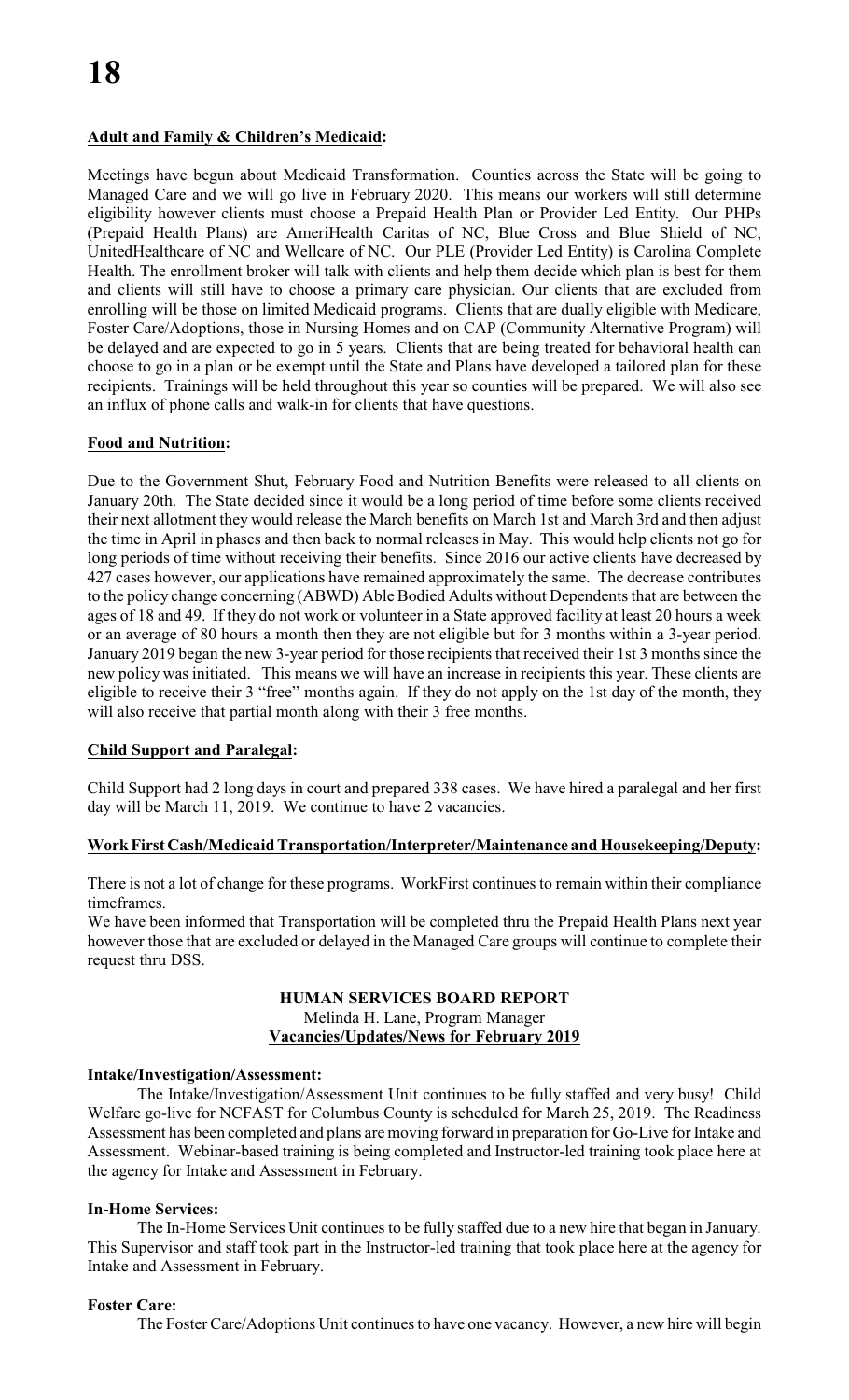in March. Caseloads are currently holding fairly steady. Most of the new children that have recently come into custody, mainly due to parental substance abuse, have been newborns and very young.

### **Transitional Unit:**

The Transitional unit continues to plan events for LINKs foster children and Foster/Adoptive Parent Recruitment. This Unit is also very busy assisting the other Child Welfare Units with courtesy visits, etc. All staff have had busy caseloads. This Unit recently lost a Social Worker who left the agency. The position will be posted as soon as possible.

#### **Adult Services:**

The Adult Services Unit is now finally fully staffed due to the new Social Worker that began in February. She will begin taking the necessary training for her position. This Unit continues to encounter more and more issues with homeless adults and adults with mental health issues which creates other problems because of the slow response time of mental health agencies. A tremendous amount of time is being dedicated to assisting those adults with mental health issues that are unable to be independent and unable to manage their own funds, etc. Members of this Unit continue to cross-train in order to work together more efficiently. The addition of another position in this Unit may be a future request to help with the increasing caseloads.

#### **Work First Employment:**

This Unit continues to be fully staffed. The Work First Employment Unit continues to work within the NCFAST system with daily issues. This Unit continues to assist with 200% and Emergency Assistance for those eligible. Participation rates are becoming a hot topic again which will require staff to make more contacts out in the community.

#### **Child Day Care:**

The Child Day Care Unit continues to be fully staffed. This Unit continues to work within the NCFAST system dealing with daily issues and updates. The waiting list continues to grow which is a concern for staff, but this Unit has slowly begun to work the list which is slowly decreasing the list by small amounts.

#### **Program Integrity:**

Program Integrity continues to work hard to get caught up with program integrity duties and cases. Program Integrity went live in NCFAST in January. There are issues with NCFAST having data that correctly reflects the actual work of staff. Numbers are being reported as incorrect on reports for all counties Live in NCFAST. We are down to four temporary workers assisting in the Energy Programs and numbers will decrease over the next few weeks, although it will be necessary to keep at least one worker due to funding continuing to be available. In February, 20 applications for CIP (Crisis Intervention Program) were completed with 20 approvals and 345 applications for LIEAP (Low Income Energy Assistance Program) were completed with 273 approvals.

#### **Social Services Telephone System:**

Algernon McKenzie, Social Services Director, stated due to multiple problems being experienced with the telephone system, it could be replaced for ninety thousand, plus, (\$90,000+) dollars.

#### **MOTION:**

Commissioner Prevatte made a motion to approve moving forward with the replacement of the telephone system at the Department of Social Services', for ninety thousand, plus, (\$90,000+) dollars, seconded by Commissioner McMillian. The motion unanimously passed.

#### **MOTION:**

Commissioner Bullard made a motion to approve the following Appreciation Month for County Department of Social Services' Social Workers, 2019 Proclamation by the Columbus County Board of Commissioners, seconded by Commissioner Byrd. The motion unanimously passed.

# **APPRECIATION MONTH for COUNTY DEPARTMENT of SOCIAL SERVICES' SOCIAL WORKERS 2019 PROCLAMATION by the COLUMBUS COUNTY BOARD OF COMMISSIONERS**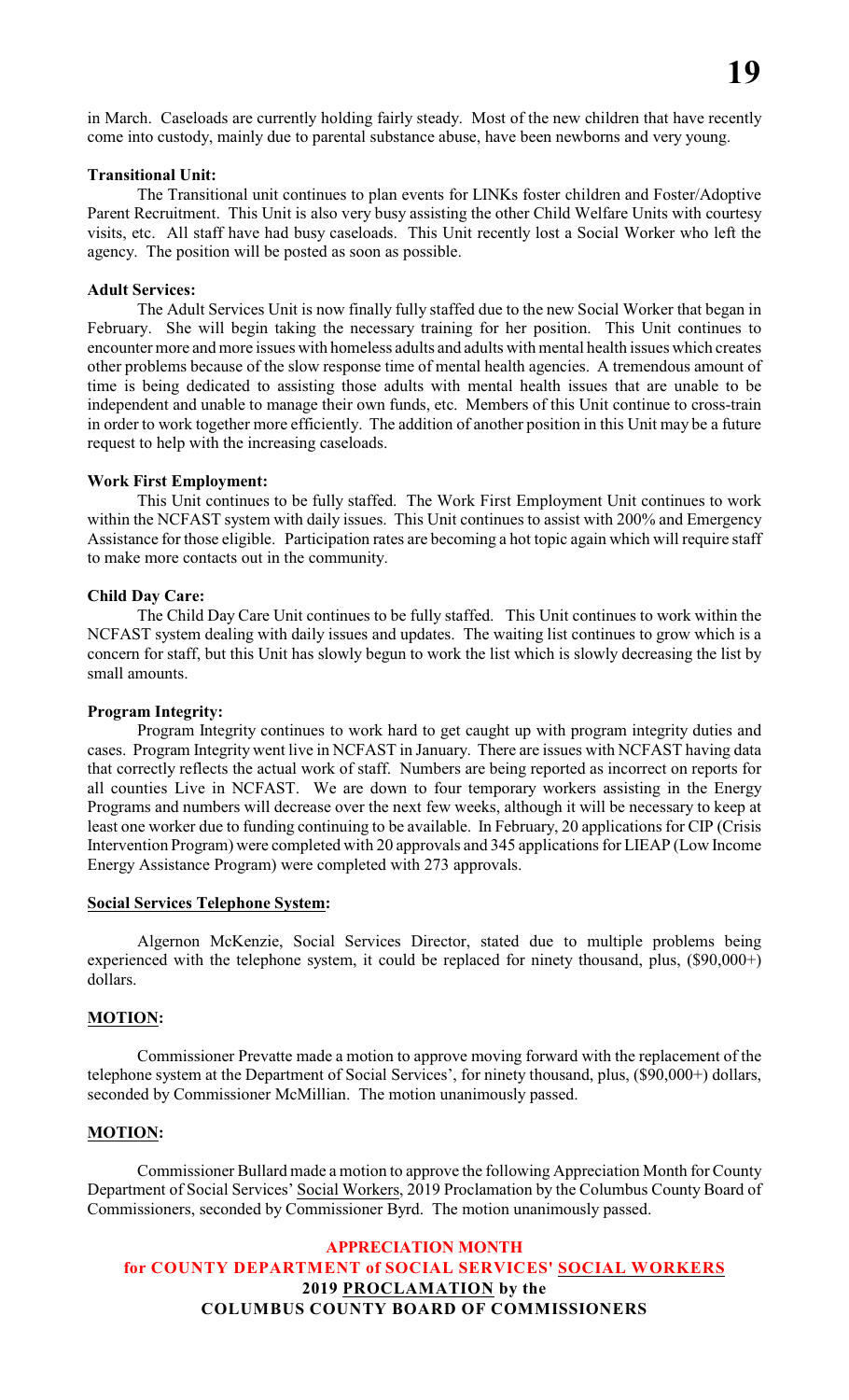**WHEREAS,** dedicated men and women across North Carolina work in local county departments of social services to provide services and support for thousand of our citizens; **and**

**WHEREAS,** these Social Services professionals accomplish many goals in their life's work: they provide financial and medical assistance for those unable to meet basic needs; protect children, older adults and the disabled; guide the needy toward self maintenance through education and job placement; assure that children receive financial support from their parents who are legally responsible for that support; offers services to children, older adults and the disabled that enhance their quality of life; and provide administrative support for program operations; **and**

**WHEREAS,** Social Services' professionals are dedicated to improving the quality of life for the citizens of this county. They also strive to improve the delivery of services and to operate Social Services programs as efficiently and effectively as possible.

**NOW, THEREFORE,** we, the Board of Commissioners ofColumbus County, hereby proclaim **March, 2019**, as **"Appreciation Month for County Department of Social Services' Social Workers"** in Columbus County and urge our citizens to recognize these professionals and commend them for their efforts.

**ADOPTED** this the 18th day of March, 2019.

# **COLUMBUS COUNTY BOARD OF COMMISSIONERS** /s/ **TRENT BURROUGHS, Chairman ATTESTED BY:** /s/ **JUNE B. HALL, Clerk to Board**

## **AGENDA ADD-ON:**

Chairman Burroughs stated the following Agenda Add-on needed to be added to the Agenda as Agenda Item #14A.

## **Agenda Item #14A: FINANCE - APPROVAL of RESOLUTION from BB&T:**

Bobbie Faircloth, Finance Director, requested Board approval of Certified Copy of Resolutions Unincorporated Association, Authorizing Loans, Columbus County.

Commissioner McDowell made a motion to approve the Agenda Add-on, seconded by Commissioner Prevatte. The motion unanimously passed.

Commissioner Prevatte made a motion to approve the Certified Copy of Resolutions Unincorporated Association, Authorizing Loans, seconded by Commissioner McDowell. The motion unanimously passed. A copy of this document will be marked as Exhibit "B", and kept on file in the Minute Book Attachments, Book Number 6, in the Office of the Clerk to the Board, for review.

## **Agenda Item #15: NORTH WHITEVILLE LOCAL FIREFIGHTER'S RELIEF FUND - APPOINTMENT:**

Maria Hyatt, Treasurer, requested the appointment of Bertie Lanehart to replace former Board member Steve Bailey on the North Whiteville Local Firefighters's Relief Fund.

Commissioner Prevatte made a motion to approve the appointment of Bertie Lanehart to replace former Board member Steve Bailey on the North Whiteville Local Firefighters's Relief Fund, seconded by Commissioner McDowell. The motion unanimously passed.

## **Agenda Item #16: SOUTHEASTERN COMMUNITY and FAMILY SERVICES, INC. - APPOINTMENT:**

Arthur A. Bullock, Chairperson, requested the appointment of a representative for Columbus County on the Southeastern Community and Family Services, Incorporated Board of Directors.

After Discussion, Chairman Burroughs stated this would be addressed in June, 2019.

**Agenda Item #17: ADMINISTRATION - REPEAL and RESCIND ORDINANCE**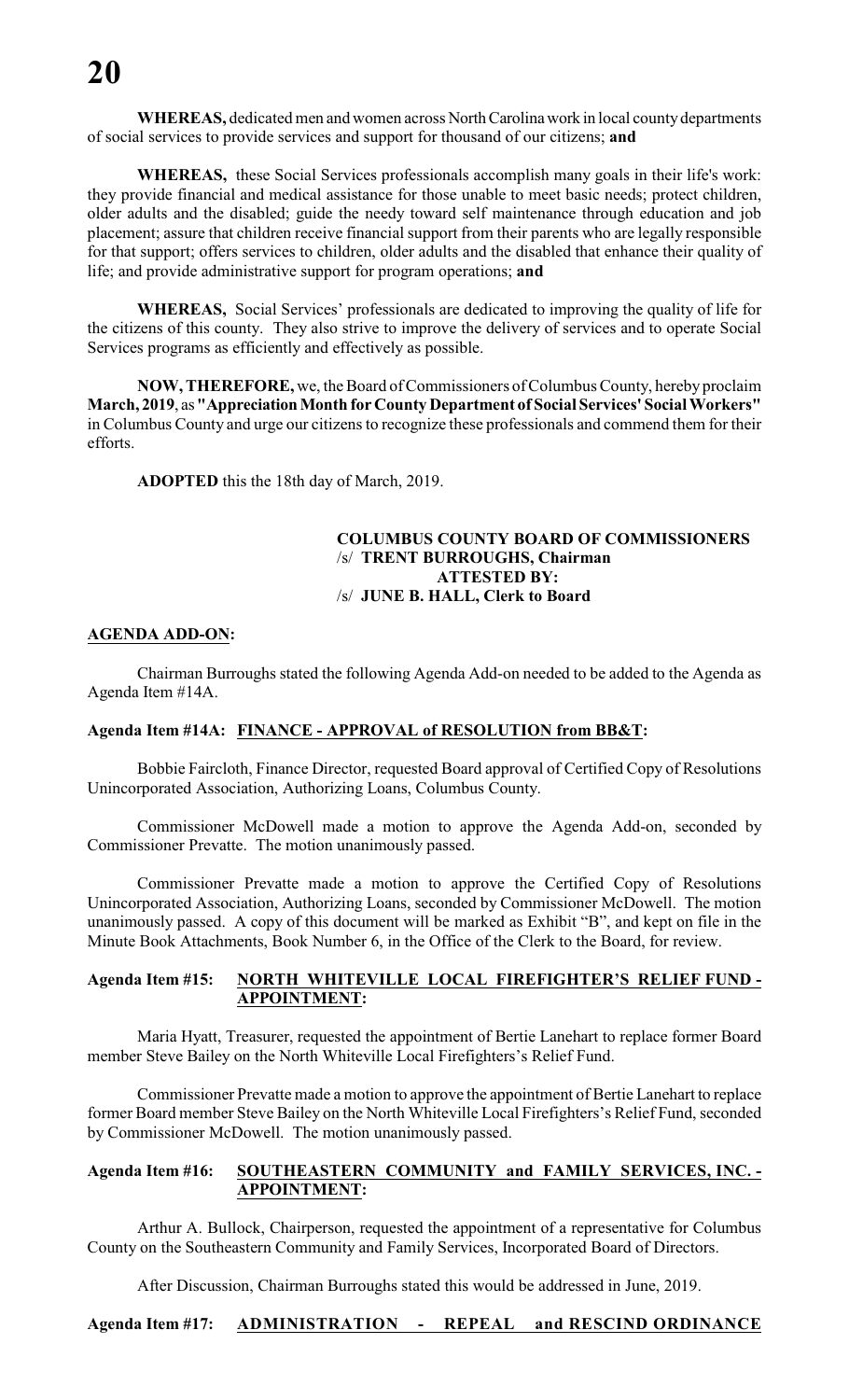# **CONCERNING BUILDINGS, ADDRESSING and ABANDONED STRUCTURES, CHAPTER 5, PART 1 - ESTABLISHMENT of a BOARD of INSPECTIONS (FORMER: ORDINANCE for the ESTABLISHMENT of a BOARD OF INSPECTIONS):**

Michael Stephens, County Manager, requested Board approval to repeal and rescind Chapter 5, Part 1 of the Ordinance Concerning Buildings, Addressing and Abandoned Structures (Former: Ordinance for the Establishment of a Board of Inspections), with the following Ordinance.

# **AN ORDINANCE CONCERNING BUILDINGS, ADDRESSING AND ABANDONED STRUCTURES**

# **REPEALING AND RESCINDING CHAPTER 5, PART 1- ESTABLISHMENT OF A BOARD OF INSPECTIONS THE CODE OF ORDINANCES OF THE COUNTY OF COLUMBUS**

WHEREAS, the North Carolina General Statute 153A-350 delegates to the County the authority to create an Inspections Department for the County's territorial jurisdiction covering the construction of buildings, installation of facilities, and other matters that may be specified by the Board of County Commissioners for Columbus County; and

WHEREAS, on April 18, 1994, the Board of Commissioners of Columbus County, by motion and unanimous passage, established a Board of Inspections; and

WHEREAS, the Board of Commissioners recognizes the professionalism and training of the employees of the Inspections Department; and

WHEREAS, the employees of the Inspections Department are regulated by the North Carolina Department of Insurance; and

WHEREAS, the Board of Inspections has been inactive since 1997.

THEREFORE, BE IT ORDAINED BY THE BOARD OF COMMISSIONERS OF COLUMBUS COUNTY, NORTH CAROLINA:

PART ONE. Chapter 5, Part 1 – Establishment of a Board of Inspections is hereby repealed and rescinded in its entirety.

PART TWO. This repeal shall be in full force and effect from and after the date of its adoption.

Adopted this the 18th day of March, 2019.

/s/ Trent Burroughs, Chairman Columbus County Board of Commissioners

ATTEST: /s/ June B. Hall, Clerk to the Board

Approved as to form: /s/ Amanda B. Prince, County Attorney

Commissioner Bullard made a motion to approve the to repeal and rescind Chapter 5, Part 1 of the Ordinance Concerning Buildings, Addressing and Abandoned Structures (Former: Ordinance for the Establishment of a Board of Inspections), seconded by Vice Chairman Russ. The motion unanimously passed.

# **RECESS REGULAR SESSION and enter into COMBINATION MEETING of COLUMBUS COUNTY WATER and SEWER DISTRICTS I, II, III, IV and V BOARD MEETING:**

At 8:09 P.M., Commissioner Bullard made a motion to recess Regular Session and enter into a **combination meeting** of Columbus County Water and Sewer Districts I, II, III, IV and V Board Meeting, seconded by Commissioner Byrd. The motion unanimously passed.

# **Agenda Item #18: COLUMBUS COUNTY WATER and SEWER DISTRICTS I, II, III, IV**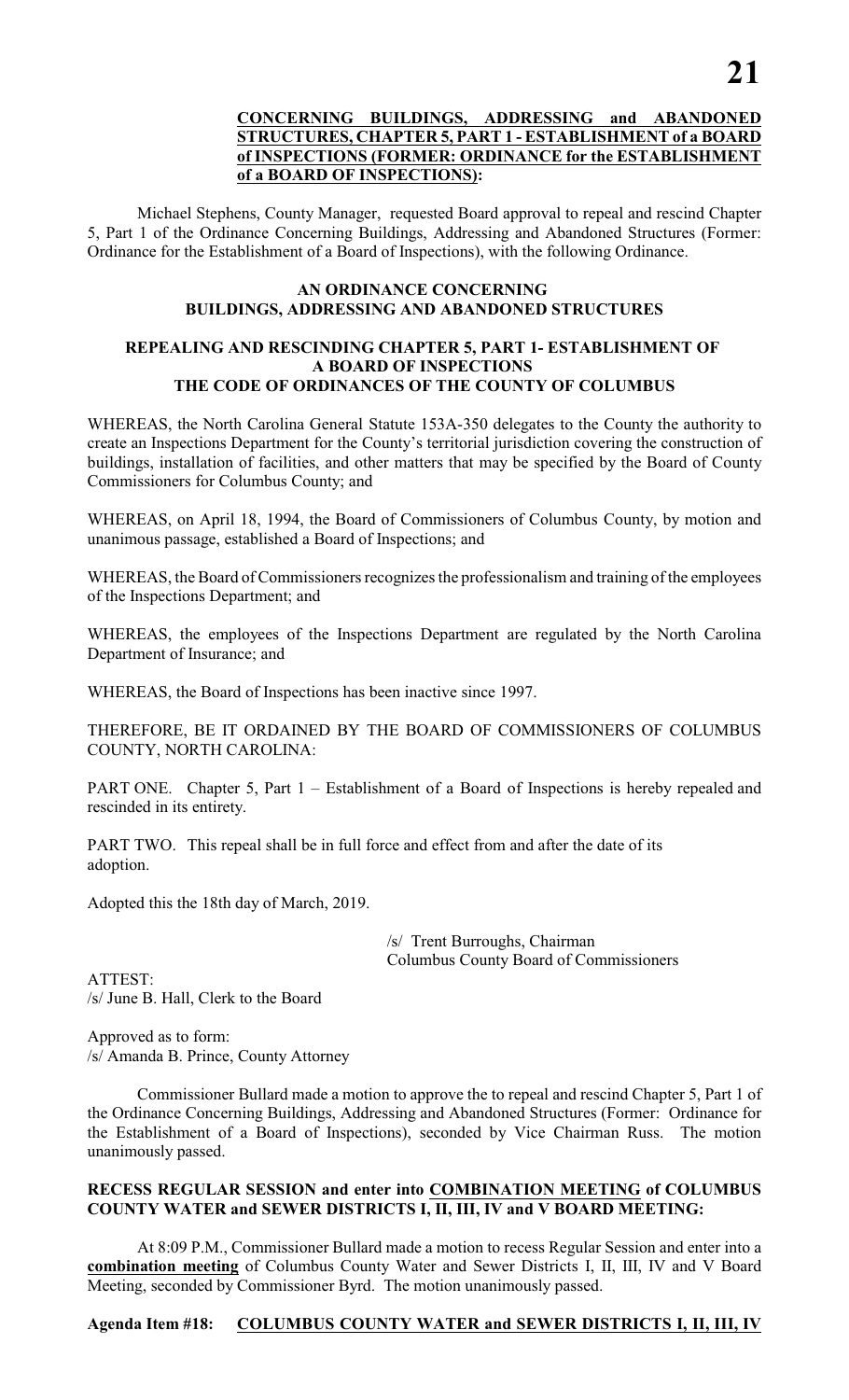## **and V - APPROVAL of BOARD MEETING MINUTES:**

February 18, 2019 **Combination Meeting** of Columbus County Water and Sewer Districts I, II, III, IV and V Board Meeting **(5 sets)**

This information will be recorded in Minute Book Number 2, for each Water District, respectively.

# **Agenda Item #19: COLUMBUS COUNTY WATER and SEWER DISTRICT II - ECONOMIC DEVELOPMENT AWARD BID for the HELENA CHEMICAL WATER SYSTEM EXTENSION:**

Gary Lanier, Economic Development Director, requested Board's approval of the lowest bid for the Helena Chemical water system extension.

This information will be recorded in Minute Book Number 2, for Columbus County Water and Sewer District II.

# **ADJOURN COMBINATION MEETING of COLUMBUS COUNTY WATER and SEWER DISTRICTS I, II, III, IV and V BOARD MEETING and resume REGULAR SESSION:**

At 8:13 P.M., Commissioner McDowell made a motion to adjourn the Columbus County Water and Sewer Districts I, II, III, IV and V Board Meeting and resume Regular Session, seconded by Commissioner Byrd. The motion unanimously passed.

#### **Agenda Item #20: CONSENT AGENDA ITEMS:**

Commissioner Byrd made a motion to approve the following Consent Agenda Items, seconded by Vice Chairman. The motion unanimously passed.

| <b>TYPE</b>         | <b>ACCOUNT</b> | <b>DETAILS</b>                         | <b>AMOUNT</b> |
|---------------------|----------------|----------------------------------------|---------------|
| <b>Expenditures</b> | 10-6120-526012 | Dept Supply and Mat - Special Projects | 995           |
| Revenue             | 10-3612-489040 | Miscellaneous                          | 995           |
| <b>Expenditures</b> | 10-4310-535300 | M&R Vehicles (205 Taurus Cokley        | 1,109         |
| <b>Revenues</b>     | 10-3431-489000 | Miscellaneous Revenue                  | 1,109         |
| <b>Expenditures</b> | 10-5112-550010 | Coop Non-Capital Outlay                | 8,500         |
| <b>Revenues</b>     | 10-3510-430025 | General Medicaid                       | 8,500         |
| <b>Expenditures</b> | 10-4122-550010 | Non-Capital Outlay                     | 8,147         |
| <b>Revenues</b>     | 10-3991-499101 | Fu9nd Balance Appropriated             | 8,147         |

#### A. **Budget Amendments:**

# B. **Tax Refunds and Releases:**

| <b>Property Value</b> | Amount:                          | \$437.66 |                        |                                                                                           |              |            |
|-----------------------|----------------------------------|----------|------------------------|-------------------------------------------------------------------------------------------|--------------|------------|
| Bank of New York      |                                  |          | <b>PROPERTY: 77529</b> |                                                                                           | Total:       | \$701.36   |
| Value: \$53,700.00    | Year:                            | 2009     | Account:               | 14-00348                                                                                  | Bill#: 14418 |            |
|                       |                                  |          |                        | Release value. Sold at tax sale. 8/14/18. Release Welches Creek(42.96) release Whiteville |              |            |
| Rescue(10.74)         |                                  |          |                        |                                                                                           |              |            |
| Property Value        |                                  |          |                        |                                                                                           | Amount:      | \$493.54   |
|                       | Bellamy, Leverne & Alvertia      |          | <b>PROPERTY: 10120</b> |                                                                                           | Total:       | \$505.74   |
| Value: \$6,100.00     | Year:                            | $09-18$  | Account:               | 06-01581                                                                                  | $Bill#$ :    | 99999      |
|                       | Release value. Sold at tax sale. |          |                        |                                                                                           |              |            |
| <i>Property Value</i> |                                  |          |                        |                                                                                           | Amount:      | \$1,132.65 |
| Blanton, Ann Nance    |                                  |          | <b>PROPERTY: 93972</b> |                                                                                           | Total:       | \$1,961.91 |
| Value: \$46,900.00    | Year:                            | 14-16    | Account:               | 16-05932                                                                                  | $Bill#$ :    | 99999      |
|                       |                                  |          |                        | Release value sold at tax sale in 2018. Release Cerro Gordo Fire(140.70) release          |              |            |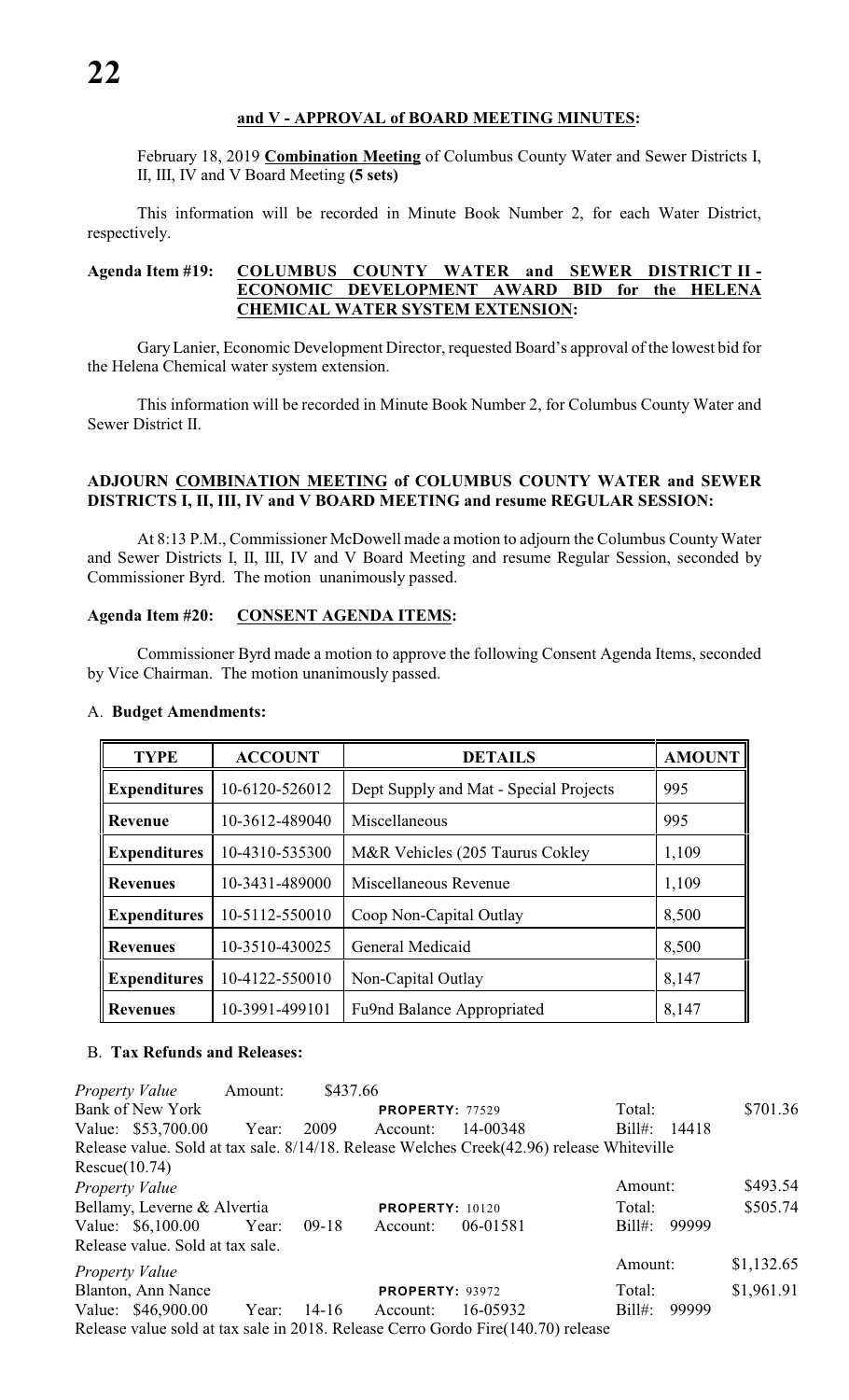| Columbus Rescue $(28.14)$ release water II $(16.42)$                                                                                       |       |           |                        |          |              |       |            |
|--------------------------------------------------------------------------------------------------------------------------------------------|-------|-----------|------------------------|----------|--------------|-------|------------|
| <b>Property Value</b>                                                                                                                      |       |           |                        |          | Amount:      |       | \$96.60    |
| Blanton, Ann Nance                                                                                                                         |       |           | PROPERTY: 88522        |          | Total:       |       | \$111.00   |
| Value: \$12,000.00                                                                                                                         | Year: | 2018      | Account:               | 16-05932 | Bill#: 88522 |       |            |
| Release value sold at tax sale in 2018. Release Cerro Gordo Fire(12.00) release Columbus<br>Rescue(2.40)                                   |       |           |                        |          |              |       |            |
| <b>Property Value</b>                                                                                                                      |       |           |                        |          | Amount:      |       | \$178.71   |
| Blanton, Anna Nance                                                                                                                        |       |           | PROPERTY: 00000        |          | Total:       |       | \$389.55   |
| Value: \$22,200.00                                                                                                                         | Year: | 2018      | Account:               | 12-01850 | $Bill#$ :    | 99999 |            |
| Release value sold at tax sale. Prop#21921/76849. Release Cerro Gordo Fire(6.40) release<br>Columbus Rescue(4.44)                          |       |           |                        |          |              |       |            |
| <b>Property Value</b>                                                                                                                      |       |           |                        |          | Amount:      |       | \$105.46   |
| Blanton, Anna Nance                                                                                                                        |       |           | <b>PROPERTY: 25088</b> |          | Total:       |       | \$121.18   |
| Value: \$13,100.00<br>Release value sold at tax sale. Release Cerro Gordo Fire(13.10) release Columbus                                     | Year: | 2018      | Account:               | 13-04701 | $Bill#$ :    | 94518 |            |
| Rescue(2.62)                                                                                                                               |       |           |                        |          |              |       |            |
| <b>Property Value</b>                                                                                                                      |       |           |                        |          | Amount:      |       | \$70.84    |
| Blanton, Anna Nance                                                                                                                        |       |           | <b>PROPERTY: 20659</b> |          | Total:       |       | \$81.40    |
| Value: \$8,800.00<br>Release value sold at tax sale. Release Cerro Gordo Fire(8.80) release Columbus                                       | Year: | 2018      | Account:               | 12-01851 | Bill#:       | 94516 |            |
| Rescue(1.76)                                                                                                                               |       |           |                        |          |              |       |            |
| Property Value                                                                                                                             |       |           |                        |          | Amount:      |       | \$248.52   |
| Brown, Junior                                                                                                                              |       |           | <b>PROPERTY: 11444</b> |          | Total:       |       | \$285.48   |
| Value: \$5,000.00                                                                                                                          | Year: | $12 - 17$ | Account:               | 06-02500 | $Bill#$ :    | 99999 |            |
| Release portion of value. Sold land only at tax sale. Release Yam City(30.80) release                                                      |       |           |                        |          |              |       |            |
| Columbus Rescue(6.16)<br>Property Value                                                                                                    |       |           |                        |          | Amount:      |       | \$238.03   |
| Brown, Junior                                                                                                                              |       |           | <b>PROPERTY: 10227</b> |          | Total:       |       | \$273.43   |
| Value: \$5,500.00                                                                                                                          | Year: | $12 - 17$ | Account:               | 06-02500 | $Bill#$ :    | 99999 |            |
| Release portion of value. Sold land only at tax sale. Release Yam City(29.50) release                                                      |       |           |                        |          |              |       |            |
| Columbus Rescue(5.90)                                                                                                                      |       |           |                        |          |              |       |            |
| Property Value                                                                                                                             |       |           |                        |          | Amount:      |       | \$279.34   |
| Brown, Junior                                                                                                                              |       |           | PROPERTY: 10178        |          | Total:       |       | \$320.98   |
| Value: \$7,400.00                                                                                                                          | Year: | $12 - 17$ | Account:               | 06-02500 | $Bill#$ :    | 99999 |            |
| Release portion of value. Sold land only at tax sale. Release Yam City(34.70) release                                                      |       |           |                        |          |              |       |            |
| Columbus Rescue(6.94)                                                                                                                      |       |           |                        |          |              |       |            |
| <b>Property Value</b>                                                                                                                      |       |           |                        |          | Amount:      |       | \$7.25     |
| Bullock, David Wayne                                                                                                                       |       |           | PROPERTY: 60586        |          | Total:       |       | \$8.06     |
| Value: \$900.00                                                                                                                            | Year: | 2018      | Account:               | 01-00478 | $Bill#$ :    | 96710 |            |
| Release value of boat. Sold 2017. Release Brunswick Fire(.63) release Whiteville<br>Resource(.18)                                          |       |           |                        |          |              |       |            |
| <b>Property Value</b>                                                                                                                      |       |           |                        |          | Amount:      |       | \$680.22   |
| C & J Tire Express                                                                                                                         |       |           | <b>PROPERTY: 00000</b> |          | Total:       |       | \$697.12   |
| Value: \$6,200.00                                                                                                                          | Year: | 2018      | Account:               | 13-01162 | Bill#: 97379 |       |            |
| Release value of permanent tag. Overbilled. Release Columbus Rescue(16.90)                                                                 |       |           |                        |          |              |       | \$229.05   |
| <b>Property Value</b>                                                                                                                      |       |           |                        |          | Amount:      |       |            |
| C B Electronics Inc.                                                                                                                       |       |           | PROPERTY: 00000        |          | Total:       |       | \$258.21   |
| Value: \$28,453.00                                                                                                                         | Year: | 2018      | Account:               | 01-01460 | Bill#:       | 97406 |            |
| Release value of business equipment. Flooded and no longer in business. Release<br>White ville Rescue $(5.69)$ release late list $(23.47)$ |       |           |                        |          |              |       |            |
| <b>Property Value</b>                                                                                                                      |       |           |                        |          | Amount:      |       | \$1,863.28 |
| Canady, Carolyn M.                                                                                                                         |       |           | PROPERTY: 87748        |          | Total:       |       | \$3,643.48 |
| Value: \$4,600.00                                                                                                                          | Year: | $09-17$   | Account:               | 03-01756 | $Bill#$ :    | 99999 |            |
| Release value Home was repoed in 2015 and land was sold at tax sale. Release Old<br>Dock(208.16) release Columbus Rescue(52.04)            |       |           |                        |          |              |       |            |
| <b>Property Value</b>                                                                                                                      |       |           |                        |          | Amount:      |       | \$62.71    |
| Cartrette, Edward & Rita                                                                                                                   |       |           | <b>PROPERTY: 93696</b> |          | Total:       |       | \$66.41    |
| Value: \$2,590.00                                                                                                                          | Year: | 2018      | Account:               | 11-02420 | Bill#:       | 98374 |            |
| Release value. Sold. Release Columbus Rescue(1.56) release late list(2.14)                                                                 |       |           |                        |          |              |       |            |
| <b>Property Value</b>                                                                                                                      |       |           |                        |          | Amount:      |       | \$8.05     |
| Clark, Michael John                                                                                                                        |       |           | PROPERTY: 00000        |          | Total:       |       | \$209.74   |
| \$1,000.00<br>Value:                                                                                                                       | Year: | 2018      | Account:               | 03-00358 | $Bill#$ :    | 99107 |            |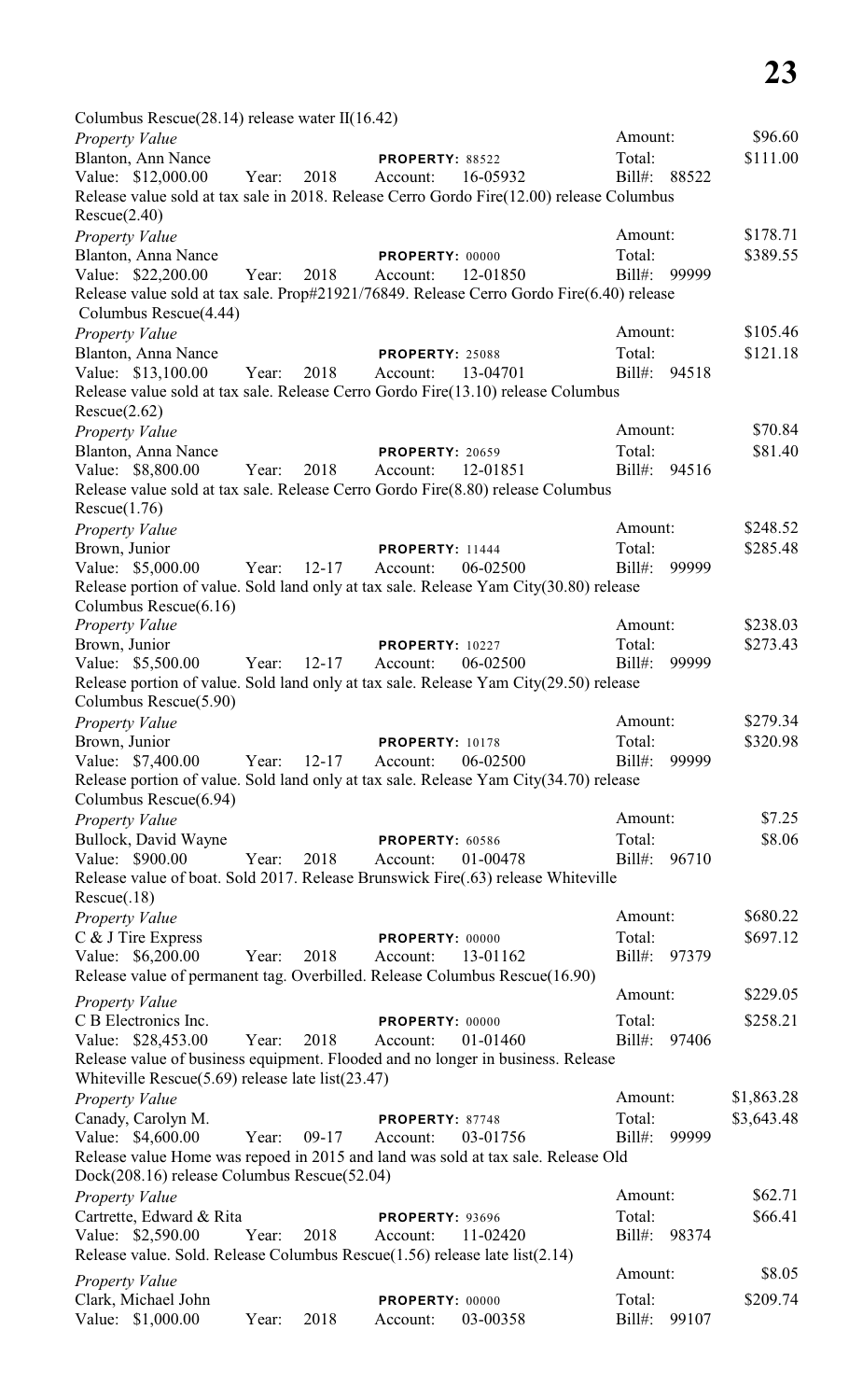| Release value of SWMH. Sold to Nicholas & Brenda Hinson. Release Williams Fire (.60)   |             |           |                             |          |                   |       |            |
|----------------------------------------------------------------------------------------|-------------|-----------|-----------------------------|----------|-------------------|-------|------------|
| release Columbus Rescue(.20) release late list(.89)                                    |             |           |                             |          |                   |       |            |
| Property Value                                                                         |             |           |                             |          | Amount:<br>Total: |       | \$64.47    |
| Coker, Kevin<br>Value: \$612.00                                                        | Year:       | $09-18$   | PROPERTY: 00000<br>Account: | 15-05211 | Bill#: 99999      |       | \$82.18    |
| Release value. Sold back in 2005 per owner. Release Acme Delco(9.56) release Columbus  |             |           |                             |          |                   |       |            |
| Rescue $(1.59)$ release late list $(6.56)$                                             |             |           |                             |          |                   |       |            |
| Property Value                                                                         |             |           |                             |          | Amount:           |       | \$138.48   |
| Collins, Heather                                                                       |             |           | <b>PROPERTY: 93709</b>      |          | Total:            |       | \$141.92   |
| Value: \$4,300.00                                                                      | Year: 15-18 |           | Account:                    | 11-03742 | $Bill#$ :         | 99999 |            |
| Release value of camper and attachments. Supposed to be removed in 2015. Release       |             |           |                             |          |                   |       |            |
| Columbus Rescue(3.44)                                                                  |             |           |                             |          |                   |       |            |
| <b>Property Value</b>                                                                  |             |           |                             |          | Amount:           |       | \$3,010.75 |
| <b>CRN</b> Management LLC                                                              |             |           | PROPERTY: 77529             |          | Total:            |       | \$4,900.75 |
| Value: \$5,700.00                                                                      | Year:       | $10-17$   | Account:                    | 14-01125 | Bill#: 99999      |       |            |
| Release value. Sold at tax sale 2018. Release Welches Creek(297.60) release Whiteville |             |           |                             |          |                   |       |            |
| Rescue(74.40)                                                                          |             |           |                             |          |                   |       |            |
| Property Value                                                                         |             |           |                             |          | Amount:           |       | \$108.77   |
| Cromartie, Anthony James                                                               |             |           | PROPERTY: 00000             |          | Total:            |       | \$334.50   |
| Value: \$4,110.00                                                                      | Year:       | 16-18     | Account:                    | 03-00625 | $Bill#$ :         | 99999 |            |
| Release value of SWMH. Should have been deleted in 2016. Release Old Dock(10.81)       |             |           |                             |          |                   |       |            |
| release Columbus Rescue $(2.70)$ release late list $(12.22)$                           |             |           |                             |          |                   |       |            |
| Property Value                                                                         |             |           |                             |          | Amount:           |       | \$291.24   |
| Currie, Francis & Nero                                                                 |             |           | PROPERTY: 23945             |          | Total:            |       | \$298.44   |
| Value: \$3,600.00                                                                      | Year:       | $09-18$   | Account:                    | 13-09580 | Bill#: 99999      |       |            |
| Release value. Sold at tax sale 2018. Release Columbus Rescue(7.20)                    |             |           |                             |          |                   |       |            |
| Property Value                                                                         |             |           |                             |          | Amount:           |       | \$356.88   |
| Currie, Steve Currie & Nero Jr                                                         |             |           | PROPERTY: 60389             |          | Total:            |       | \$488.66   |
| Value: \$1,900.00                                                                      | Year:       | $09-17$   | Account:                    | 13-09640 | Bill#: 99999      |       |            |
| Release value. Sold at tax sale 2018. Release Columbus Rescue(8.78)                    |             |           |                             |          |                   |       |            |
|                                                                                        |             |           |                             |          | Amount:           |       | \$40.25    |
| <b>Property Value</b><br>Farmer, Dewey C                                               |             |           | PROPERTY: 00000             |          | Total:            |       | \$1,115.90 |
| Value: \$1,000.00                                                                      | Year:       | $13-17$   | Account:                    | 07-03941 | Bill#:            | 99999 |            |
| Release value of SWMH. Torn Down. Release Yam City(5.00) release Columbus              |             |           |                             |          |                   |       |            |
| Rescue $(1.00)$ release late list $(4.65)$                                             |             |           |                             |          |                   |       |            |
| <b>Property Value</b>                                                                  |             |           |                             |          | Amount:           |       | \$62.35    |
| Fuhr, John Richard                                                                     |             |           | PROPERTY: 00000             |          | Total:            |       | \$77.78    |
| Value: \$6,630.00                                                                      | Year:       | $16-18$   | Account:                    | 16-04551 | Bill#:            | 99999 |            |
| Release value of boat. Listed in Brunswick County. Release Cerro Gordo Fire(7.75)      |             |           |                             |          |                   |       |            |
| release Columbus Rescue $(1.55)$ release late list $(6.13)$                            |             |           |                             |          |                   |       |            |
| <b>Property Value</b>                                                                  |             |           |                             |          | Amount:           |       | \$60.13    |
| Graham, Clarence                                                                       |             |           | <b>PROPERTY: 00000</b>      |          | Total:            |       | \$192.00   |
| Value: \$7,470.00                                                                      | Year:       | 2017      | Account:                    | 16-05602 | Bill#:            | 64721 |            |
| Release value. Sold to Mamie Davis. Release Cerro Gordo Fire(7.47) release Columbus    |             |           |                             |          |                   |       |            |
| Rescue $(1.49)$ release late list $(6.91)$                                             |             |           |                             |          |                   |       |            |
| <b>Property Value</b>                                                                  |             |           |                             |          | Amount:           |       | \$31.35    |
| Greenwood, Larry Shane                                                                 |             |           | PROPERTY: 00000             |          | Total:            |       | \$39.63    |
| Value: \$3,895.00                                                                      | Year:       | 2018      | Account:                    | 16-00117 | Bill#:            | 9353  |            |
| Release value of boat. Sold in 2017. Release Cole Service(3.90) release Columbus       |             |           |                             |          |                   |       |            |
| Rescue $(.78)$ release late list $(3.60)$                                              |             |           |                             |          |                   |       |            |
| <b>Property Value</b>                                                                  |             |           |                             |          | Amount:           |       | \$8.05     |
| Grice, Charles Thomas                                                                  |             |           | PROPERTY: 00000             |          | Total:            |       | \$210.40   |
| Value: \$1,000.00                                                                      | Year:       | 2018      | Account:                    | 15-05224 | Bill#:            | 9388  |            |
| Release value of SWMH. Torn down. Release Acme Delco(1.20) release Columbus            |             |           |                             |          |                   |       |            |
| Rescue(.20) release late list(.95)                                                     |             |           |                             |          |                   |       |            |
| <b>Property Value</b>                                                                  |             |           |                             |          | Amount:           |       | \$744.36   |
| Helena Chemical Co.                                                                    |             |           | PROPERTY: 00000             |          | Total:            |       | \$762.85   |
| Value: \$92,467.00                                                                     | Year:       | 2018      | Account:                    | 02-02116 | Bill#:            | 11278 |            |
| Release value Dbilled to Act#1-3670. Release Whiteville Rescue(18.49)                  |             |           |                             |          |                   |       |            |
| <b>Property Value</b>                                                                  |             |           |                             |          | Amount:           |       | \$187.61   |
| Hill, Harry Lee                                                                        |             |           | PROPERTY: 78185             |          | Total:            |       | \$215.81   |
| Value: \$4,700.00                                                                      | Year:       | $14 - 18$ | Account:                    | 06-18952 | Bill#:            | 99999 |            |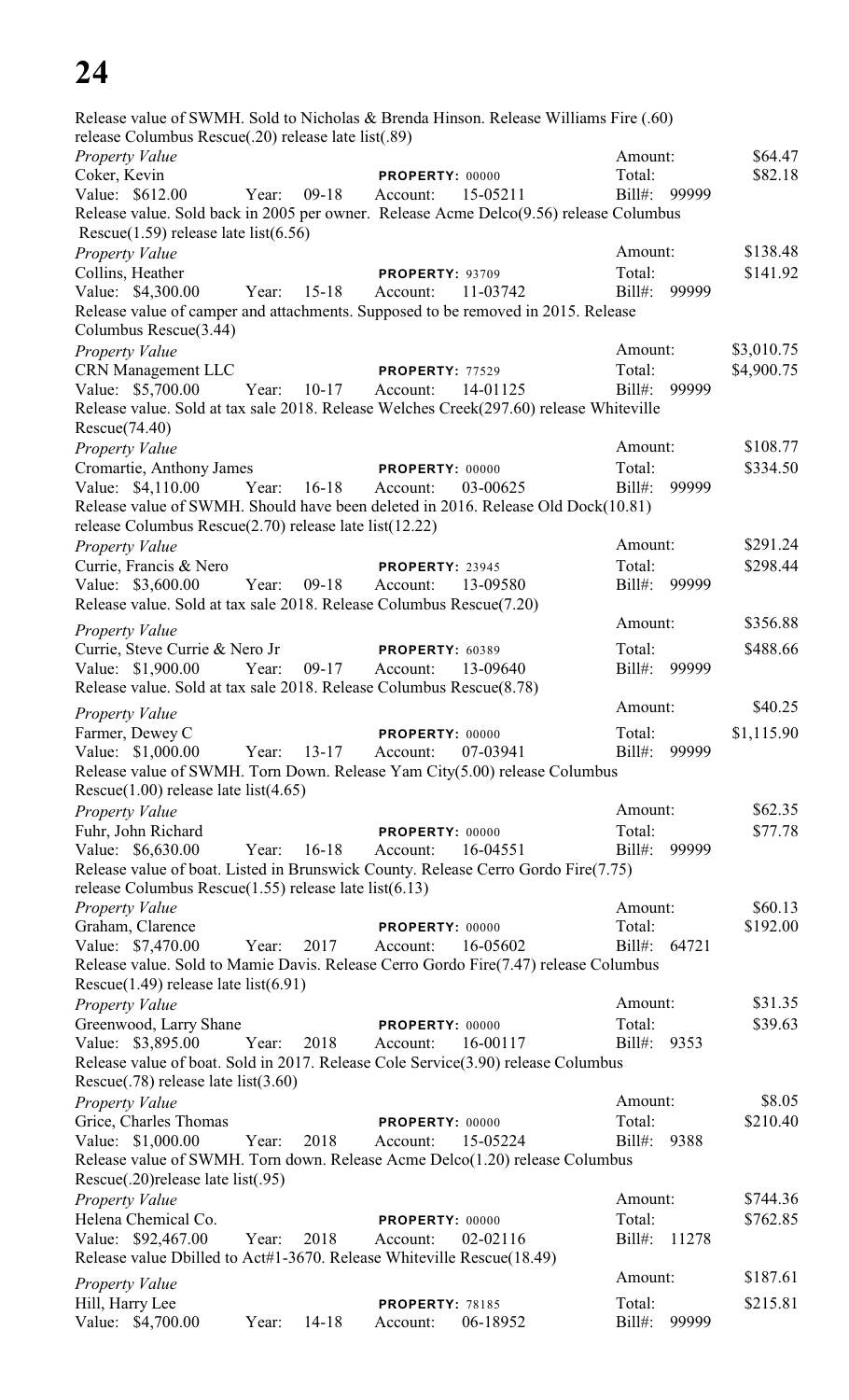Release value. Sold at tax sale 2018. Release Yam City Fire(23.50) release Columbus Rescue(4.70) *Property Value* \$666.54 Horne, RC **PROPERTY**: 76499 Total: \$741.06 Value: \$190,800.00 Year: 2018 Account: 13-20208 Bill#: 12979 Release value. SHB Exempt. Release Klondyke Fire(57.96) release Columbus Rescue(16.56) *Property Value* \$8.05 Jacobs, Willie Junior Jr **PROPERTY:** 00000 Total: \$8.25 Value: \$1,000.00 Year: 2018 Account: 03-03168 Bill#: 14374 Release value of boat. Sold. Release Columbus Rescue(.20) *Property Value* \$114.79 Matlock, Donald Thomas **PROPERTY:** 00000 Total: \$129.40 Value: \$7,020.00 Year: 16-17 Account: 01-07947 Bill#: 99999 Release value of boat. Listed in Texas. Release Whiteville Rescue(2.85) release late list(11.76) *Property Value* \$214.94 McFann Patrick Ray **PROPERTY:** 27558 Total: \$267.66 Value: \$26,700.00 Year: 17-18 Account: 15-05017 Bill#: 99999 Release value. Sold at tax sale 2018. Release Acme Delco(42.04) release Columbus Rescue(10.68) *Property Value* \$8.05 Moore, Beverly **PROPERTY:** 00000 Total: \$212.96 Value: \$1,000.00 Year: 2017 Account: 14-01938 Bill#: 78348 Release value of SWMH. Burned 2005. Release Welches Creek(.80) release Whiteville Rescue(.20) release late list(.91) *Property Value* \$21.17 Nanco. LLC **PROPERTY:** 00000 Total: \$223.54 Value: \$2,630.00 Year: 2018 Account: 13-04505 Bill#: 23365 Release value of SWMH. Sold to Lakeisha Hannah. Release Klondyke Fire(1.84) release Columbus Rescue(.53) *Property Value* \$117.79 Nye, Shawn Kristopher **PROPERTY:** 00000 Total: \$145.66 Value: \$3,230.00 Year: 15-18 Account: 01-07571 Bill#: 99999 Release value . Lives in Bladen County. Release North Whiteville(11.70) release Whiteville Rescue(2.93) release late list(13.24) *Property Value* \$25.68 Page, Paul F & Doris B **PROPERTY:** 00000 Total: \$246.55 Value: \$3,190.00 Year: 2015 Account: 13-02926 Bill#: 50280 Release user fee. Sold to Lakitta Kinser 2014. Release Klondyke Fire(2.23) release Columbus Rescue(.64) *Property Value* \$337.13 Pearson, Robert Lee (Heirs) **PROPERTY**: 00000 Total: \$1,255.11 Value: \$9,290.00 Year: 15-18 Account: 10-00930 Bill#: 99999 Release and rebill to #10-01123. Release Cole Service(41.88) release Columbus Rescue(8.37) release late list(38.73) *Property Value* \$405.48 Phelps, Nicholas **PROPERTY**: 00000 Total: \$926.59 Value: \$23,320.00 Year: 17-18 Account: 15-03933 Bill#: 99999 Release value of SWMH. Sold in 2016. Release Acme Delco(60.44) release Columbus Rescue(10.07) *Property Value* \$296.28 Pierce, Creston Jr ETALS **PROPERTY:** 11680 Total: \$303.60 Value: \$4,100.00 Year: 09-17 Account: 06-29120 Bill#: 99999 Release value. Sold at tax sale. Release Columbus Rescue(7.32) *Property Value* \$815.92 Pierce, Creston Jr ETALS **PROPERTY**: 3965 Total: \$972.60 Value: \$11,200.00 Year: 09-17 Account: 01-69800 Bill#: 99999 Release value. Sold at tax sale. Release North Whiteville(68.76) release Whiteville Rescue(20.16) release water III(67.76) *Property Value* \$57.96 Russ, John G & Linda<br> **PROPERTY:** 00000 Total: \$474.68<br>
Value: \$3,360.00 Year: 17-18 Account: 01-05924 Bill#: 99999 Value: \$3,360.00 Year: 17-18 Account: 01-05924 Bill#: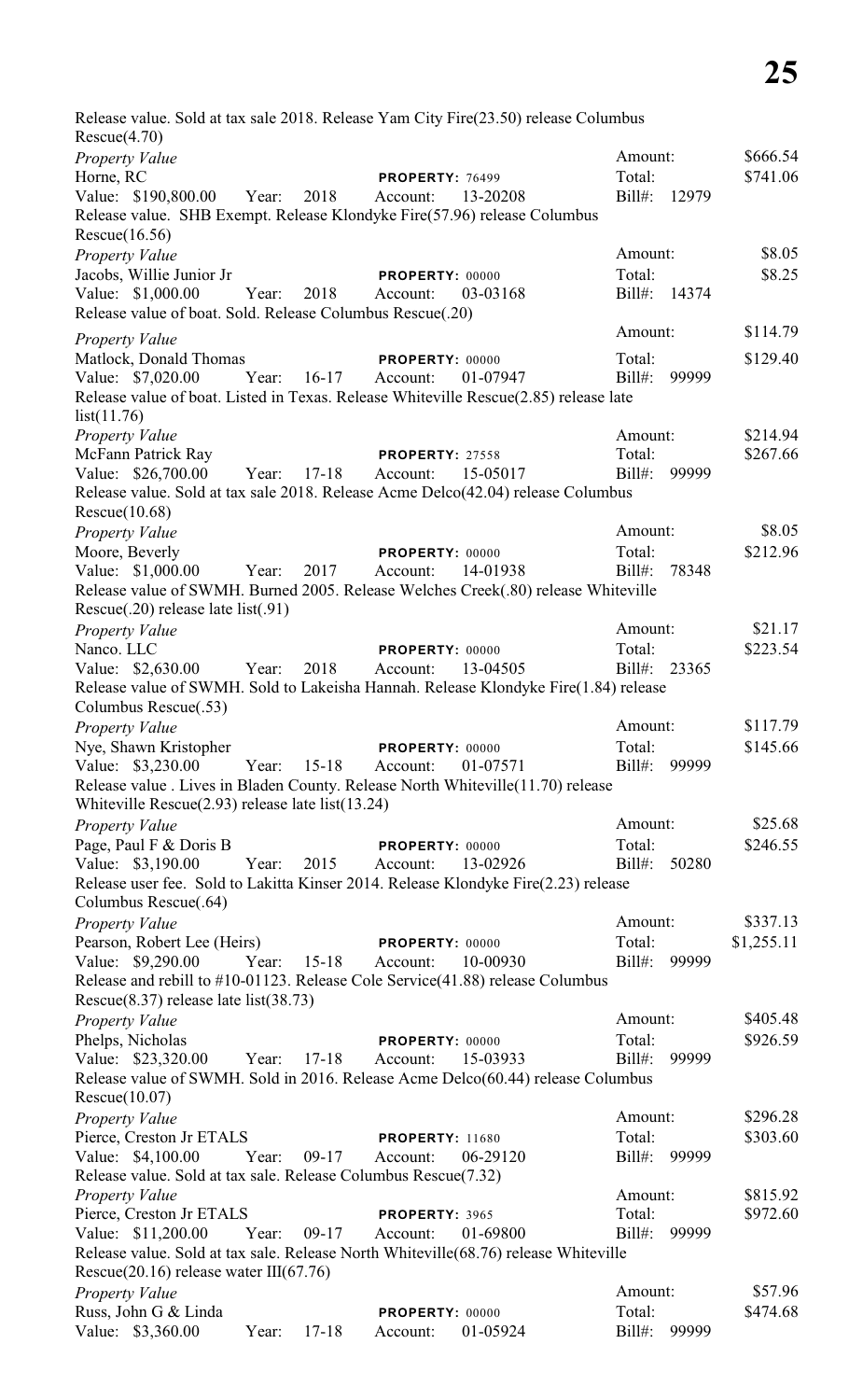| Release value of SWMH. Listed to Act#01-08251. Release North Whiteville(5.76) release                                                             |       |           |                                    |          |                     |       |            |
|---------------------------------------------------------------------------------------------------------------------------------------------------|-------|-----------|------------------------------------|----------|---------------------|-------|------------|
| Whiteville Rescue $(1.44)$ release late list $(6.52)$<br>Property Value                                                                           |       |           |                                    |          | Amount:             |       | \$81.22    |
| Sibbett, Darrell Matthew                                                                                                                          |       |           | PROPERTY: 00000                    |          | Total:              |       | \$91.55    |
| Value: \$3,200.00                                                                                                                                 | Year: | $16-18$   | Account:                           | 08-01505 | $Bill#$ :           | 99999 |            |
| Release value. Lives in Brunswick county. Release Columbus Rescue(2.01) release late                                                              |       |           |                                    |          |                     |       |            |
| list(8.32)                                                                                                                                        |       |           |                                    |          |                     |       | \$8.05     |
| Property Value                                                                                                                                    |       |           |                                    |          | Amount:             |       |            |
| Silverio Everardo Perez                                                                                                                           | Year: | 2018      | PROPERTY: 00000<br>Account:        |          | Total:<br>$Bill#$ : | 30867 | \$209.05   |
| Value: \$1,000.00<br>Release value of boat. Sold to Jerry Powell                                                                                  |       |           |                                    | 01-07396 |                     |       |            |
| Property Value                                                                                                                                    |       |           |                                    |          | Amount:             |       | \$371.43   |
| <b>Stutts, Misty</b>                                                                                                                              |       |           | PROPERTY: 00000                    |          | Total:              |       | \$449.01   |
| Value: \$5,098.00                                                                                                                                 | Year: | $11 - 17$ | Account:                           | 09-04121 | $Bill#$ :           | 99999 |            |
| Release value of boat. Should have been deleted out. Release Williams Fire(27.58) release<br>Columbus Rescue(9.19) release late list(40.81)       |       |           |                                    |          |                     |       |            |
| Property Value                                                                                                                                    |       |           |                                    |          | Amount:             |       | \$8.05     |
| Vaquez, Tina Blue                                                                                                                                 |       |           | PROPERTY: 00000                    |          | Total:              |       | \$124.25   |
| Value: \$1,000.00                                                                                                                                 | Year: | 2017      | Account:                           | 13-03163 | Bill#: 92910        |       |            |
| Release value of SWMH. Mold. Release Columbus Rescue(.20)                                                                                         |       |           |                                    |          | Amount:             |       | \$29.54    |
| Property Value                                                                                                                                    |       |           |                                    |          | Total:              |       | \$30.27    |
| Waldrop, Joshua Tyler<br>Value: \$7,340.00                                                                                                        | Year: | 2018      | PROPERTY: 00000<br>Account:        | 10-02843 | $Bill#$ :           | 37832 |            |
| Release value of boat. Traded. Release Columbus Rescue(.73)                                                                                       |       |           |                                    |          |                     |       |            |
| Property Value                                                                                                                                    |       |           |                                    |          | Amount:             |       | \$172.37   |
| Ward, Ernest B (III)                                                                                                                              |       |           | PROPERTY: 3766                     |          | Total:              |       | \$200.00   |
| Value: \$30,700.00                                                                                                                                | Year: | 2018      | Account:                           | 02-01356 | $Bill#$ :           | 38460 |            |
| Release value Release Brunswick Fire(21.49) release Whiteville Rescue(6.14)                                                                       |       |           |                                    |          |                     |       |            |
| Property Value                                                                                                                                    |       |           |                                    |          | Amount:             |       | \$148.61   |
| Ward, Warren & Alisha                                                                                                                             |       |           | PROPERTY: 00000                    |          | Total:              |       | \$1,226.00 |
| Value: \$4,320.00                                                                                                                                 | Year: | $12 - 17$ | Account:                           | 09-01714 | $Bill#$ :           | 99999 |            |
| Release value of SWMH. Sold to Grady & Carolyn Lane. Release Williams Fire(11.07)<br>release Columbus Rescue $(3.69)$ release late list $(12.51)$ |       |           |                                    |          |                     |       |            |
| Refunds                                                                                                                                           |       |           |                                    |          | Amount:             |       | \$0.00     |
| Cruse, Christy James                                                                                                                              |       |           | PROPERTY: 00000                    |          | Total:              |       | \$1,047.00 |
| Value: \$0.00                                                                                                                                     | Year: | $14 - 18$ | Account:                           | 04-02010 | $Bill#$ :           | 99999 |            |
| Refund user fees. Power disconnected in 2014.                                                                                                     |       |           |                                    |          |                     |       |            |
| Refunds                                                                                                                                           |       |           |                                    |          | Amount:             |       | \$0.00     |
| Smith, Lois Baldwin                                                                                                                               |       |           | PROPERTY: 92907                    |          | Total:              |       | \$200.00   |
| Value: \$0.00                                                                                                                                     | Year: | 2018      | Account:                           | 04-02131 | $Bill#$ :           | 32146 |            |
| Refund user fee. Billed with mobile home.                                                                                                         |       |           |                                    |          | Amount:             |       | \$0.00     |
| User Fee                                                                                                                                          |       |           |                                    |          |                     |       |            |
| Alexander James Edward (Heirs)<br>Value: \$0.00                                                                                                   | Year: | 2018      | <b>PROPERTY: 18466</b><br>Account: | 11-00140 | Total:<br>$Bill#$ : | 91105 | \$200.00   |
| Release user fee. Vacant                                                                                                                          |       |           |                                    |          |                     |       |            |
| User Fee                                                                                                                                          |       |           |                                    |          | Amount:             |       | \$0.00     |
| Atkins, Charles Howell & Barbara                                                                                                                  |       |           | PROPERTY: 77683                    |          | Total:              |       | \$400.00   |
| Value: \$0.00<br>Release user fee. Vacant.                                                                                                        | Year: | 2018      | Account:                           | 13-00323 | Bill#:              | 91706 |            |
| User Fee                                                                                                                                          |       |           |                                    |          | Amount:             |       | \$0.00     |
| <b>Baker Dinesha</b>                                                                                                                              |       |           | <b>PROPERTY: 89125</b>             |          | Total:              |       | \$200.00   |
| Value: \$0.00                                                                                                                                     | Year: | 2018      | Account:                           | 09-05367 | $Bill#$ :           | 91946 |            |
| Release user fee. Dbilled.                                                                                                                        |       |           |                                    |          |                     |       |            |
| User Fee                                                                                                                                          |       |           |                                    |          | Amount:             |       | \$0.00     |
| Barron, Lisa                                                                                                                                      |       |           | PROPERTY: 6468                     |          | Total:              |       | \$400.00   |
| Value: \$0.00<br>Release user fee.                                                                                                                | Year: | 2018      | Account:                           | 03-04049 | $Bill#$ :           | 92694 |            |
|                                                                                                                                                   |       |           |                                    |          | Amount:             |       | \$0.00     |
| User Fee<br>Bellamy, Lee Grant                                                                                                                    |       |           |                                    |          | Total:              |       | \$200.00   |
| Value: \$0.00                                                                                                                                     | Year: | 2018      | <b>PROPERTY: 16730</b><br>Account: | 09-01127 | $Bill#$ :           | 93445 |            |
|                                                                                                                                                   |       |           |                                    |          |                     |       |            |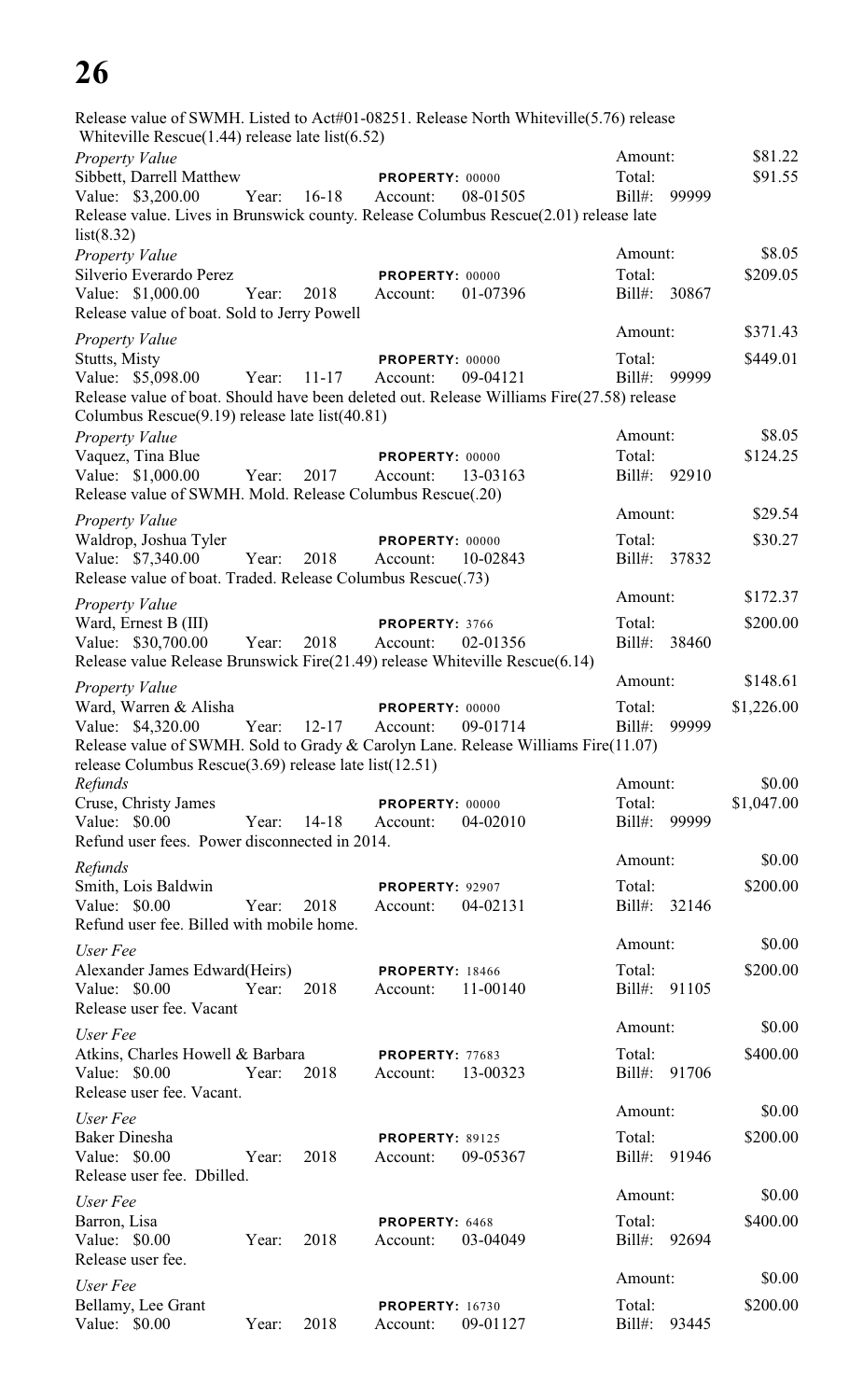| Release user fee. Dbilled.                 |       |      |                        |          |                    |          |
|--------------------------------------------|-------|------|------------------------|----------|--------------------|----------|
| User Fee                                   |       |      |                        |          | Amount:            | \$0.00   |
| Bellamy, Lee Grant                         |       |      | <b>PROPERTY: 16730</b> |          | Total:             | \$200.00 |
| Value: \$0.00                              | Year: | 2018 | Account:               | 09-01127 | Bill#: 93445       |          |
| Release user fee. Dbilled.                 |       |      |                        |          |                    |          |
| User Fee                                   |       |      |                        |          | Amount:            | \$0.00   |
| Blaisdell, Katherine G & Terry E           |       |      | PROPERTY: 6968         |          | Total:             | \$200.00 |
| Value: \$0.00<br>Release user fee. Vacant. | Year: | 2018 | Account:               | 03-08541 | Bill#: 94354       |          |
| User Fee                                   |       |      |                        |          | Amount:            | \$0.00   |
| Borino, Dorothy                            |       |      | <b>PROPERTY: 91182</b> |          | Total:             | \$200.00 |
| Value: \$0.00                              | Year: | 2018 | Account:               | 13-10290 | Bill#: 94765       |          |
| Release user fee. Only 1 can.              |       |      |                        |          |                    |          |
| User Fee                                   |       |      |                        |          | Amount:            | \$0.00   |
| Bryan, Dayna G                             |       |      | <b>PROPERTY: 24331</b> |          | Total:             | \$200.00 |
| Value: \$0.00                              | Year: | 2018 | Account:               | 13-02234 | Bill#: 96212       |          |
| Release user fee. Vacant.                  |       |      |                        |          |                    |          |
| User Fee                                   |       |      |                        |          | Amount:            | \$0.00   |
| Buck, Anthony Guy ETAL                     |       |      | <b>PROPERTY: 12691</b> |          | Total:             | \$200.00 |
| Value: \$0.00                              | Year: | 2018 | Account:               | 07-01520 | Bill#:<br>96348    |          |
| Release user fee. Vacant.                  |       |      |                        |          | Amount:            | \$0.00   |
| User Fee                                   |       |      |                        |          |                    |          |
| Byrd, Gwyn Harrel                          |       |      | <b>PROPERTY: 14504</b> |          | Total:             | \$200.00 |
| Value: \$0.00<br>Release user fee. Vacant. | Year: | 2018 | Account:               | 08-02649 | $Bill#$ :<br>97316 |          |
|                                            |       |      |                        |          | Amount:            | \$0.00   |
| User Fee<br>Corrothers, Rollo Mimin        |       |      | <b>PROPERTY: 00000</b> |          | Total:             | \$200.00 |
| Value: \$0.00                              | Year: | 2018 | Account:               | 13-34888 | $Bill#$ :<br>135   |          |
| Release user fee. SWMH Not liveable        |       |      |                        |          |                    |          |
| User Fee                                   |       |      |                        |          | Amount:            | \$0.00   |
| Cox, Jonathan                              |       |      | <b>PROPERTY: 13910</b> |          | Total:             | \$400.00 |
| Value: $$0.00$                             | Year: | 2018 | Account:               | 07-00416 | Bill#: 370         |          |
| Release user fee. Vacant woodland.         |       |      |                        |          |                    |          |
| User Fee                                   |       |      |                        |          | Amount:            | \$0.00   |
| Cox, Phillip Condo                         |       |      | <b>PROPERTY: 12807</b> |          | Total:             | \$200.00 |
| Value: \$0.00                              | Year: | 2018 | Account:               | 07-02883 | Bill#: 457         |          |
| Release user fee. Dbilled.                 |       |      |                        |          |                    |          |
| User Fee                                   |       |      |                        |          | Amount:            | \$0.00   |
| Creech, Calvin G. (Sr)                     |       |      | <b>PROPERTY: 26391</b> |          | Total:             | \$200.00 |
| Value: \$0.00                              | Year: | 2018 | Account:               | 14-03760 | Bill#: 545         |          |
| Release user fee. Vacant.                  |       |      |                        |          |                    |          |
| User Fee                                   |       |      |                        |          | Amount:            | \$0.00   |
| Creech, Terry L.                           |       |      | <b>PROPERTY: 28035</b> |          | Total:             | \$200.00 |
| Value: \$0.00<br>Release user fee. Vacant. | Year: | 2018 | Account:               | 15-10660 | Bill#: 603         |          |
| User Fee                                   |       |      |                        |          | Amount:            | \$0.00   |
| Creech, Terry L.                           |       |      | PROPERTY: 28635        |          | Total:             | \$200.00 |
| Value: \$0.00                              | Year: | 2018 | Account:               | 15-03833 | Bill#: $601$       |          |
| Release user fee. Vacant.                  |       |      |                        |          |                    |          |
| User Fee                                   |       |      |                        |          | Amount:            | \$0.00   |
| Dameron, Sheryl                            |       |      | PROPERTY: 88278        |          | Total:             | \$200.00 |
| Value: \$0.00                              | Year: | 2018 | Account:               | 06-04169 | Bill#: 1138        |          |
| Release user fee. Vacant.                  |       |      |                        |          |                    |          |
| User Fee                                   |       |      |                        |          | Amount:            | \$0.00   |
| Dimmery, Phillip Harold & Mark             |       |      | <b>PROPERTY: 30036</b> |          | Total:             | \$200.00 |
| Value: \$0.00                              | Year: | 2018 | Account:               | 16-02440 | Bill#: 2052        |          |
| Release user fee. Vacant.                  |       |      |                        |          |                    |          |
| User Fee                                   |       |      |                        |          | Amount:            | \$0.00   |
| Dixon, Lizziette                           |       |      | PROPERTY: 00000        |          | Total:             | \$200.00 |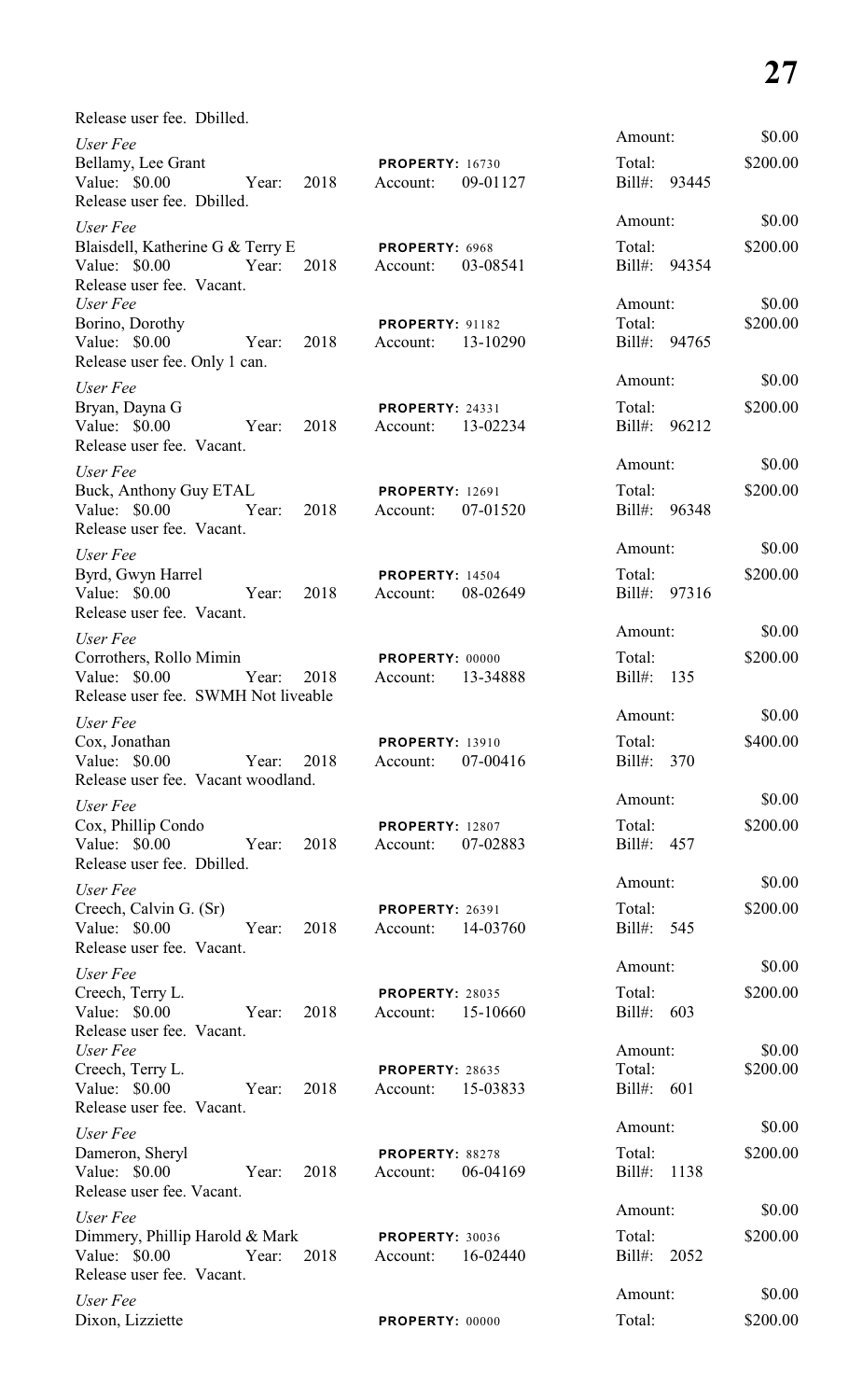| Value: \$0.00<br>Year:<br>Release user fee. Vacant.                                          | 2018      | Account:                           | 13-10522 | 2129<br>$Bill#$ :                |                    |
|----------------------------------------------------------------------------------------------|-----------|------------------------------------|----------|----------------------------------|--------------------|
| User Fee                                                                                     |           |                                    |          | Amount:                          | \$0.00             |
| Duboise, Linda Lee (Heirs)<br>Value: \$0.00<br>Year:<br>Release user fee. Dbilled.           | 2018      | PROPERTY: 6688<br>Account:         | 03-04826 | Total:<br>Bill#: 2456            | \$200.00           |
| User Fee                                                                                     |           |                                    |          | Amount:                          | \$0.00             |
| Dudney, Patrick Cain<br>Value: \$0.00<br>Year:<br>Release user fees. 1 Can picked up.        | 2018      | <b>PROPERTY: 20976</b><br>Account: | 12-06640 | Total:<br>Bill#: 2518            | \$400.00           |
| User Fee                                                                                     |           |                                    |          | Amount:                          | \$0.00             |
| Duncan, Philip Willard & Kaye<br>Value: \$0.00<br>Year:<br>Release user fee. Overbilled.     | 2018      | PROPERTY: 6716<br>Account:         | 03-05340 | Total:<br>Bill#: 2751            | \$600.00           |
| User Fee                                                                                     |           |                                    |          | Amount:                          | \$0.00             |
| Edge, Marvin J.<br>Value: \$0.00<br>Year:<br>Release user fee. Vacant.                       | 2018      | <b>PROPERTY: 98928</b><br>Account: | 16-03307 | Total:<br>Bill#: 3035            | \$200.00           |
| User Fee                                                                                     |           |                                    |          | Amount:                          | \$0.00             |
| Edge, Marvin J.<br>Value: \$0.00<br>Year:<br>Release user fee. Overbilled,                   | 2018      | PROPERTY: 81408<br>Account:        | 16-03688 | Total:<br>Bill#: 3034            | \$200.00           |
| User Fee<br>Edwards, Beverly A (ETALS)<br>Value: $$0.00$<br>Year:                            | 2018      | PROPERTY: 1341<br>Account:         | 01-04029 | Amount:<br>Total:<br>Bill#: 3135 | \$0.00<br>\$200.00 |
| Release user fee. Dbilled.                                                                   |           |                                    |          | Amount:                          | \$0.00             |
| User Fee<br>Ellis, Robert (Heirs)<br>Value: \$0.00<br>Year:                                  | 2018      | <b>PROPERTY: 24113</b><br>Account: | 13-12120 | Total:<br>Bill#: 3554            | \$200.00           |
| Release user fee. Vacant.                                                                    |           |                                    |          | Amount:                          | \$0.00             |
| User Fee<br>Enzor, Shane<br>Value: \$0.00<br>Year:<br>Release user fee. Overbilled.          | 2018      | PROPERTY: 00000<br>Account:        | 13-03421 | Total:<br>Bill#:<br>3779         | \$200.00           |
| User Fee                                                                                     |           |                                    |          | Amount:                          | \$0.00             |
| Enzor, Sue Green<br>Value: \$0.00<br>Year:<br>Release user fees. Overbilled                  | 2018      | PROPERTY: 24123<br>Account:        | 13-12220 | Total:<br>Bill#: 3786            | \$600.00           |
| User Fee                                                                                     |           |                                    |          | Amount:                          | \$0.00             |
| Fowler, Brandon Dalton<br>Value: \$0.00<br>Year:<br>Release user fee. Overbilled.            | 2018      | PROPERTY: 61433<br>Account:        | 01-02968 | Total:<br>Bill#: 5459            | \$200.00           |
| User Fee                                                                                     |           |                                    |          | Amount:                          | \$0.00             |
| Fowler, Nicky Gene Jr<br>Value: $$0.00$<br>Year:<br>Release user fee. Overbilled             | 2018      | <b>PROPERTY: 10529</b><br>Account: | 06-12261 | Total:<br>Bill#: 5671            | \$400.00           |
| User Fee                                                                                     |           |                                    |          | Amount:                          | \$0.00             |
| Gibbs, Freddie & Syvettie<br>Value: \$0.00<br>Year:<br>Release user fee. Overbilled.         | 2018      | PROPERTY: 80128<br>Account:        | 01-31802 | Total:<br>7131<br>Bill#:         | \$200.00           |
| User Fee                                                                                     |           |                                    |          | Amount:                          | \$0.00             |
| Grady, Marcella S<br>Value: $$0.00$<br>Year:<br>Release user fees. Uses a commercial hauler. | $17 - 18$ | <b>PROPERTY: 85881</b><br>Account: | 09-03717 | Total:<br>Bill#:<br>99999        | \$403.00           |
| User Fee                                                                                     |           |                                    |          | Amount:                          | \$0.00             |
| Graham, Cathy H.<br>Value: \$0.00<br>Year:<br>Release 2 cans. Overbilled.                    | 2018      | PROPERTY: 5114<br>Account:         | 01-02665 | Total:<br>Bill#:<br>8496         | \$400.00           |
| User Fee                                                                                     |           |                                    |          | Amount:                          | \$0.00             |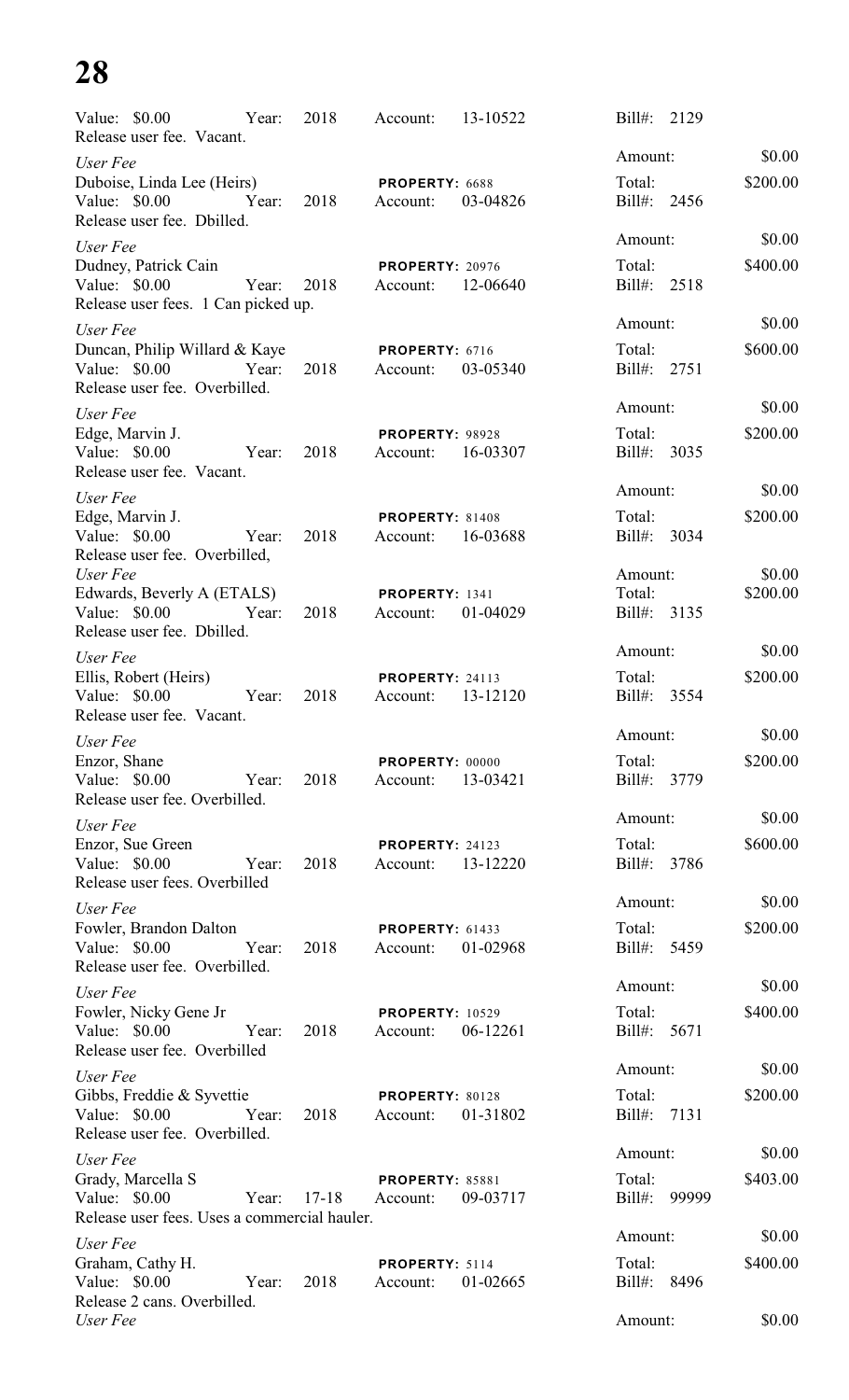| Hammonds, Larry Dale & Deborah<br>Value: \$0.00<br>Year:                                           | 2018 | <b>PROPERTY: 25911</b><br>Account: | 13-00318 | Total:<br>Bill#:       | \$200.00<br>10067 |
|----------------------------------------------------------------------------------------------------|------|------------------------------------|----------|------------------------|-------------------|
| Release user fee. Vacant.                                                                          |      |                                    |          | Amount:                | \$0.00            |
| User Fee<br>Hayes, James D & Ruth<br>Value: \$0.00<br>Year:                                        | 2018 | PROPERTY: 2243<br>Account:         | 01-38440 | Total:<br>Bill#: 10942 | \$200.00          |
| Release user fee. Vacant.                                                                          |      |                                    |          | Amount:                | \$0.00            |
| User Fee<br>Hinson, Larry A<br>Value: \$0.00<br>Year:<br>Release user fee. Billed 2019             | 2018 | <b>PROPERTY: 24559</b><br>Account: | 13-19300 | Total:<br>Bill#: 12342 | \$200.00          |
| User Fee                                                                                           |      |                                    |          | Amount:                | \$0.00            |
| Inman, Sharon Jane<br>Value: \$0.00<br>Year:<br>Release user fees. Vacant.                         | 2018 | PROPERTY: 00000<br>Account:        | 16-05706 | Total:<br>Bill#: 99999 | \$403.00          |
| User Fee                                                                                           |      |                                    |          | Amount:                | \$0.00            |
| Jones, Ricky L.<br>Value: \$0.00<br>Year:<br>Release user fee. Overbilled 2 cans.                  | 2018 | PROPERTY: 82174<br>Account:        | 12-13743 | Total:<br>Bill#: 15472 | \$400.00          |
| User Fee                                                                                           |      |                                    |          | Amount:                | \$0.00            |
| Long, Danny Lee<br>Value: \$0.00<br>Year:<br>Release user fee. Vacant.                             | 2018 | <b>PROPERTY: 75075</b><br>Account: | 03-13635 | Total:<br>Bill#: 18150 | \$200.00          |
| User Fee                                                                                           |      |                                    |          | Amount:                | \$0.00            |
| Malpass, Wade Herman Jr<br>Value: \$0.00<br>Year:<br>Release user fee. Dbilled.                    | 2018 | PROPERTY: 28897<br>Account:        | 15-05031 | Total:<br>Bill#: 19150 | \$200.00          |
| User Fee                                                                                           |      |                                    |          | Amount:                | \$0.00            |
| Martin, Rodney E<br>Value: \$0.00<br>Year:<br>Release user fee. Dbilled.                           | 2018 | PROPERTY: 87643<br>Account:        | 06-25244 | Total:<br>Bill#:       | \$200.00<br>19463 |
| User Fee                                                                                           |      |                                    |          | Amount:                | \$0.00            |
| MCLamb, Crystal Gail<br>Value: \$0.00<br>Year:<br>Release user fee. Vacant.                        | 2018 | PROPERTY: 6749<br>Account:         | 03-03029 | Total:<br>Bill#: 20601 | \$200.00          |
| User Fee                                                                                           |      |                                    |          | Amount:                | \$0.00            |
| MCPherson, Walter Mitchell & Joyce<br>Value: \$0.00<br>Year:<br>Release user fee. Overbilled.      | 2018 | <b>PROPERTY: 16445</b><br>Account: | 09-19960 | Total:<br>Bill#: 21206 | \$200.00          |
| User Fee                                                                                           |      |                                    |          | Amount:                | \$0.00            |
| Meares, Eugene & Rebecca<br>Value: \$0.00<br>Year:<br>Release user fee. Vcant.                     | 2018 | PROPERTY: 00000<br>Account:        | 10-11722 | Total:<br>Bill#: 21358 | \$113.00          |
| User Fee                                                                                           |      |                                    |          | Amount:                | \$0.00            |
| Mongiello, Joan<br>Value: $$0.00$<br>Year:<br>Release user fee. Vacant                             | 2018 | <b>PROPERTY: 17577</b><br>Account: | 10-04422 | Total:<br>Bill#: 22340 | \$113.00          |
| User Fee                                                                                           |      |                                    |          | Amount:                | \$0.00            |
| Moore, James<br>Value: \$0.00<br>Year:<br>Release user fee. Dbilled.                               | 2018 | PROPERTY: 78803<br>Account:        | 14-10729 | Total:<br>Bill#: 22552 | \$200.00          |
| User Fee                                                                                           |      |                                    |          | Amount:                | \$0.00            |
| Nealy, Larine D<br>Value: \$0.00<br>Year:<br>Release user fee. Vacant.                             | 2018 | <b>PROPERTY: 25111</b><br>Account: | 13-29078 | Total:<br>Bill#: 23532 | \$200.00          |
| User Fee                                                                                           |      |                                    |          | Amount:                | \$0.00            |
| Newell, Edgar(Heirs) ETAL<br>Value: \$0.00<br>Year:<br>Release user fee. Already billed on 4-03925 | 2018 | <b>PROPERTY: 14793</b><br>Account: | 08-13760 | Total:<br>Bill#: 23658 | \$200.00          |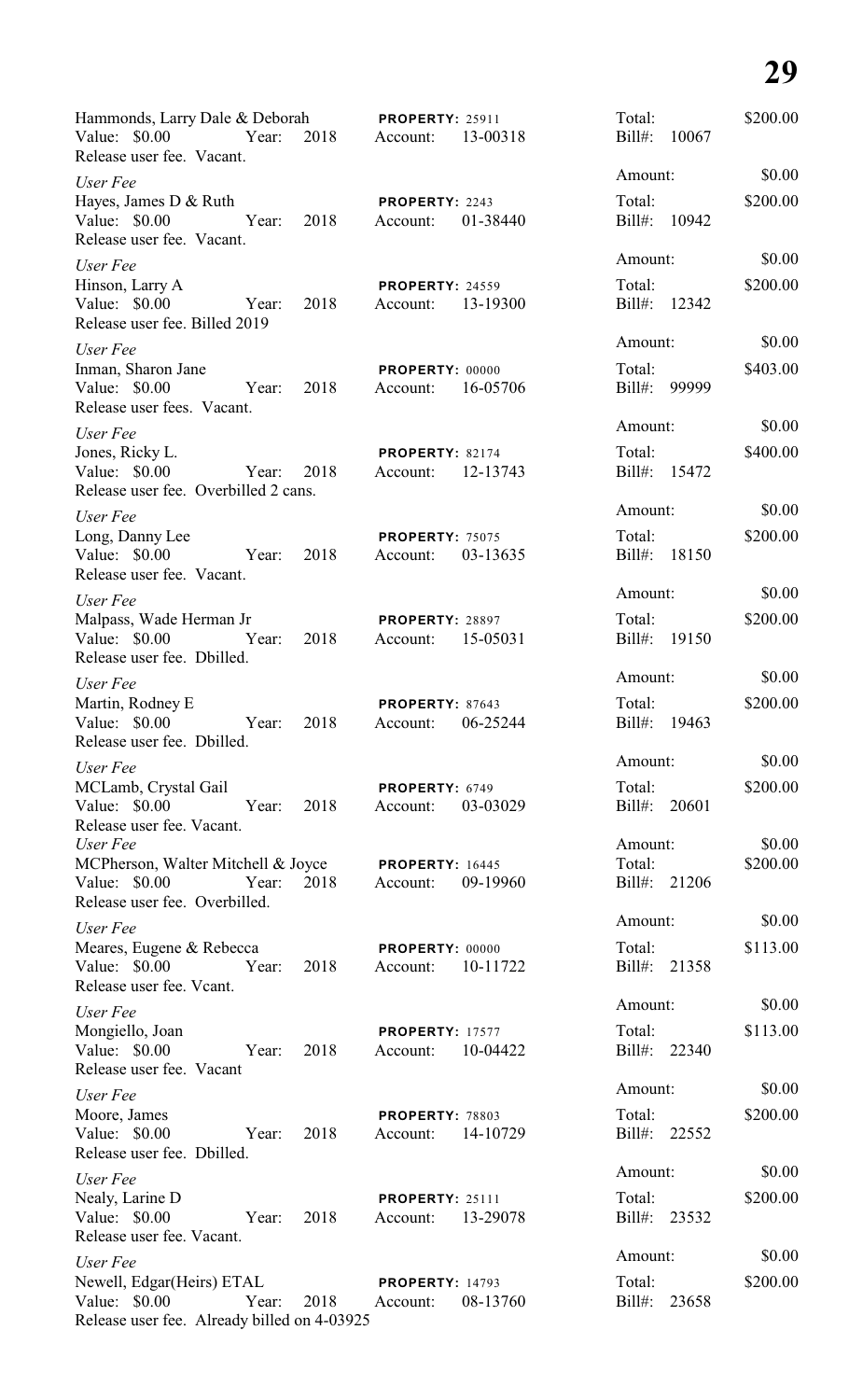| User Fee                                                                                  |           |                                                | Amount:                           | \$0.00              |
|-------------------------------------------------------------------------------------------|-----------|------------------------------------------------|-----------------------------------|---------------------|
| Norris, Rosa Lee<br>Value: $$0.00$<br>Year:                                               | 2018      | <b>PROPERTY: 16607</b><br>09-23264<br>Account: | Total:<br>Bill#: 24292            | \$200.00            |
| Release user fee. Dbilled.                                                                |           |                                                | Amount:                           | \$0.00              |
| User Fee<br>Nye, Bobbie P<br>Value: \$0.00<br>Year:<br>Release user fee. Vacant.          | 2018      | PROPERTY: 3843<br>01-06660<br>Account:         | Total:<br>Bill#: 24436            | \$200.00            |
| User Fee                                                                                  |           |                                                | Amount:                           | \$0.00              |
| O 'Daniel, Richard M. ETAL<br>Value: \$0.00<br>Year:<br>Release user fee. Vacant.         | 2018      | <b>PROPERTY: 21722</b><br>12-07082<br>Account: | Total:<br>Bill#: 24460            | \$200.00            |
| User Fee<br>Pridgen, Paul H.<br>Value: $$0.00$<br>Year:<br>Release user fee. Vacant.      | 2018      | <b>PROPERTY: 18123</b><br>10-13884<br>Account: | Amount:<br>Total:<br>Bill#: 26959 | \$0.00<br>\$200.00  |
| User Fee                                                                                  |           |                                                | Amount:                           | \$0.00              |
| Rattley, Juie Jr<br>Value: $$0.00$<br>Year:<br>Release user fee. Vacant.                  | 2018      | PROPERTY: 87544<br>12-01359<br>Account:        | Total:<br>Bill#: 27496            | \$200.00            |
| User Fee                                                                                  |           |                                                | Amount:                           | \$0.00              |
| Rattley, Motaleen Ward<br>Value: \$0.00<br>Year:<br>Release user fees.                    | $15 - 18$ | PROPERTY: 77605<br>12-01238<br>Account:        | Total:<br>$Bill#$ :               | \$1,394.58<br>99999 |
| User Fee                                                                                  |           |                                                | Amount:                           | \$0.00              |
| Reynolds, Lorainna Gail<br>Value: \$0.00<br>Year:<br>Release user fee. Vacant             | 2018      | PROPERTY: 00000<br>Account:<br>07-02522        | Total:<br>Bill#: 28190            | \$200.00            |
| User Fee                                                                                  |           |                                                | Amount:                           | \$0.00              |
| Sasser, Paul E & Suzanne<br>Value: \$0.00 Year: 2018 Account:<br>Release user fee. Vacant |           | <b>PROPERTY: 61424</b><br>01-03994             | Total:<br>Bill#: 29580            | \$200.00            |
| User Fee                                                                                  |           |                                                | Amount:                           | \$0.00              |
| Sellers, Margie E<br>Year: 2018<br>Value: \$0.00<br>Release user fee. Dblisted.           |           | <b>PROPERTY: 88980</b><br>01-07009<br>Account: | Total:<br>Bill#: 30094            | \$200.00            |
| User Fee                                                                                  |           |                                                | Amount:                           | \$0.00              |
| Shaw, Teresa Lynn<br>Value: \$0.00 Year: 2018<br>Release user fee. Vacant                 |           | <b>PROPERTY: 00000</b><br>Account: 13-36268    | Total:<br>Bill#: 30486            | \$200.00            |
| User Fee                                                                                  |           |                                                | Amount:                           | \$0.00              |
| Shelley, Beth<br>Value: \$0.00 Year:<br>Release user fee. Vacant.                         | 2018      | <b>PROPERTY: 17607</b><br>Account: 10-03045    | Total:<br>Bill#: 30523            | \$200.00            |
| User Fee                                                                                  |           |                                                | Amount:                           | \$0.00              |
| Slater, Susan<br>Value: \$0.00 Year:<br>Release user fee. Vacant.                         | 2018      | PROPERTY: 6205<br>Account: 01-05385            | Total:<br>Bill#: 31438            | \$113.00            |
| User Fee                                                                                  |           |                                                | Amount:                           | \$0.00              |
| Stanley, Ron<br>Value: \$0.00<br>Year: 2018<br>Release user fee. House isnt liveable.     |           | PROPERTY: 00000<br>07-03351<br>Account:        | Total:<br>Bill#: 33844            | \$200.00            |
| User Fee                                                                                  |           |                                                | Amount:                           | \$0.00              |
| Stephens, Lorie<br>Value: \$0.00<br>Year:<br>Release user fee. Vacant.                    | 2018      | <b>PROPERTY: 75694</b><br>06-36530<br>Account: | Total:<br>Bill#: 34107            | \$200.00            |
| User Fee                                                                                  |           |                                                | Amount:                           | \$0.00              |
| Stewart, Timothy Graham<br>Value: \$0.00<br>Year:                                         | 16/18     | <b>PROPERTY: 88319</b><br>16-02860<br>Account: | Total:<br>Bill#:                  | \$400.00<br>9999    |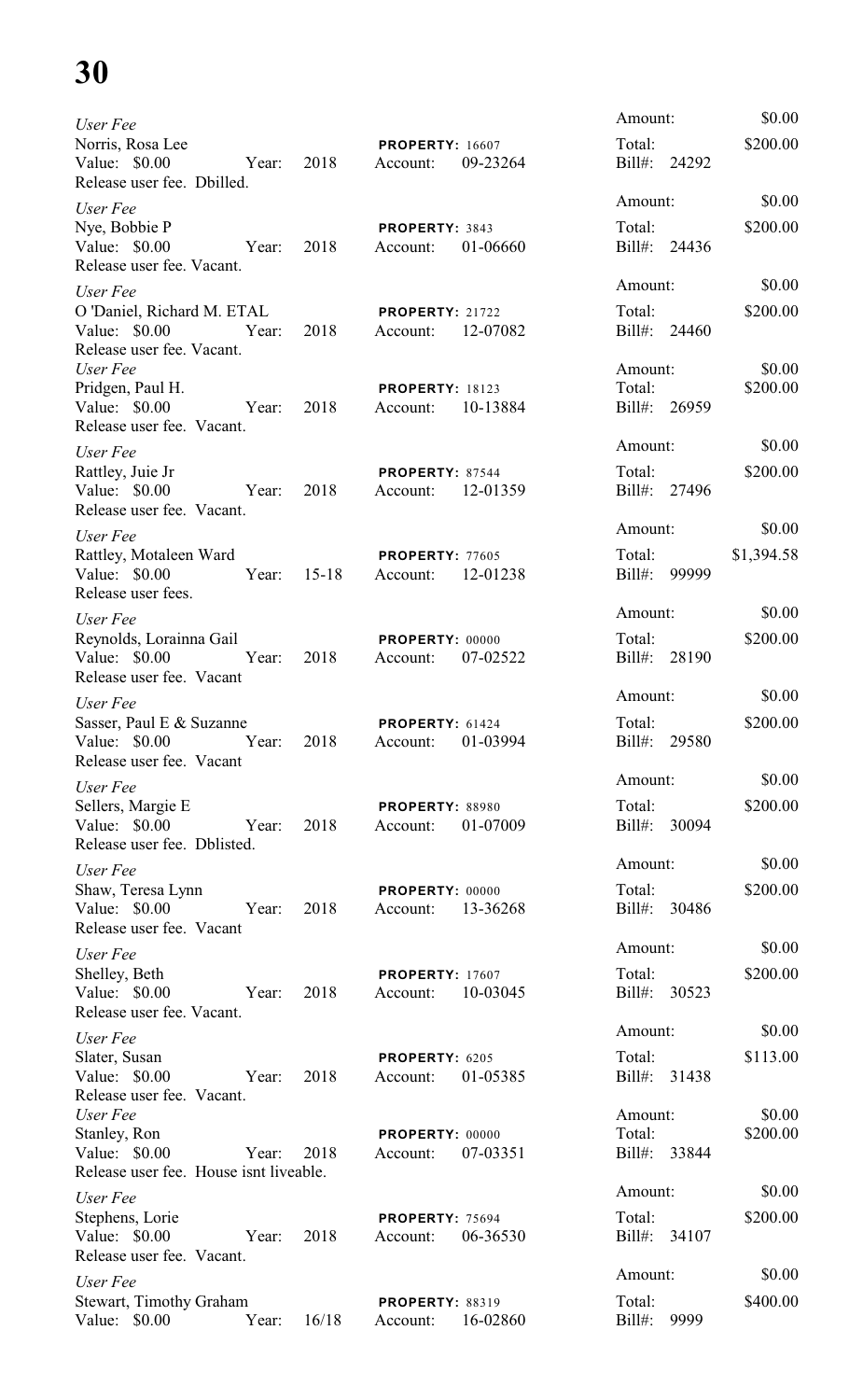| Release user fees. Vacant.                                                                  |                                                |                              |          |
|---------------------------------------------------------------------------------------------|------------------------------------------------|------------------------------|----------|
| User Fee                                                                                    |                                                | Amount:                      | \$0.00   |
| Sykes, Sheila Fowler<br>Value: \$0.00<br>Year:<br>2018<br>Release user fee. Vacant          | PROPERTY: 88974<br>09-91856<br>Account:        | Total:<br>Bill#: 35434       | \$200.00 |
| User Fee                                                                                    |                                                | Amount:                      | \$0.00   |
| Tyson, Kelton & Gladys<br>Value: \$0.00<br>2018<br>Year:<br>Release user fee. Overbilled    | PROPERTY: 5663<br>01-97761<br>Account:         | Total:<br>Bill#: 37268       | \$200.00 |
| User Fee                                                                                    |                                                | Amount:                      | \$0.00   |
| Tyson, Kelton & Gladys<br>Value: \$0.00<br>Year:<br>2018<br>Release user fee. Overbilled    | PROPERTY: 5661<br>01-97760<br>Account:         | Total:<br>Bill#: 37264       | \$200.00 |
| User Fee                                                                                    |                                                | Amount:                      | \$0.00   |
| Vereen, Joseph<br>Value: $$0.00$<br>2018<br>Year:<br>Release user fee. Vacant.              | PROPERTY: 00000<br>03-02167<br>Account:        | Total:<br>Bill#: 37485       | \$200.00 |
| User Fee                                                                                    |                                                | Amount:                      | \$0.00   |
| Vrujesh, Karsandas Bhagalia<br>2018<br>Value: \$0.00<br>Year:<br>Release user fee. Vacant.  | PROPERTY: 00000<br>01-06801<br>Account:        | Total:<br>Bill#: 37586       | \$200.00 |
| User Fee                                                                                    |                                                | Amount:                      | \$0.00   |
| Wade, Patty Cribb<br>Value: \$0.00<br>2018<br>Year:<br>Release user fee. Vacant.            | <b>PROPERTY: 15634</b><br>09-01947<br>Account: | Total:<br>$Bill#$ :<br>37771 | \$200.00 |
| User Fee                                                                                    |                                                | Amount:                      | \$0.00   |
| Ward, Elouise<br>Value: \$0.00<br>Year:<br>2018<br>Release user fee. Listed on Act#13-00331 | PROPERTY: 25848<br>13-41942<br>Account:        | Total:<br>Bill#: 38448       | \$200.00 |
| User Fee                                                                                    |                                                | Amount:                      | \$0.00   |
| Ward, Judy C<br>Value: \$0.00<br>2018<br>Year:<br>Release user fee. Vacant.                 | <b>PROPERTY: 18039</b><br>10-00520<br>Account: | Total:<br>Bill#:<br>38668    | \$113.00 |
| User Fee                                                                                    |                                                | Amount:                      | \$0.00   |
| Ward, Melissa Ellen<br>Value: \$0.00<br>Year:<br>2018<br>Release user fee. Only 1 can.      | PROPERTY: 82068<br>03-02153<br>Account:        | Total:<br>Bill#: 38752       | \$200.00 |
| User Fee                                                                                    |                                                | Amount:                      | \$0.00   |
| Ward, Motaleen<br>Value: \$0.00<br>2018<br>Year:<br>Release user fee. Vacant.               | <b>PROPERTY: 23011</b><br>12-28325<br>Account: | Total:<br>Bill#: 38776       | \$200.00 |
| User Fee                                                                                    |                                                | Amount:                      | \$0.00   |
| Ward, Peggy McPherson<br>Value: \$0.00<br>Year:<br>2018<br>Release user fee. Dbilled.       | <b>PROPERTY: 24582</b><br>13-01002<br>Account: | Total:<br>Bill#: 38807       | \$200.00 |
| User Fee                                                                                    |                                                | Amount:                      | \$0.00   |
| Watson, Sandra S<br>Value: \$0.00<br>Year:<br>2018<br>Release user fee. Vacant.             | PROPERTY: 84277<br>14-05519<br>Account:        | Total:<br>Bill#: 39217       | \$200.00 |
| User Fee                                                                                    |                                                | Amount:                      | \$0.00   |
| Williams, Curtis II<br>Value: \$0.00<br>Year:<br>2018<br>Release user fees. Overbilled.     | <b>PROPERTY: 64546</b><br>11-29927<br>Account: | Total:<br>Bill#: 40472       | \$400.00 |
| User Fee                                                                                    |                                                | Amount:                      | \$0.00   |
| Williamson, Kenneth L.<br>Value: \$0.00<br>Year:<br>2018<br>Release user fee. Vacant        | PROPERTY: 22673<br>12-03103<br>Account:        | Total:<br>Bill#: 41149       | \$200.00 |
| User Fee                                                                                    |                                                | Amount:                      | \$0.00   |
| Williamson, Ronald Bryan                                                                    | <b>PROPERTY: 98955</b>                         | Total:                       | \$200.00 |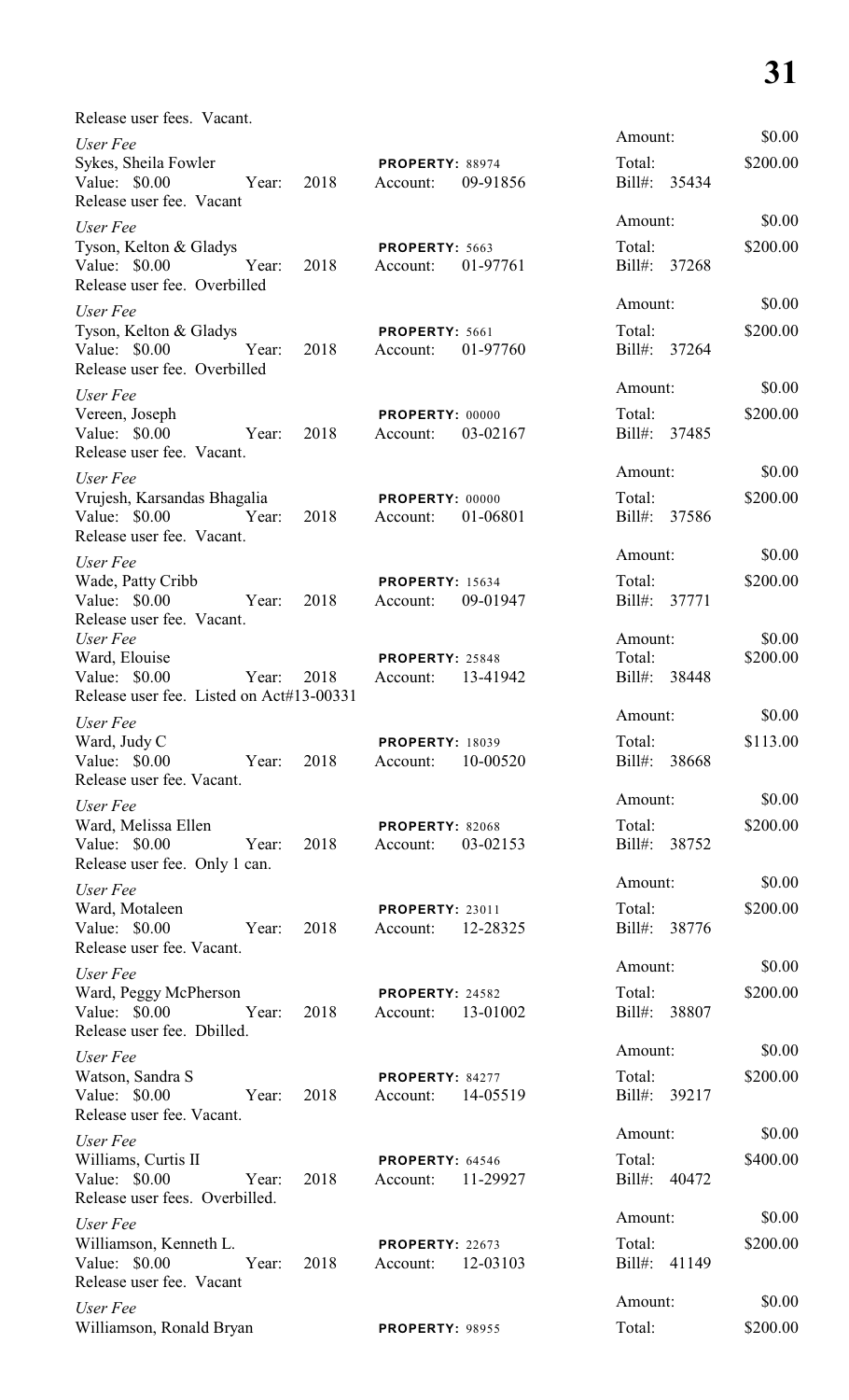| Value: \$0.00         |                                                                | Year:       | 2018      | Account:                    | 15-39727                                                                                  | Bill#:              | 41245 |          |
|-----------------------|----------------------------------------------------------------|-------------|-----------|-----------------------------|-------------------------------------------------------------------------------------------|---------------------|-------|----------|
|                       | Release user fee.                                              |             |           |                             |                                                                                           |                     |       |          |
|                       | Tax Refunds and Releases                                       |             |           |                             |                                                                                           |                     |       |          |
| <b>Property Value</b> |                                                                |             |           |                             |                                                                                           | Amount:             |       | \$70.03  |
|                       | Barnhill, Patrica Lane                                         |             |           | PROPERTY: 00000             |                                                                                           | Total:              |       | \$273.31 |
|                       | Value: \$1,720.00                                              | Year:       | 2018      | Account:                    | 12-03461                                                                                  | Bill#: 92325        |       |          |
| late list $(1.56)$    |                                                                |             |           |                             | Release. Billing error. Release Evergreen Fire(1.38) release Columbus Rescue(.34) release |                     |       |          |
| Property Value        |                                                                |             |           |                             |                                                                                           | Amount:             |       | \$62.80  |
|                       | Batchelor, Jimmy Dale                                          |             |           | PROPERTY: 00000             |                                                                                           | Total:              |       | \$76.80  |
|                       | Value: \$1,950.00                                              | Year: 12-15 |           | Account:                    | 01-03597                                                                                  | $Bill#$ :           | 99999 |          |
|                       |                                                                |             |           |                             | Release value of Boat. Sold. Release Brunswick Fire(5.45) release Whiteville              |                     |       |          |
|                       | Rescue $(1.56)$ late list $(6.99)$                             |             |           |                             |                                                                                           |                     |       |          |
| <b>Property Value</b> |                                                                |             |           |                             |                                                                                           | Amount:             |       | \$0.00   |
|                       | Burney, Albenny M.                                             |             |           | PROPERTY: 24896             |                                                                                           | Total:              |       | \$424.87 |
|                       | Value: \$94,200.00                                             | Year:       | 2018      | Account:                    | 13-05847                                                                                  | Bill#: 96903        |       |          |
| Property Value        |                                                                |             |           |                             | Release value billing error. Release Klondyke Fire(6.03) release Columbus Rescue(18.84)   | Amount:             |       | \$680.22 |
|                       | C & J Tire Express, Inc.                                       |             |           | PROPERTY: 00000             |                                                                                           | Total:              |       | \$697.12 |
|                       | Value: \$84,500.00                                             | Year:       | 2018      | Account:                    | 13-01162                                                                                  | Bill#: 97379        |       |          |
|                       |                                                                |             |           |                             | Release portion of value on Permanent tag. 1990 PTRB. Release Columbus                    |                     |       |          |
| Rescue(16.90)         |                                                                |             |           |                             |                                                                                           |                     |       |          |
| <b>Property Value</b> |                                                                |             |           |                             |                                                                                           | Amount:             |       | \$362.25 |
|                       | Cartrette, William Cole & Cheryl                               |             |           | <b>PROPERTY: 17243</b>      |                                                                                           | Total:              |       | \$407.25 |
|                       | Value: \$135,800.00                                            | Year:       | 2018      | Account:                    | 09-04161                                                                                  | Bill#:              | 98602 |          |
|                       |                                                                |             |           |                             | Release portion of value Should be exempted. Release Roseland Fire(36.00) release         |                     |       |          |
|                       | Columbus Rescue(9.00)                                          |             |           |                             |                                                                                           |                     |       |          |
| Property Value        |                                                                |             |           |                             |                                                                                           | Amount:             |       | \$20.15  |
|                       | Cumbee, Raymond L. Jr. & Alice<br>Value: \$1,000.00            | Year:       | 14-18     | PROPERTY: 00000<br>Account: | 03-04447                                                                                  | Total:<br>$Bill#$ : | 99999 | \$22.40  |
|                       |                                                                |             |           |                             | Release value of tractor. Sold in 2013. Release Brunswick Fire(1.75) release Whiteville   |                     |       |          |
| Rescue(.50)           |                                                                |             |           |                             |                                                                                           |                     |       |          |
| <b>Property Value</b> |                                                                |             |           |                             |                                                                                           | Amount:             |       | \$44.11  |
|                       | <b>Financial Pacific Leasing</b>                               |             |           | PROPERTY: 00000             |                                                                                           | Total:              |       | \$45.21  |
|                       | Value: \$5,480.00                                              | Year:       | 2018      | Account:                    | 02-03561                                                                                  | Bill#: 4683         |       |          |
|                       |                                                                |             |           |                             | Release value of equipment. Did not own. Release Whiteville Rescue(1.10)                  |                     |       |          |
| Property Value        |                                                                |             |           |                             |                                                                                           | Amount:             |       | \$16.93  |
| Flynn, Mary B         |                                                                |             |           | <b>PROPERTY: 28239</b>      |                                                                                           | Total:              |       | \$16.93  |
| Value: \$0.00         |                                                                | Year:       | 2018      | Account:                    | 15-14060                                                                                  | Bill#: 5150         |       |          |
|                       | Release amount charged for discount. Paid 3 times.             |             |           |                             |                                                                                           |                     |       |          |
| <b>Property Value</b> |                                                                |             |           |                             |                                                                                           | Amount:             |       | \$10.71  |
|                       | Gaskins, Brandon Heath                                         |             |           | PROPERTY: 00000             |                                                                                           | Total:              |       | \$212.08 |
|                       | Value: \$1,330.00                                              | Year:       | 2018      | Account:                    | 07-01629                                                                                  | $Bill#$ :           | 6694  |          |
| list(1.10)            |                                                                |             |           |                             | Release value of SWMH. Unliveable. Release Columbus Rescue(.27) release late              |                     |       |          |
| Property Value        |                                                                |             |           |                             |                                                                                           | Amount:             |       | \$17.23  |
|                       | James, Laure Todd II                                           |             |           | PROPERTY: 00000             |                                                                                           | Total:              |       | \$229.08 |
|                       | Value: \$2,140.00                                              | Year:       | 2016      | Account:                    | 13-05345                                                                                  | $Bill#$ :           | 7000  |          |
|                       |                                                                |             |           |                             | Release value of SWMH. DBL Act#13-05345. Release Klondyke Fire(1.50) release              |                     |       |          |
|                       | Columbus Rescue(.43) release late list(1.92)                   |             |           |                             |                                                                                           |                     |       |          |
| <b>Property Value</b> |                                                                |             |           |                             |                                                                                           | Amount:             |       | \$293.02 |
| Jeter, William        |                                                                |             |           | PROPERTY: 2163              |                                                                                           | Total:              |       | \$413.30 |
|                       | Value: \$78,600.00                                             | Year:       | 2018      | Account:                    | 01-01853                                                                                  | Bill#: 14772        |       |          |
|                       | Release value. Daycare closed. Release Whiteville Rescue(7.28) |             |           |                             |                                                                                           |                     |       |          |
| Property Value        |                                                                |             |           |                             |                                                                                           | Amount:             |       | \$29.41  |
|                       | Mitchell, Daniel Edward                                        |             |           | PROPERTY: 00000             |                                                                                           | Total:              |       | \$32.33  |
| Value: \$0.00         |                                                                | Year:       | 2018      | Account:                    | 08-03304                                                                                  | $Bill#$ :           | 22129 |          |
|                       |                                                                |             |           |                             | Release portion of value. Release St. James Fire(2.19) release Columbus Rescue(.73)       |                     |       |          |
| <b>Property Value</b> |                                                                |             |           |                             |                                                                                           | Amount:             |       | \$101.44 |
|                       | Norris, Kristen Buffkin                                        |             |           | PROPERTY: 00000             |                                                                                           | Total:              |       | \$122.69 |
|                       | Value: \$2,525.00                                              | Year:       | $13 - 18$ | Account:                    | 09-02417                                                                                  | $Bill#$ :           | 99999 |          |
|                       |                                                                |             |           |                             | Release value of boat. Junk. Release Williams Fire(7.57) release Columbus Rescue(2.53)    |                     |       |          |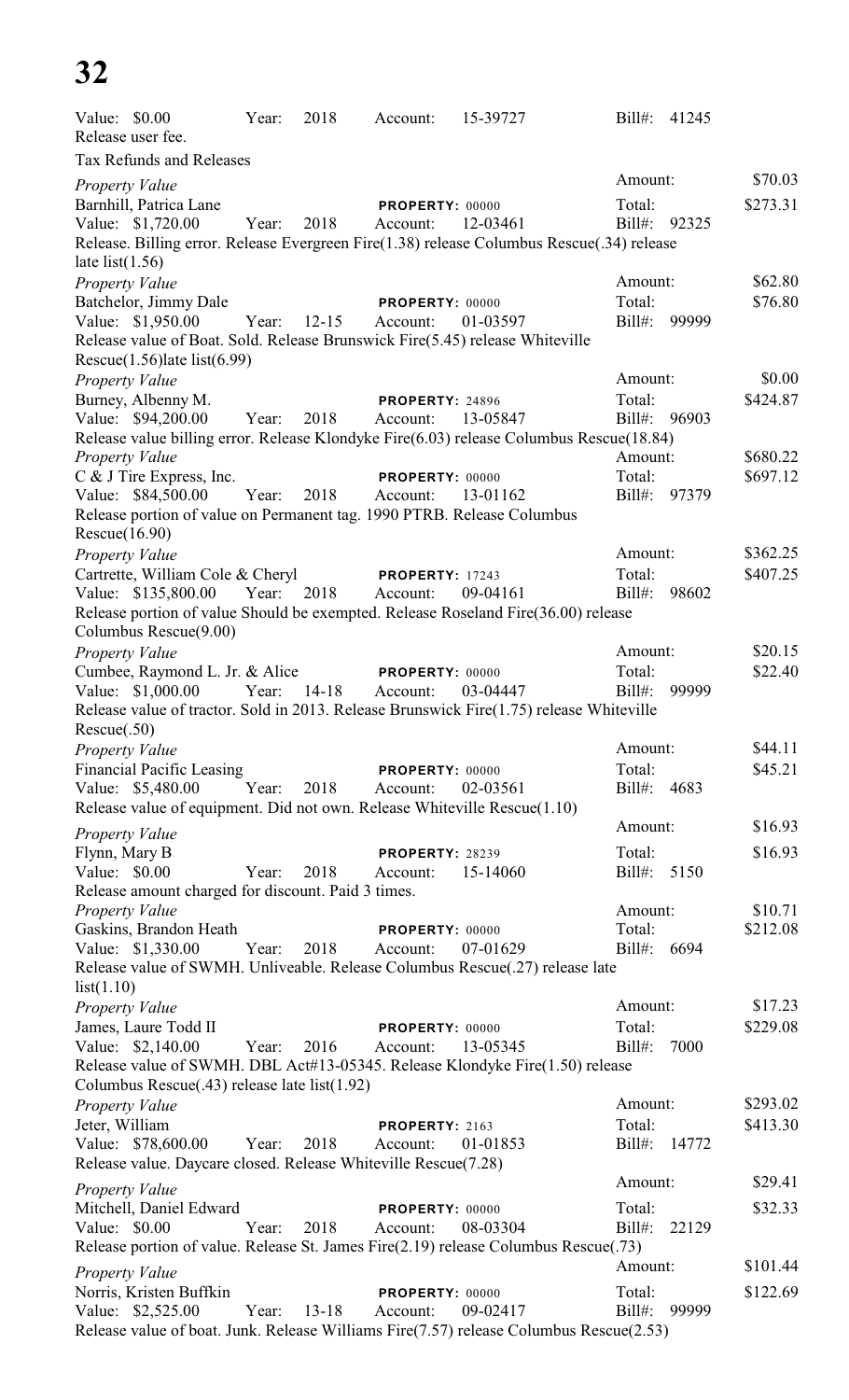| release late list $(11.15)$                                                                                  |       |         |                             |          |                   |       |            |
|--------------------------------------------------------------------------------------------------------------|-------|---------|-----------------------------|----------|-------------------|-------|------------|
| <b>Property Value</b>                                                                                        |       |         |                             |          | Amount:           |       | \$8.86     |
| Patrick Mary Jean                                                                                            |       |         | <b>PROPERTY: 29139</b>      |          | Total:            |       | \$10.40    |
| Value: \$1,100.00                                                                                            | Year: | 2018    | Account:                    | 15-29200 | Bill#:            | 25145 |            |
| Release value. Cannot find Deed to support listing. Release Acme Delco(1.32) release<br>Columbus Rescue(.22) |       |         |                             |          |                   |       |            |
| Property Value                                                                                               |       |         |                             |          | Amount:           |       | \$757.17   |
| Riggins, James Gomilous                                                                                      |       |         | <b>PROPERTY: 12097</b>      |          | Total:            |       | \$1,573.41 |
| Value: \$47,400.00                                                                                           | Year: | $09-11$ | Account:                    | 06-03428 | Bill#: 99999      |       |            |
| Release value sold at tax sale. Release Yam City(139.80) release Columbus Rescue(28.44)                      |       |         |                             |          |                   |       |            |
| <b>Property Value</b>                                                                                        |       |         |                             |          | Amount:<br>Total: |       | \$36.23    |
| Turbeville, Jerry Scott & Brandy<br>Value: \$4,500.00                                                        | Year: | 2018    | PROPERTY: 93723<br>Account: | 11-03239 | Bill#: 36988      |       | \$37.13    |
| Release value of camper. Sold Release Columbus Rescue(.90)                                                   |       |         |                             |          |                   |       |            |
| Property Value                                                                                               |       |         |                             |          | Amount:           |       | \$18.27    |
| Williamson, Ronald Bryan                                                                                     |       |         | PROPERTY: 98955             |          | Total:            |       | \$21.44    |
| Value: \$470,000.00                                                                                          | Year: | 2018    | Account:                    | 15-39727 | $Bill#$ :         | 41245 |            |
| Release value of SWMH. Sold in 2015. Release Acme Delco(2.72) release Columbus                               |       |         |                             |          |                   |       |            |
| Rescue(.45)                                                                                                  |       |         |                             |          |                   |       |            |
| Property Value                                                                                               |       |         |                             |          | Amount:           |       | \$178.87   |
| Young, Sally Ann                                                                                             |       |         | PROPERTY: 00000             |          | Total:            |       | \$201.64   |
| Value: \$2,220.00                                                                                            | Year: | 2018    | Account:                    | 02-04921 | Bill#: 42426      |       |            |
| Release value of boat. Sold in 2016. Release Whiteville Rescue(4.44) release late                            |       |         |                             |          |                   |       |            |
| list(18.33)                                                                                                  |       |         |                             |          |                   |       |            |
| User Fee                                                                                                     |       |         |                             |          | Amount:           |       | \$0.00     |
| Allen, Bessie                                                                                                |       |         | PROPERTY: 79458             |          | Total:            |       | \$200.00   |
| Value: \$0.00                                                                                                | Year: | 2018    | Account:                    | 13-00055 | Bill#: 91149      |       |            |
| Release user fee. Dbilled.                                                                                   |       |         |                             |          |                   |       |            |
| User Fee                                                                                                     |       |         |                             |          | Amount:           |       | \$0.00     |
| Anders, Dedick & Devoria                                                                                     |       |         | PROPERTY: 60213             |          | Total:            |       | \$200.00   |
| Value: \$0.00                                                                                                | Year: | 2018    | Account:                    | 08-00143 | $Bill#$ :         | 91329 |            |
| Release user fee. Dbilled.                                                                                   |       |         |                             |          |                   |       |            |
| User Fee                                                                                                     |       |         |                             |          | Amount:           |       | \$0.00     |
| Anders, Dedrick & Devoria                                                                                    |       |         | PROPERTY: 60213             |          | Total:            |       | \$200.00   |
| Value: \$0.00                                                                                                | Year: | 2018    | Account:                    | 08-00143 | Bill#: 91329      |       |            |
| Release user fee. Vacant.                                                                                    |       |         |                             |          |                   |       |            |
| User Fee                                                                                                     |       |         |                             |          | Amount:           |       | \$0.00     |
| Bass, Harvey Jr                                                                                              |       |         | <b>PROPERTY: 15309</b>      |          | Total:            |       | \$200.00   |
| Value: \$0.00                                                                                                | Year: | 2018    | Account:                    | 09-00500 | Bill#: 92755      |       |            |
| Release user fee. Vacant                                                                                     |       |         |                             |          |                   |       |            |
| User Fee                                                                                                     |       |         |                             |          | Amount:           |       | \$0.00     |
| Brown, Sherry Michelle & Patrick Wesley                                                                      |       |         | PROPERTY: 76633             |          | Total:            |       | \$200.00   |
| Value: \$0.00                                                                                                | Year: | 2018    | Account:                    | 09-01241 | Bill#: 96056      |       |            |
| Release user fee. Vacant                                                                                     |       |         |                             |          |                   |       |            |
| User Fee                                                                                                     |       |         |                             |          | Amount:           |       | \$0.00     |
| Caines, Bonnie                                                                                               |       |         | <b>PROPERTY: 90259</b>      |          | Total:            |       | \$200.00   |
| Value: \$0.00                                                                                                | Year: | 2018    | Account:                    | 01-04935 | Bill#: 97452      |       |            |
| Release user fee. Vacant.                                                                                    |       |         |                             |          |                   |       |            |
| User Fee                                                                                                     |       |         |                             |          | Amount:           |       | \$0.00     |
| Cribb, Michael                                                                                               |       |         | PROPERTY: 00000             |          | Total:            |       | \$200.00   |
| Value: \$0.00                                                                                                | Year: | 2018    | Account:                    | 09-05622 | Bill#:            | 751   |            |
| Release user fee. Vacant.                                                                                    |       |         |                             |          |                   |       |            |
| User Fee                                                                                                     |       |         |                             |          | Amount:           |       | \$0.00     |
| Dorsey, James Paul Jr & Lula                                                                                 |       |         | PROPERTY: 00000             |          | Total:            |       | \$400.00   |
| Value: $$0.00$                                                                                               | Year: | 2018    | Account:                    | 13-10550 | $Bill#$ :         | 2288  |            |
| Release user fee. Vacant.                                                                                    |       |         |                             |          |                   |       |            |
| User Fee                                                                                                     |       |         |                             |          | Amount:           |       | \$0.00     |
| Evans, Frances S                                                                                             |       |         | <b>PROPERTY: 13776</b>      |          | Total:            |       | \$200.00   |
| Value: \$0.00                                                                                                | Year: | 2018    | Account:                    | 07-02762 | Bill#:            | 3992  |            |
| Release user fee. Dbilled.                                                                                   |       |         |                             |          |                   |       |            |
| User Fee                                                                                                     |       |         |                             |          | Amount:           |       | \$0.00     |
|                                                                                                              |       |         |                             |          |                   |       |            |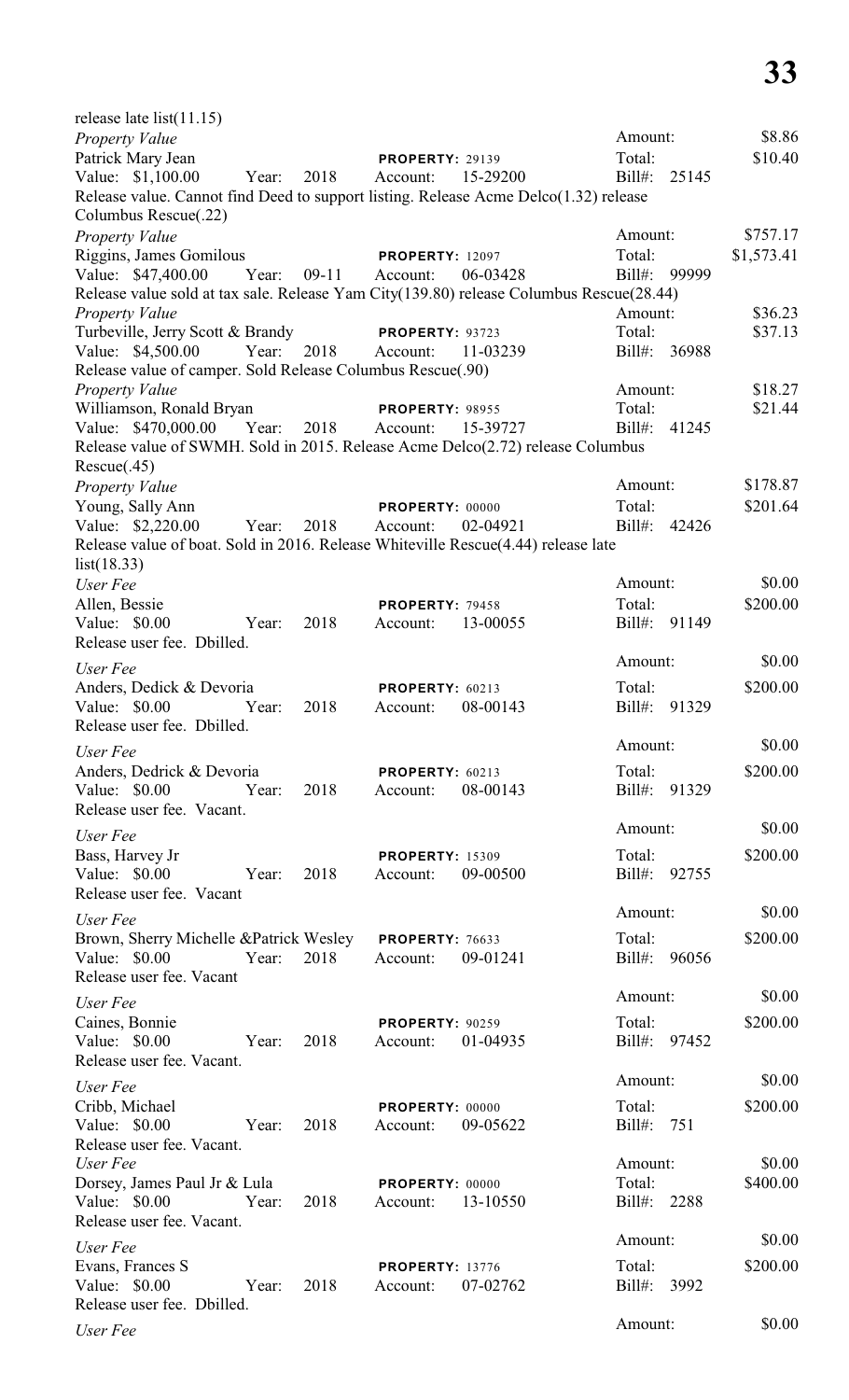| Evans, Phillip Lowell<br>Value: \$0.00<br>Year:<br>Release user fee. Vacant.                  | 2018 | PROPERTY: 00000<br>12-00432<br>Account:        | Total:<br>Bill#: 4030               | \$200.00           |
|-----------------------------------------------------------------------------------------------|------|------------------------------------------------|-------------------------------------|--------------------|
| User Fee                                                                                      |      |                                                | Amount:                             | \$0.00             |
| Fant, Edward E<br>Value: \$0.00<br>Year:<br>Release user fee. Vacant.                         | 2018 | <b>PROPERTY: 91562</b><br>15-01432<br>Account: | Total:<br>Bill#: 4265               | \$200.00           |
| User Fee                                                                                      |      |                                                | Amount:                             | \$0.00             |
| Floyd, Larry Chris & Michael Charles<br>Value: \$0.00<br>Year:<br>Release user fee. Vacant.   | 2018 | PROPERTY: 1646<br>01-08018<br>Account:         | Total:<br>Bill#: 5077               | \$200.00           |
| User Fee                                                                                      |      |                                                | Amount:                             | \$0.00             |
| Fowler, Frances Williamson<br>Value: \$0.00<br>Year:<br>Release user fee. Vacant              | 2018 | <b>PROPERTY: 13459</b><br>Account:<br>07-04416 | Total:<br>Bill#: 5529               | \$200.00           |
| User Fee                                                                                      |      |                                                | Amount:                             | \$0.00             |
| Fowler, Stella Frances<br>Value: \$0.00<br>Year:<br>Release user fee. Vacant                  | 2018 | PROPERTY: 60192<br>07-19200<br>Account:        | Total:<br>Bill#: 5744               | \$200.00           |
| User Fee                                                                                      |      |                                                | Amount:                             | \$0.00             |
| George, Curtis Lqarcey & Sutalia<br>Value: $$0.00$<br>Year:<br>Release user fee. Vacant.      | 2018 | <b>PROPERTY: 97122</b><br>12-05652<br>Account: | Total:<br>Bill#: 6879               | \$200.00           |
| User Fee                                                                                      |      |                                                | Amount:                             | \$0.00             |
| Gore, Roy S ETAL<br>Value: \$0.00<br>Year:<br>Release user fee. Vacant.                       | 2018 | <b>PROPERTY: 13166</b><br>07-00832<br>Account: | Total:<br>Bill#:<br>8265            | \$200.00           |
| User Fee<br>Graham, Christopher Glenn<br>Value: $$0.00$<br>Year:<br>Release user fee. Vacant. | 2018 | <b>PROPERTY: 90001</b><br>04-02111<br>Account: | Amount:<br>Total:<br>Bill#:<br>8508 | \$0.00<br>\$200.00 |
| User Fee                                                                                      |      |                                                | Amount:                             | \$0.00             |
| Grainger, Billy & Hazel<br>Value: \$0.00<br>Year:<br>Release user fee. Vacant                 | 2018 | PROPERTY: 10982<br>06-16000<br>Account:        | Total:<br>Bill#: 8845               | \$200.00           |
| User Fee                                                                                      |      |                                                | Amount:                             | \$0.00             |
| Hardee, Kenneth<br>Value: \$0.00<br>Year:<br>Release user fee. Vacant.                        | 2018 | PROPERTY: 00000<br>11-00721<br>Account:        | Total:<br>Bill#: 10191              | \$200.00           |
| User Fee                                                                                      |      |                                                | Amount:                             | \$0.00             |
| Hays, Linda Belle Williamson<br>Value: $$0.00$<br>Year:<br>Release user fee. Vacant           | 2018 | PROPERTY: 60189<br>07-08217<br>Account:        | Total:<br>Bill#: 11127              | \$200.00           |
| User Fee                                                                                      |      |                                                | Amount:                             | \$0.00             |
| Hedgpeth, Rhonda<br>Value: \$0.00<br>Year:<br>Release user fee. Vacant.                       | 2018 | <b>PROPERTY: 83193</b><br>12-28424<br>Account: | Total:<br>Bill#: 11256              | \$200.00           |
| User Fee                                                                                      |      |                                                | Amount:                             | \$0.00             |
| Jacobs, James M.<br>Value: \$0.00<br>Year:<br>Release user fee. Overbilled.                   | 2018 | PROPERTY: 76902<br>08-09847<br>Account:        | Total:<br>Bill#: 14149              | \$200.00           |
| User Fee                                                                                      |      |                                                | Amount:                             | \$0.00             |
| James, Laure Todd II<br>Value: \$0.00<br>Year:<br>Release user fee DBL Act#13-05345.          | 2015 | PROPERTY: 00000<br>13-05345<br>Account:        | Total:<br>Bill#: 40489              | \$217.42           |
| User Fee                                                                                      |      |                                                | Amount:                             | \$0.00             |
| Jernigan, Marshall<br>Value: \$0.00<br>Year:<br>Release user fee. Vacant.                     | 2018 | PROPERTY: 00000<br>11-14480<br>Account:        | Total:<br>Bill#:<br>14725           | \$200.00           |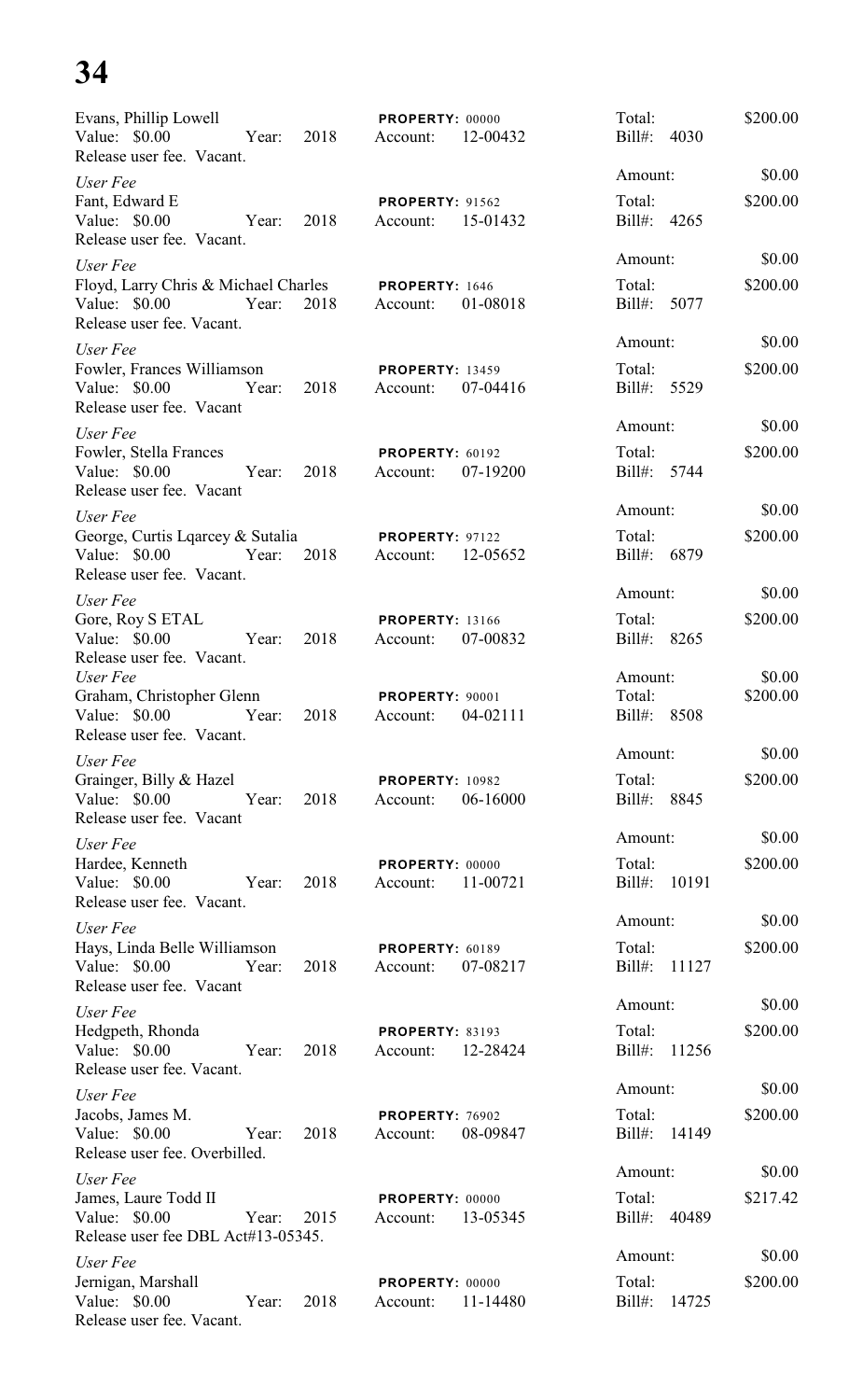| User Fee                                                                                  |      |                                             |          | Amount:                           |       | \$0.00             |
|-------------------------------------------------------------------------------------------|------|---------------------------------------------|----------|-----------------------------------|-------|--------------------|
| Jones, Doris Smith<br>Value: \$0.00<br>Year:<br>Release user fee. Vacant.                 | 2018 | <b>PROPERTY: 81448</b><br>Account:          | 07-00905 | Total:<br>Bill#: 15290            |       | \$200.00           |
| User Fee<br>Jones, William K.<br>Value: \$0.00<br>Year: 2018<br>Release user fee. Vacant. |      | <b>PROPERTY: 82603</b><br>Account:          | 03-12419 | Amount:<br>Total:<br>Bill#: 15531 |       | \$0.00<br>\$200.00 |
| User Fee                                                                                  |      |                                             |          | Amount:                           |       | \$0.00             |
| Larocca Charity<br>Value: \$0.00<br>Year: 2018<br>Release user fee. Vacant.               |      | <b>PROPERTY: 92617</b><br>Account:          | 01-04208 | Total:<br>Bill#: 92617            |       | \$200.00           |
| User Fee                                                                                  |      |                                             |          | Amount:                           |       | \$0.00             |
| Locklear, Roy Timothy<br>Year:<br>Value: \$0.00<br>Release user fee. Vacant land.         | 2018 | <b>PROPERTY: 20342</b><br>Account: 11-02633 |          | Total:<br>Bill#: 18037            |       | \$200.00           |
| User Fee                                                                                  |      |                                             |          | Amount:                           |       | \$0.00             |
| McPherson, John Phillip II<br>Value: \$0.00 Year:<br>Release 3 user fees. Vacant.         | 2018 | PROPERTY: 6202<br>Account:                  | 01-02365 | Total:<br>Bill#: 21058            |       | \$334.00           |
| User Fee                                                                                  |      |                                             |          | Amount:                           |       | \$0.00             |
| Memory, Robert Thurston<br>Value: \$0.00 Year: 2018<br>Release user fee. Vacant           |      | <b>PROPERTY: 1787</b><br>Account:           | 02-60985 | Total:<br>Bill#: 21550            |       | \$113.00           |
| User Fee                                                                                  |      |                                             |          | Amount:                           |       | \$0.00             |
| Memory, Robert Thurston<br>Value: \$0.00 Year: 2018<br>Release user fee. Vacant           |      | <b>PROPERTY: 444</b><br>Account: 01-60985   |          | Total:<br>Bill#: 21554            |       | \$400.00           |
| User Fee                                                                                  |      |                                             |          | Amount:                           |       | \$0.00             |
| Memory, Robert Thurston<br>Value: \$0.00<br>Year:<br>Release user fee. Vacant             | 2018 | PROPERTY: 3559<br>Account:                  | 01-61200 | Total:<br>Bill#:                  | 21562 | \$113.00           |
| User Fee                                                                                  |      |                                             |          | Amount:                           |       | \$0.00             |
| Memory, Robert Thurston<br>Value: $$0.00$<br>Year:<br>Release user fee. Vacant            | 2018 | <b>PROPERTY: 829/922</b><br>Account:        | 02-60985 | Total:<br>Bill#: 21549            |       | \$226.00           |
| User Fee                                                                                  |      |                                             |          | Amount:                           |       | \$0.00             |
| Memory, Robert Thurston<br>Value: $$0.00$<br>Year:<br>Release user fee. Dbilled.          | 2018 | PROPERTY: 3554<br>Account:                  | 01-61180 | Total:<br>Bill#: 21555            |       | \$113.00           |
| User Fee                                                                                  |      |                                             |          | Amount:                           |       | \$0.00             |
| Moore, John Mark<br>Value: \$0.00<br>Year:<br>Release user fee. Vacant                    | 2018 | <b>PROPERTY: 63166</b><br>Account:          | 12-19175 | Total:<br>Bill#: 22575            |       | \$200.00           |
| User Fee                                                                                  |      |                                             |          | Amount:                           |       | \$0.00             |
| Moore, Larry & Melinda<br>Value: \$0.00<br>Year:<br>Release user fee. Vacant.             | 2018 | PROPERTY: 76101<br>Account:                 | 01-63346 | Total:<br>Bill#: 22593            |       | \$200.00           |
| User Fee                                                                                  |      |                                             |          | Amount:                           |       | \$0.00             |
| Nealy, Larine D<br>Value: \$0.00<br>Year:<br>Release user fee. Vacant                     | 2018 | <b>PROPERTY: 25111</b><br>Account:          | 13-29078 | Total:<br>Bill#:                  | 23532 | \$200.00           |
| User Fee                                                                                  |      |                                             |          | Amount:                           |       | \$0.00             |
| Norris, Charles T<br>Value: \$0.00<br>Year:<br>Release user fee. Vacant.                  | 2018 | <b>PROPERTY: 16572</b><br>Account:          | 09-22520 | Total:<br>Bill#:                  | 24058 | \$200.00           |
| User Fee                                                                                  |      |                                             |          | Amount:                           |       | \$0.00             |
| Pierce, Michael<br>Value: \$0.00<br>Year:                                                 | 2018 | PROPERTY: 76776<br>Account:                 | 01-07824 | Total:<br>$Bill#$ :               | 25772 | \$200.00           |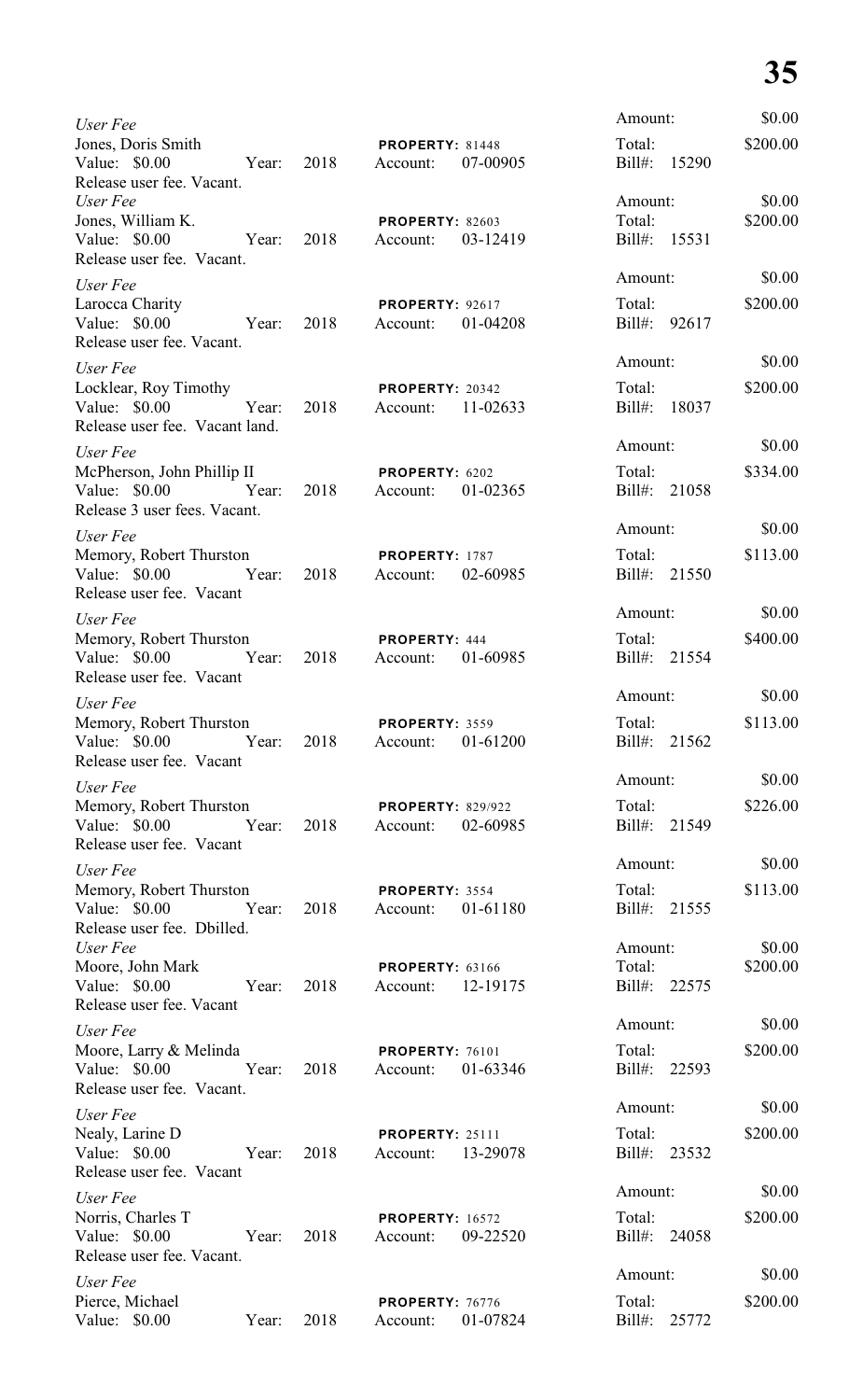| Release user fee. Vacant                                                        |       |      |                                      |          |                                   |                    |
|---------------------------------------------------------------------------------|-------|------|--------------------------------------|----------|-----------------------------------|--------------------|
| User Fee<br>Plowman, Walter Scott<br>Value: \$0.00<br>Release user fee. Vacant. | Year: | 2018 | <b>PROPERTY: 87106</b><br>Account:   | 07-02429 | Amount:<br>Total:<br>Bill#: 25973 | \$0.00<br>\$200.00 |
| User Fee                                                                        |       |      |                                      |          | Amount:                           | \$0.00             |
| Reeves, Douglas E<br>Value: $$0.00$<br>Release user fee. Vacant.                | Year: | 2018 | PROPERTY: 28446<br>Account:          | 15-02364 | Total:<br>Bill#: 28446            | \$200.00           |
| User Fee                                                                        |       |      |                                      |          | Amount:                           | \$0.00             |
| Robinson, Eddie Eugene<br>Value: $$0.00$<br>Release user fee. Vacant            | Year: | 2018 | <b>PROPERTY: 76062</b><br>Account:   | 14-00945 | Total:<br>Bill#: 28579            | \$200.00           |
| User Fee                                                                        |       |      |                                      |          | Amount:                           | \$0.00             |
| Russell, Mary E Mrs<br>Value: \$0.00<br>Release user fee. Vacant.               | Year: | 2018 | PROPERTY: 00000<br>Account:          | 08-16180 | Total:<br>Bill#: 29248            | \$200.00           |
| User Fee<br>Scott, Darriel<br>Value: \$0.00<br>Release user fee. Vacant         | Year: | 2018 | PROPERTY: 76874<br>Account:          | 06-00933 | Amount:<br>Total:<br>Bill#: 29768 | \$0.00<br>\$200.00 |
| User Fee                                                                        |       |      |                                      |          | Amount:                           | \$0.00             |
| Shepherd, E A<br>Value: \$0.00<br>Release user fee. Vacant                      | Year: | 2018 | PROPERTY: 00000<br>Account:          | 12-24647 | Total:<br>Bill#: 30563            | \$200.00           |
| User Fee                                                                        |       |      |                                      |          | Amount:                           | \$0.00             |
| Spivey, Kathryn<br>Value: $$0.00$<br>Release user fee. Vacant.                  | Year: | 2018 | PROPERTY: 60402<br>Account:          | 09-29167 | Total:<br>Bill#: 33395            | \$200.00           |
| User Fee                                                                        |       |      |                                      |          | Amount:                           | \$0.00             |
| Spivey, Pamela Ruth<br>Value: \$0.00<br>Release user fee. Vacant.               | Year: | 2018 | PROPERTY: 00000<br>Account:          | 09-28368 | Total:<br>Bill#: 33437            | \$200.00           |
| User Fee                                                                        |       |      |                                      |          | Amount:                           | \$0.00             |
| Stewart, Monica<br>Value: \$0.00<br>Release user fee. Vacant                    | Year: | 2018 | PROPERTY: 84268<br>Account: 16-03704 |          | Total:<br>Bill#: 34346            | \$200.00           |
| User Fee                                                                        |       |      |                                      |          | Amount:                           | \$0.00             |
| Strickland, Pamela Candace<br>Value: \$0.00<br>Release user fee. Dbilled.       | Year: | 2018 | <b>PROPERTY: 86665</b><br>Account:   | 09-02452 | Total:<br>Bill#: 34922            | \$200.00           |
| User Fee                                                                        |       |      |                                      |          | Amount:                           | \$0.00             |
| Turveville, GE Heirs<br>Value: \$0.00 Year:<br>Release user fee. Vacant.        |       | 2018 | <b>PROPERTY: 17055</b><br>Account:   | 09-30760 | Total:<br>Bill#: 36964            | \$200.00           |
| User Fee                                                                        |       |      |                                      |          | Amount:                           | \$0.00             |
| Vontrina Investments LLC<br>Value: \$0.00 Year:<br>Release user fee. Vacant.    |       | 2018 | <b>PROPERTY: 80296</b><br>Account:   | 15-04952 | Total:<br>Bill#: 37584            | \$200.00           |
| User Fee                                                                        |       |      |                                      |          | Amount:                           | \$0.00             |
| Ward, Geneva S<br>Value: \$0.00<br>Release user fee. Vacant.                    | Year: | 2018 | <b>PROPERTY: 16853</b><br>Account:   | 09-27980 | Total:<br>Bill#: 38495            | \$200.00           |
| User Fee<br>Ward, Stephen Ray<br>Value: \$0.00<br>Release user fee. Vacant.     | Year: | 2018 | <b>PROPERTY: 24452</b><br>Account:   | 13-02746 | Amount:<br>Total:<br>Bill#: 38971 | \$0.00<br>\$200.00 |
| User Fee                                                                        |       |      |                                      |          | Amount:                           | \$0.00             |
| Wilson, Jimmy Dean                                                              |       |      | <b>PROPERTY: 18435</b>               |          | Total:                            | \$200.00           |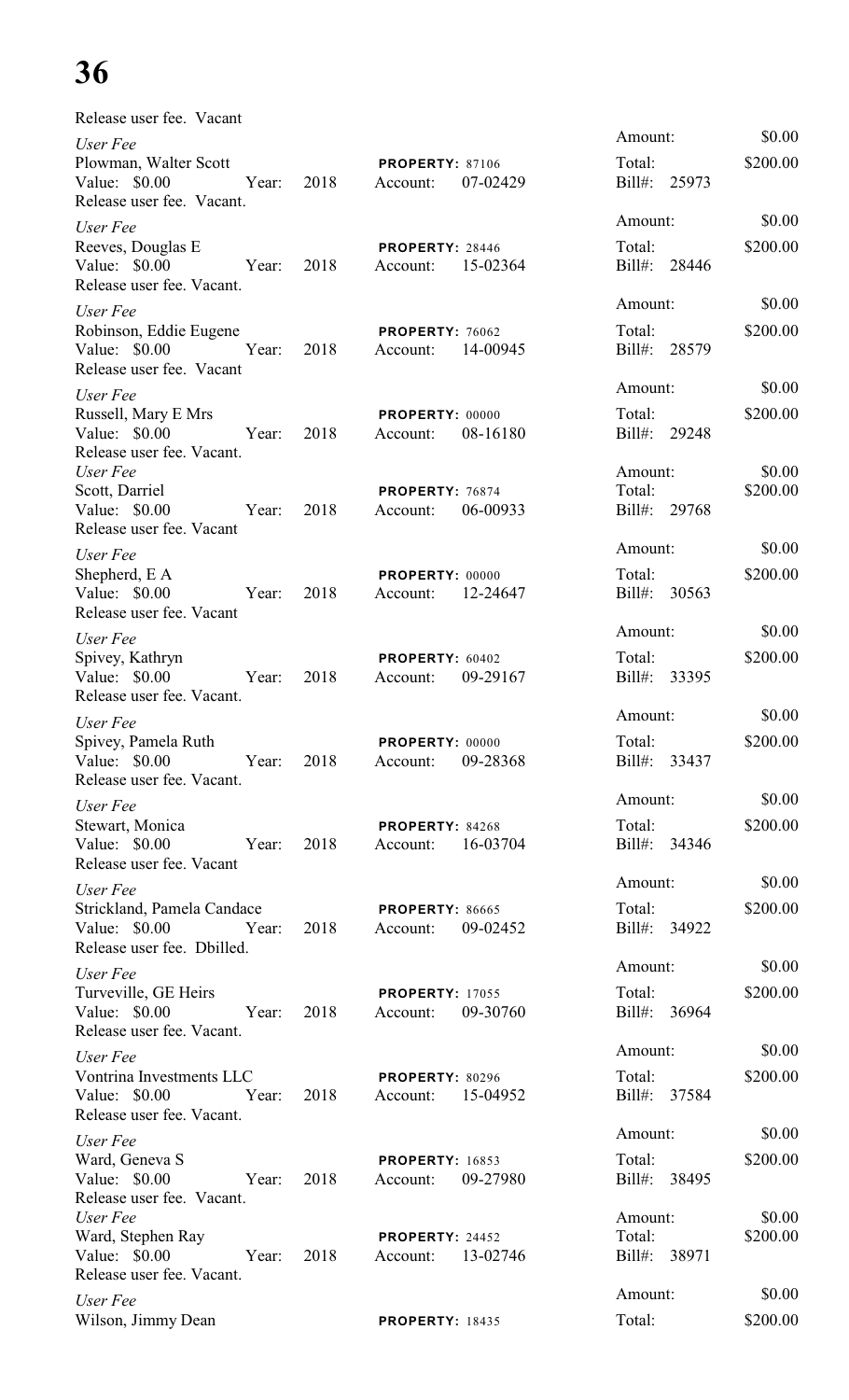| Value: $$0.00$ |                               | Year: 2018 |      | Account:               | 10-02412 | Bill#: $41452$ |          |
|----------------|-------------------------------|------------|------|------------------------|----------|----------------|----------|
|                | Release user fee. Overbilled. |            |      |                        |          |                |          |
| User Fee       |                               |            |      |                        |          | Amount:        | \$0.00   |
|                | Yates, Jeremiah & Valerie     |            |      | <b>PROPERTY: 84406</b> |          | Total:         | \$200.00 |
| Value: $$0.00$ |                               | Year:      | 2018 | Account:               | 01-05109 | Bill#: 42257   |          |
|                | Release user fee. Vacant      |            |      |                        |          |                |          |

# **Agenda Item #21: PUBLIC INPUT:**

Chairman Burroughs opened the floor for Public Input. The following spoke.

**Robert Adams, 233 Calvary Road, Clarkton, NC 28433:** stated I would like to thank the Klondyke Rescue Squad for saving my life on two (2) different occasions. They were very kind, helpful and a blessing to Columbus County.

# **Agenda Item #22: COMMENTS:**

Chairman Burroughs opened the floor for comments. The following spoke.

# A. **Department Managers:**

1. **Larry Hayes, Maintenance Director:** stated the following:

-At this time, we are looking at putting a wall in the lobby at the Administration Building;

-We are looking at using a solid wood door and/or bullet proof door and bulletproof glass for the windows;

-We are looking at adding security electronics to the Administration Building, and that means a panel in the lobby for each individual office, with a camera in the lobby; **and**

-Maintenance plans to start the wall this week or next week.

2. **Julie Strickland, Parks and Recreation Director:** stated that spring athletics are underway, started this past weekend, and prepare for the increase in traffic.

# B. **Board of Commissioners:**

- 1. **Vice Chairman P. Edwin Russ:** stated the following: -There is water standing along the highway between East Columbus High School and the first bridge, and this water should have been gone; -Columbus County scored 100% on the restaurant grades; -The health ranking will be released tomorrow; **and** -We have received a \$72,000.00 grant for mosquito spraying.
- 2. **Commissioner McMillian:** stated the following: -I am thankful to be here tonight; **and** -We have to work together.
- 3. **Commissioner Prevatte:** Mr. Lanier, who is Columbus Utilities?Gary Lanier replied stating Columbus Utilities works out of the high end of the old Umbro building.
- 4. **Commissioner Bullard:** stated I have received a telephone call from Attorney Bill Phipps and he stated he sent a request relative to Chadbourn Middle School a couple of months ago and has not received a response, and he is requesting a response.
- 5. **Commissioner McDowell:** stated it is very important that we support internet (Boardband).
- 6. **Chairman Burroughs:** stated the following: -I would like to remind everyone of the COG Banquet on March 28, 2018 at the Cross Pointe Center, and I encourage you to attend;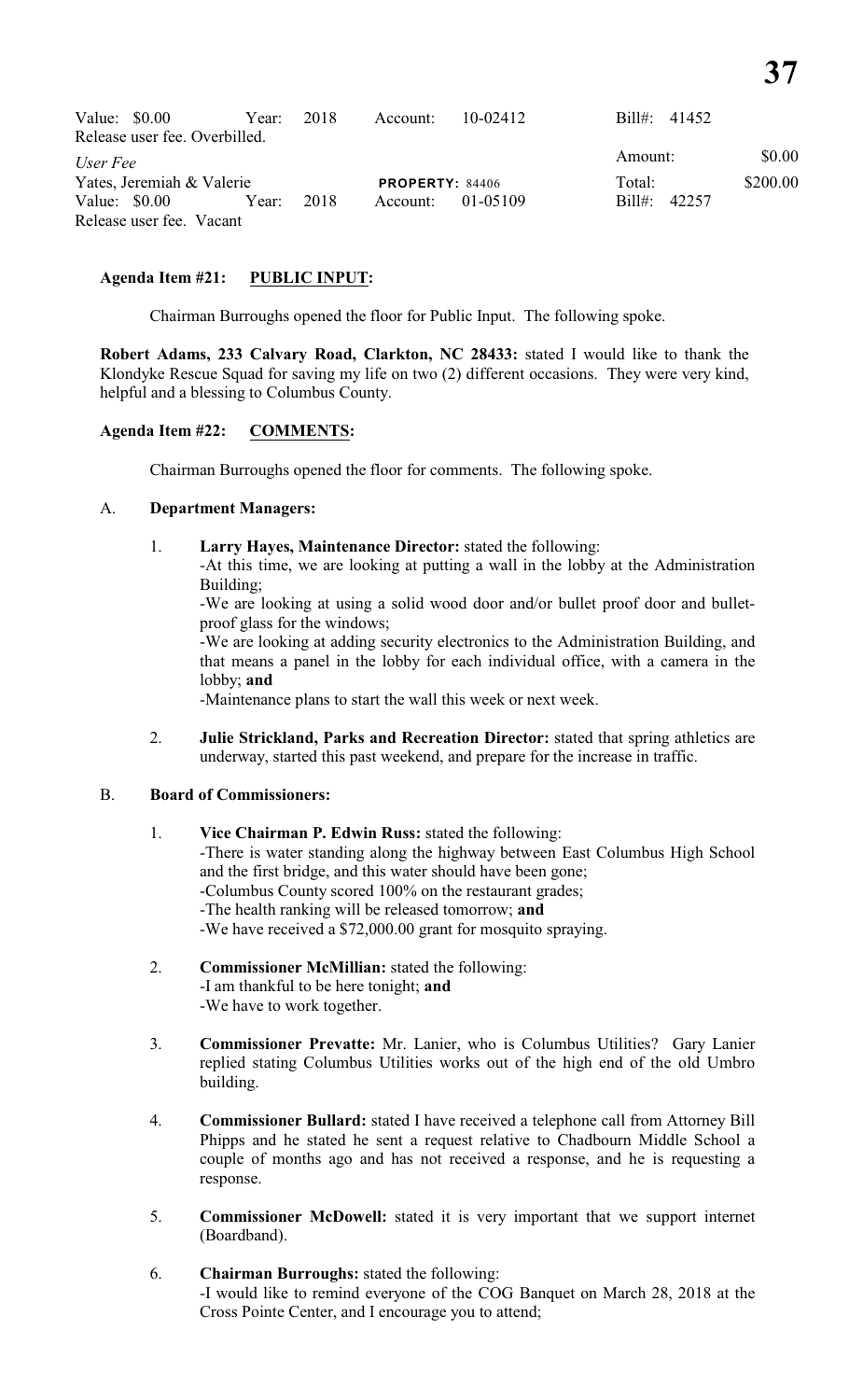-Districts 4 and 5 will have a meeting at the winery in Elizabethtown in the near future and we need representation;

-There were 189 representatives from North Carolina at the NACo Conference;

-The Steering Committees are in the process of starting our 2-year process again and I am on the General Government Committee which will meet on March 25, 2019, and I encourage you to serve on one of these committees; **and**

-We need to set a date for the Board Retreat which will be a day long, and we can hold it at Lake Waccamaw State Park.

After discussion was conducted, it was the general consensus of the Board to conduct the Board Retreat on Tuesday, April 16, 2019, from 8:00 A.M. until 5:00 P.M., at the Lake Waccamaw State Park.

# **RECESS REGULAR SESSION and enter into CLOSED SESSION in ACCORDANCE with N.C.G.S. § 143-318.11(a) (3) ATTORNEY-CLIENT PRIVILEGE, (4) ECONOMIC DEVELOPMENT and (6) PERSONNEL:**

At 8:39 P.M., Commissioner McDowell made a motion to recess Regular Session and enter into Closed Session in accordance with N.C.G.S. § 143-318.11(a) (3) Attorney-Client Privilege, (4) Economic Development and (6) Personnel, after a five (5) minute recess, seconded by Commissioner McMillian. The motion unanimously passed.

# **Agenda Item #23: CLOSED SESSION in ACCORDANCE with N.C.G.S. § 143-318.11(a) (3) ATTORNEY-CLIENT PRIVILEGE, (4) ECONOMIC DEVELOPMENT and PERSONNEL:**

No official action was taken.

# **ADJOURN CLOSED SESSION and resume REGULAR SESSION:**

At 9:54 P.M., Vice Chairman Russ made a motion to adjourn Closed Session and resume Regular Session, seconded by Commissioner Byrd. The motion unanimously passed.

# **READING and APPROVAL of CLOSED SESSION GENERAL ACCOUNT:**

Chairman Burroughs requested that Amanda B. Prince, County Attorney, orally read the Closed Session General Account. Ms. Prince orally read the following: *"We discussed pending litigation, possible Economic Development and Personnel issues"*.

# **MOTION:**

Commissioner Russ made a motion to do the Feasibility Study for the Riegelwood Sanitary District, Riegelwood Sanitary District will set up a trust fund for the cost, if they back out, they will pay for it, and if they do not back out, we will pay for the Feasibility Study, seconded by Commissioner McDowell. A roll-call vote was taken with the following results:

- **AYES:** Chairman Burroughs, Vice Chairman Russ, Commissioners McMillian, Bullard, McDowell and Byrd; **and**
- **NAY:** Commissioner Prevatte.

The motion passes on a six  $(6)$  to one  $(1)$  vote.

# **Agenda Item #24: ADJOURNMENT:**

At 9:56 P.M., Commissioner Byrd made a motion to adjourn, seconded by Vice Chairman Russ. The motion unanimously passed.

**APPROVED:**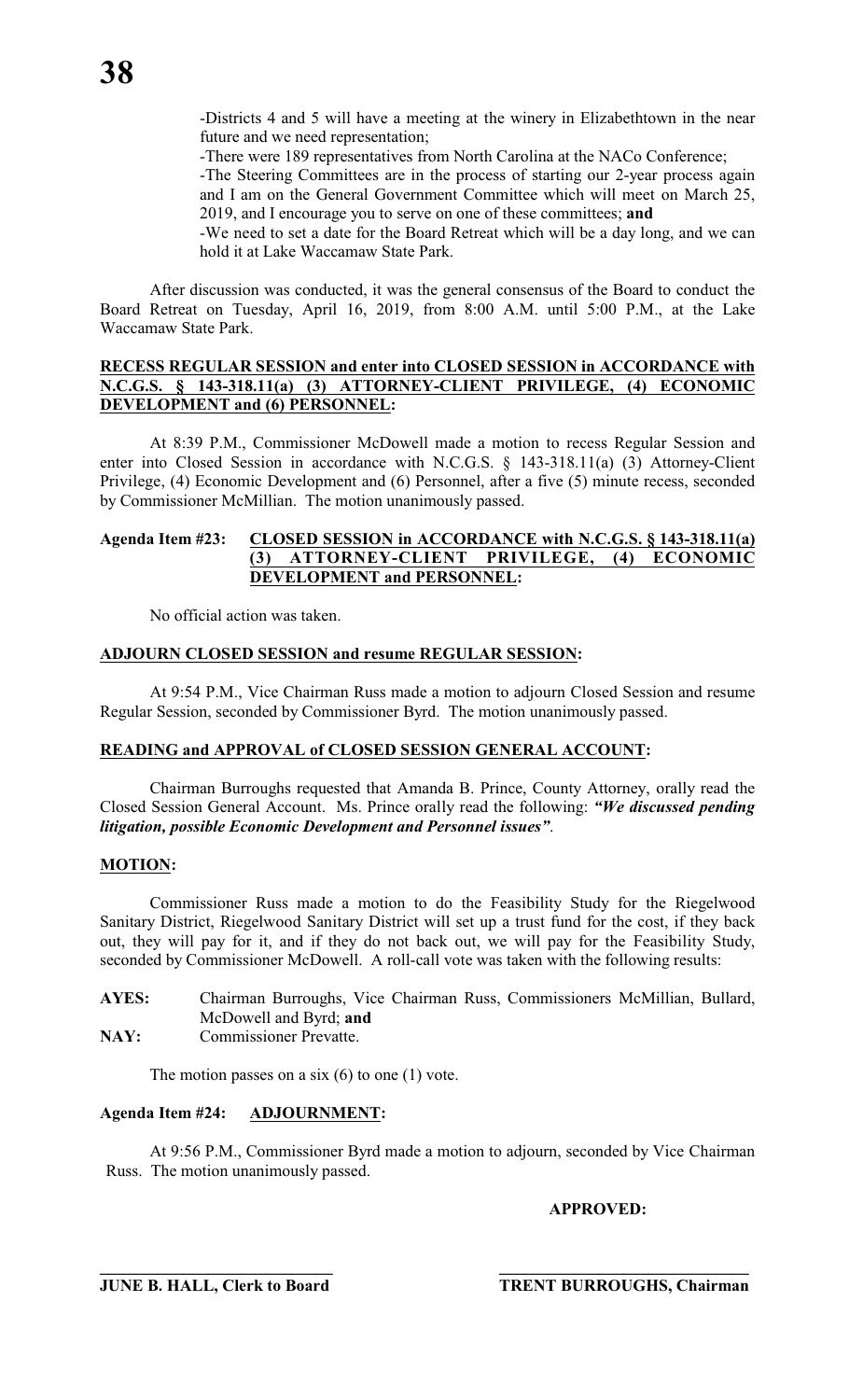The Honorable Columbus County Commissioners met on the above stated date and at the above stated time in the Dempsey B. Herring Courthouse Annex Building, located at 112 West Smith Street, Whiteville, North Carolina, to act as the Columbus County Water and Sewer District I Board.

### **COMMISSIONERS PRESENT: APPOINTEES PRESENT:**

Giles E. Byrd Ricky Bullard Charles T. McDowell

**Trent Burroughs, Chairman** Mike Stephens, **County Manager** P. Edwin Russ, Vice-Chairman Amanda B. Prince, County Attorney Jerome McMillian June B. Hall, **Clerk to the Board** James E. Prevatte Bobbie Faircloth, **Finance Officer**

# **MEETING CALLED TO ORDER:**

At 8:09 P.M., Chairman Trent Burroughs called the **combination meeting** of Columbus County Water and Sewer Districts I, II, III, IV and V Board Meeting to order.

# **Agenda Item #18: COLUMBUS COUNTY WATER and SEWER DISTRICTS I, II, III, IV and V - APPROVAL of BOARD MEETING MINUTES:**

February 18, 2019 **Combination Meeting** of Columbus County Water and Sewer Districts I, II, III, IV and V Board Meeting **(5 sets)**

Commissioner Prevatte made a motion to approve the February 18, 2019 Columbus County Water and Sewer District I Board Meeting Minutes, as recorded, seconded by Commissioner McDowell. The motion unanimously passed.

### **ADJOURNMENT:**

At 8:13 P.M., Commissioner McDowell made a motion to adjourn, seconded by Commissioner Byrd. The motion unanimously passed.

\_\_\_\_\_\_\_\_\_\_\_\_\_\_\_\_\_\_\_\_\_\_\_\_\_\_\_\_\_ \_\_\_\_\_\_\_\_\_\_\_\_\_\_\_\_\_\_\_\_\_\_\_\_\_\_\_\_\_\_\_\_\_\_\_

**APPROVED:**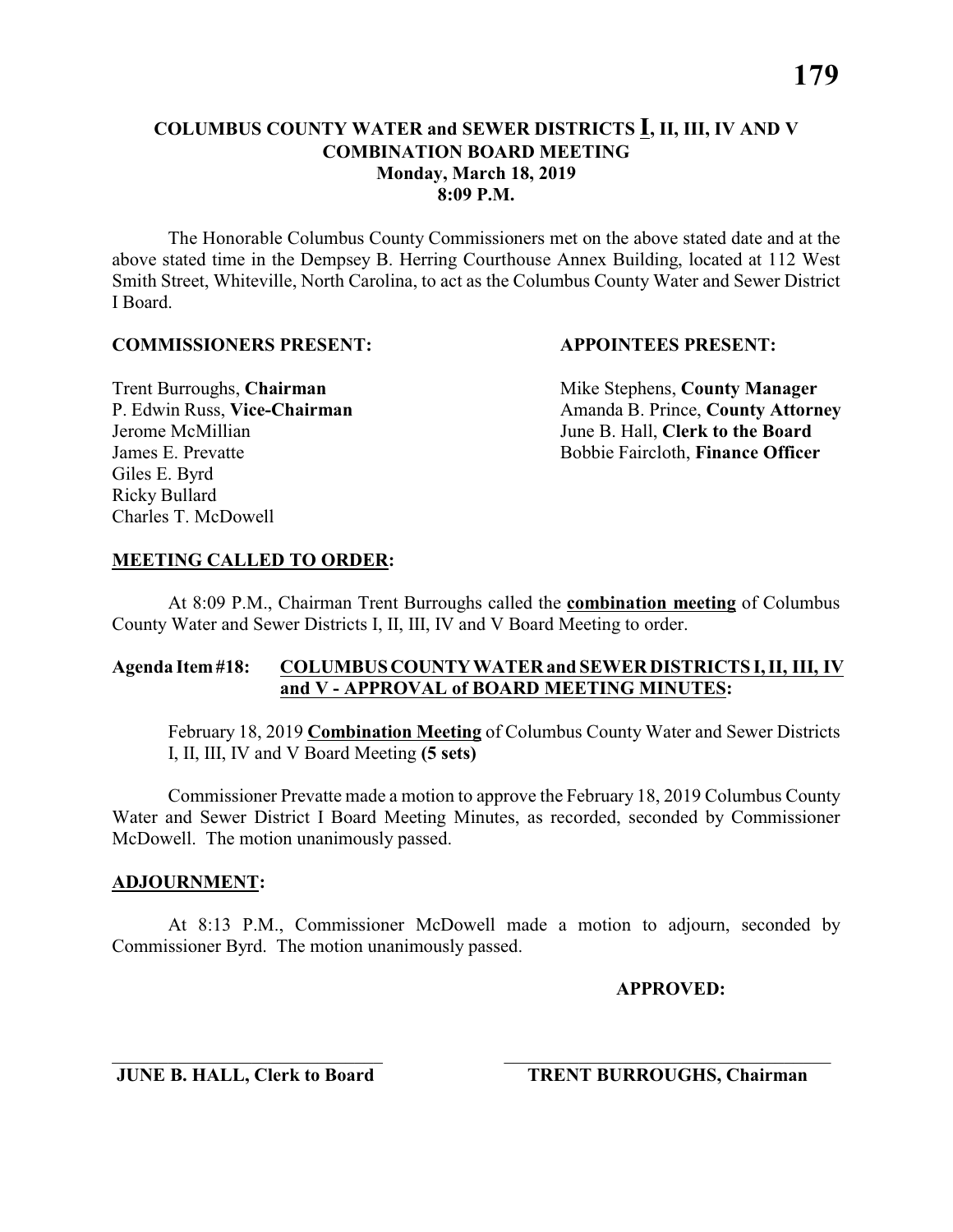The Honorable Columbus County Commissioners met on the above stated date and at the above stated time in the Dempsey B. Herring Courthouse Annex Building, located at 112 West Smith Street, Whiteville, North Carolina, to act as the Columbus County Water and Sewer District II Board.

#### **COMMISSIONERS PRESENT: APPOINTEES PRESENT:**

Giles E. Byrd Ricky Bullard Charles T. McDowell

**Trent Burroughs, Chairman** Mike Stephens, **County Manager** P. Edwin Russ, Vice-Chairman Amanda B. Prince, County Attorney Jerome McMillian June B. Hall, **Clerk to the Board** James E. Prevatte Bobbie Faircloth, **Finance Officer**

# **MEETING CALLED TO ORDER:**

At 8:09 P.M., Chairman Trent Burroughs called the **combination meeting** of Columbus County Water and Sewer Districts I, II, III, IV and V Board Meeting to order.

# **Agenda Item #18: COLUMBUS COUNTY WATER and SEWER DISTRICTS I, II, III, IV and V - APPROVAL of BOARD MEETING MINUTES:**

February 18, 2019 **Combination Meeting** of Columbus County Water and Sewer Districts I, II, III, IV and V Board Meeting **(5 sets)**

Commissioner Prevatte made a motion to approve the February 18, 2019 Columbus County Water and Sewer District II Board Meeting Minutes, as recorded, seconded by Commissioner McDowell. The motion unanimously passed.

# **Agenda Item #19: COLUMBUS COUNTY WATER and SEWER DISTRICT II - ECONOMIC DEVELOPMENT AWARD BID for the HELENA CHEMICAL WATER SYSTEM EXTENSION:**

Gary Lanier, Economic Development Director, requested Board's approval of the lowest bid for the Helena Chemical water system extension, from the following Bid Tabulation.

### **BID TABULATION**

**PROJECT OWNER: COLUMBUS COUNTY**

**PROJECT DESCRIPTION: WATER AND SEWER DISTRICT II - HELENA CHEMICAL WATER SYSTEM EXTENSIONS BID OPENING DATE: MARCH 6,2019 @ 11:00 A.M. ENGINEER: GREEN ENGINEERING, P.L.L.C.**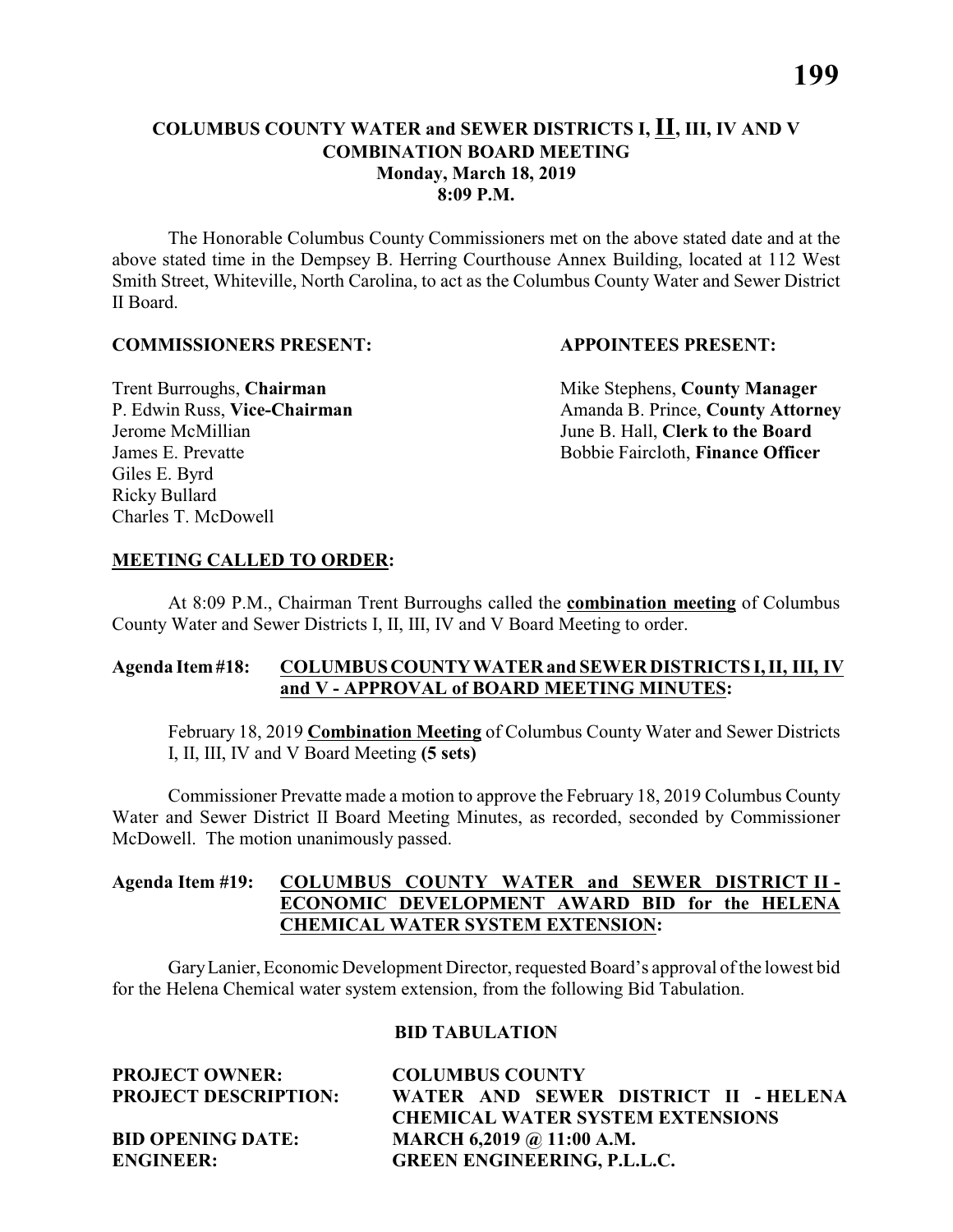| <b>COMPANY</b>           | <b>TOTAL CONSTRUCTION COST</b> |  |  |  |
|--------------------------|--------------------------------|--|--|--|
| Columbus Utilities, Inc. | \$119,084.50                   |  |  |  |
| Frank Horne              | \$121,950.00                   |  |  |  |
| Temple Grading           | \$1243,850.00                  |  |  |  |
| Herring-Rivenbark        | \$148,630.00                   |  |  |  |

I, E. LEO GREEN, JR. P.E., hereby certify that this bid tabulation is a true and correct representation of the bids received for this project according to the best of my knowledge and belief.

/s/ **E. LEO GREEN, JR., P.E. NC FIRM LICENSE NO. P-0115**

Commissioner Byrd made a motion to approve the lowest bid for the Helena Chemical water line, seconded by Commissioner McMillian. The motion unanimously passed.

# **ADJOURNMENT:**

At 8:13 P.M., Commissioner McDowell made a motion to adjourn, seconded by Commissioner Byrd. The motion unanimously passed.

# **APPROVED:**

\_\_\_\_\_\_\_\_\_\_\_\_\_\_\_\_\_\_\_\_\_\_\_\_\_\_\_\_\_ \_\_\_\_\_\_\_\_\_\_\_\_\_\_\_\_\_\_\_\_\_\_\_\_\_\_\_\_\_\_\_\_\_\_\_ **JUNE B. HALL, Clerk to Board TRENT BURROUGHS, Chairman**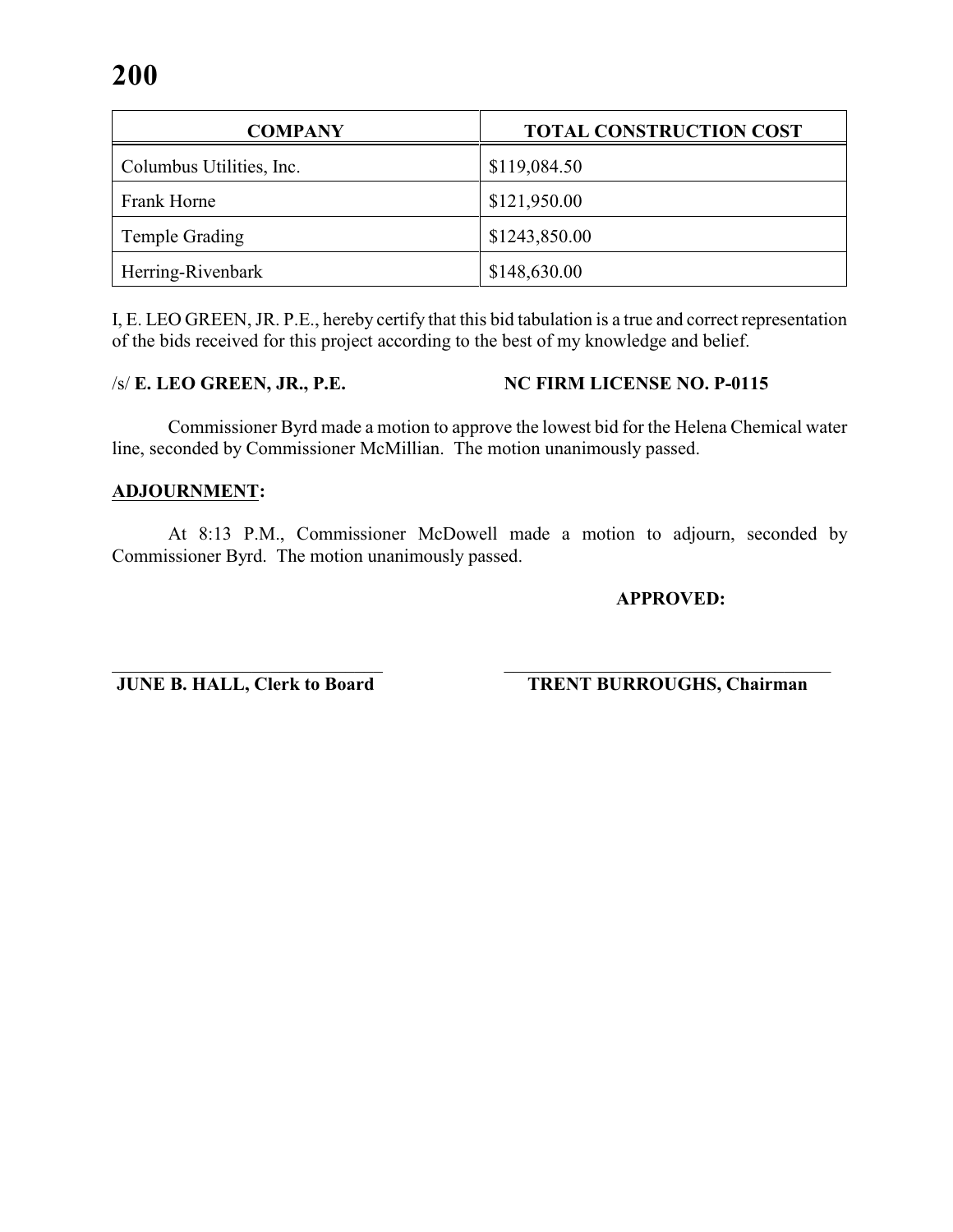The Honorable Columbus County Commissioners met on the above stated date and at the above stated time in the Dempsey B. Herring Courthouse Annex Building, located at 112 West Smith Street, Whiteville, North Carolina, to act as the Columbus County Water and Sewer District III Board.

### **COMMISSIONERS PRESENT: APPOINTEES PRESENT:**

Giles E. Byrd Ricky Bullard Charles T. McDowell

**Trent Burroughs, Chairman** Mike Stephens, **County Manager** P. Edwin Russ, Vice-Chairman Amanda B. Prince, County Attorney Jerome McMillian June B. Hall, **Clerk to the Board** James E. Prevatte Bobbie Faircloth, **Finance Officer**

# **MEETING CALLED TO ORDER:**

At 8:09 P.M., Chairman Trent Burroughs called the **combination meeting** of Columbus County Water and Sewer Districts I, II, III, IV and V Board Meeting to order.

# **Agenda Item #18: COLUMBUS COUNTY WATER and SEWER DISTRICTS I, II, III, IV and V - APPROVAL of BOARD MEETING MINUTES:**

February 18, 2019 **Combination Meeting** of Columbus County Water and Sewer Districts I, II, III, IV and V Board Meeting **(5 sets)**

Commissioner Prevatte made a motion to approve the February 18, 2019 Columbus County Water and Sewer District III Board Meeting Minutes, as recorded, seconded by Commissioner McDowell. The motion unanimously passed.

### **ADJOURNMENT:**

At 8:13 P.M., Commissioner McDowell made a motion to adjourn, seconded by Commissioner Byrd. The motion unanimously passed.

\_\_\_\_\_\_\_\_\_\_\_\_\_\_\_\_\_\_\_\_\_\_\_\_\_\_\_\_\_ \_\_\_\_\_\_\_\_\_\_\_\_\_\_\_\_\_\_\_\_\_\_\_\_\_\_\_\_\_\_\_\_\_\_\_

**APPROVED:**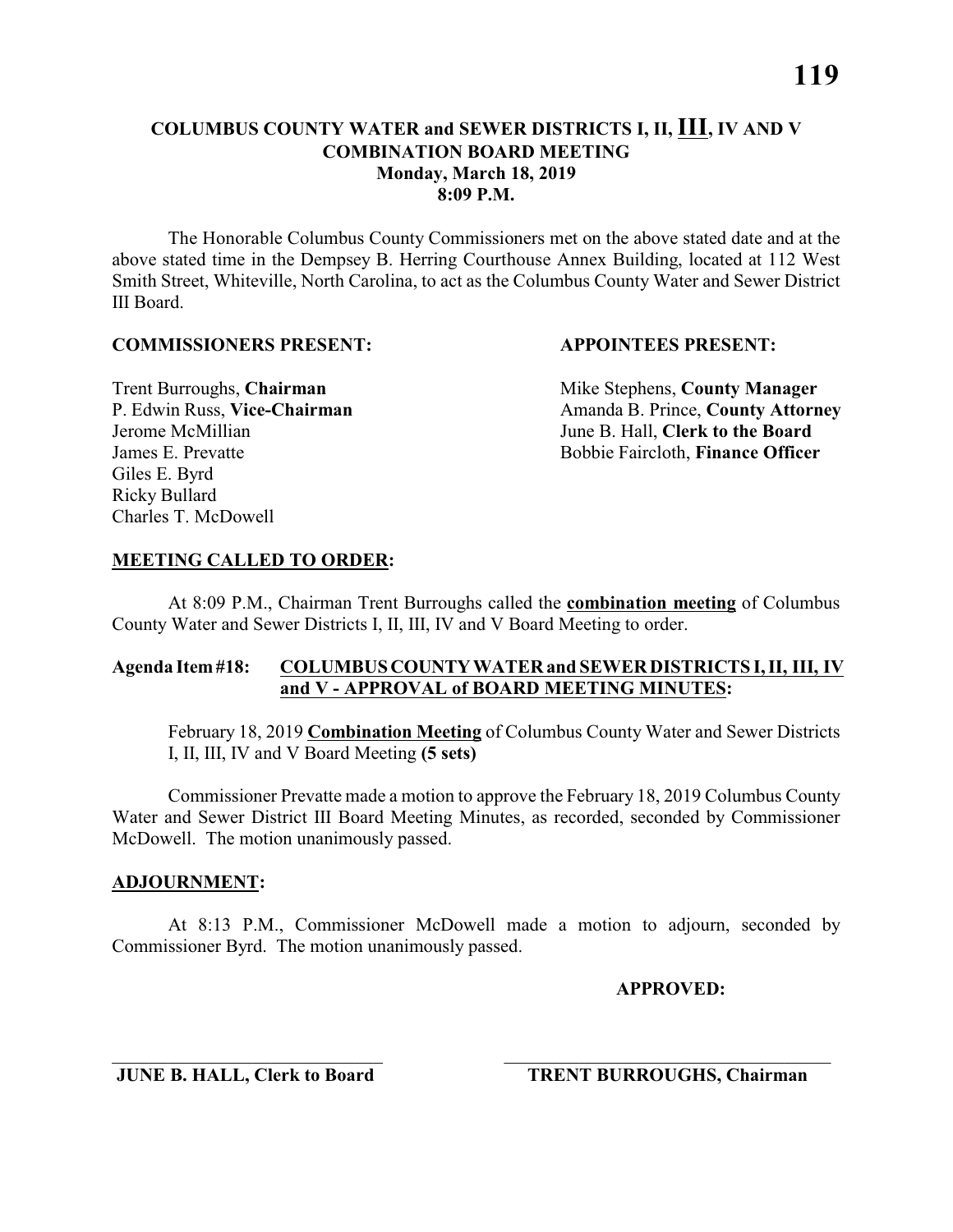The Honorable Columbus County Commissioners met on the above stated date and at the above stated time in the Dempsey B. Herring Courthouse Annex Building, located at 112 West Smith Street, Whiteville, North Carolina, to act as the Columbus County Water and Sewer District IV Board.

#### **COMMISSIONERS PRESENT: APPOINTEES PRESENT:**

Giles E. Byrd Ricky Bullard Charles T. McDowell

**Trent Burroughs, Chairman** Mike Stephens, **County Manager** P. Edwin Russ, Vice-Chairman Amanda B. Prince, County Attorney Jerome McMillian June B. Hall, **Clerk to the Board** James E. Prevatte Bobbie Faircloth, **Finance Officer**

# **MEETING CALLED TO ORDER:**

At 8:09 P.M., Chairman Trent Burroughs called the **combination meeting** of Columbus County Water and Sewer Districts I, II, III, IV and V Board Meeting to order.

# **Agenda Item #18: COLUMBUS COUNTY WATER and SEWER DISTRICTS I, II, III, IV and V - APPROVAL of BOARD MEETING MINUTES:**

February 18, 2019 **Combination Meeting** of Columbus County Water and Sewer Districts I, II, III, IV and V Board Meeting **(5 sets)**

Commissioner Prevatte made a motion to approve the February 18, 2019 Columbus County Water and Sewer District IV Board Meeting Minutes, as recorded, seconded by Commissioner McDowell. The motion unanimously passed.

### **ADJOURNMENT:**

At 8:13 P.M., Commissioner McDowell made a motion to adjourn, seconded by Commissioner Byrd. The motion unanimously passed.

\_\_\_\_\_\_\_\_\_\_\_\_\_\_\_\_\_\_\_\_\_\_\_\_\_\_\_\_\_ \_\_\_\_\_\_\_\_\_\_\_\_\_\_\_\_\_\_\_\_\_\_\_\_\_\_\_\_\_\_\_\_\_\_\_

**APPROVED:**